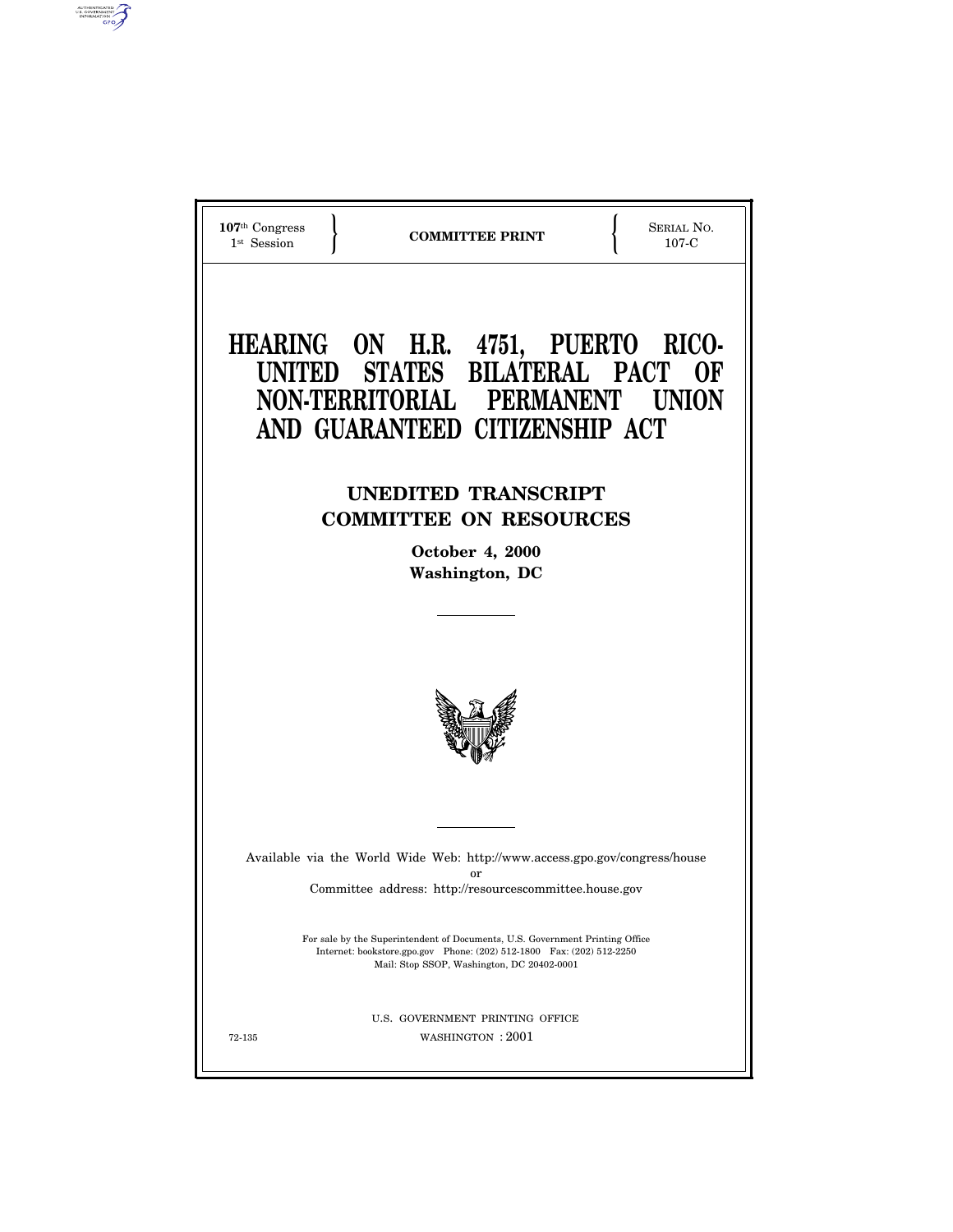# COMMITTEE ON RESOURCES

#### JAMES V. HANSEN, Utah, *Chairman* NICK J. RAHALL II, West Virginia, *Ranking Democrat Member*

Don Young, Alaska, *Vice Chairman* W.J. ″Billy″ Tauzin, Louisiana Jim Saxton, New Jersey Elton Gallegly, California John J. Duncan, Jr., Tennessee Joel Hefley, Colorado Wayne T. Gilchrest, Maryland Ken Calvert, California Scott McInnis, Colorado Richard W. Pombo, California Barbara Cubin, Wyoming George Radanovich, California Walter B. Jones, Jr., North Carolina Mac Thornberry, Texas Chris Cannon, Utah John E. Peterson, Pennsylvania Bob Schaffer, Colorado Jim Gibbons, Nevada Mark E. Souder, Indiana Greg Walden, Oregon Michael K. Simpson, Idaho Thomas G. Tancredo, Colorado C.L. ″Butch″ Otter, Idaho Tom Osborne, Nebraska Jeff Flake, Arizona Dennis R. Rehberg, Montana VACANCY

George Miller, California Edward J. Markey, Massachusetts Dale E. Kildee, Michigan Peter A. DeFazio, Oregon Eni F.H. Faleomavaega, American Samoa Neil Abercrombie, Hawaii Solomon P. Ortiz, Texas Frank Pallone, Jr., New Jersey Calvin M. Dooley, California Robert A. Underwood, Guam Adam Smith, Washington Donna M. Christensen, Virgin Islands Ron Kind, Wisconsin Jay Inslee, Washington Grace F. Napolitano, California Tom Udall, New Mexico Mark Udall, Colorado Rush D. Holt, New Jersey James P. McGovern, Massachusetts Anibal Acevedo-Vila, Puerto Rico Hilda L. Solis, California Brad Carson, Oklahoma Betty McCollum, Minnesota

Allen D. Freemyer, *Chief of Staff* Lisa Pittman, *Chief Counsel* Michael S. Twinchek, *Chief Clerk* James H. Zoia, *Democrat Staff Director* Jeff Petrich, *Democrat Chief Counsel*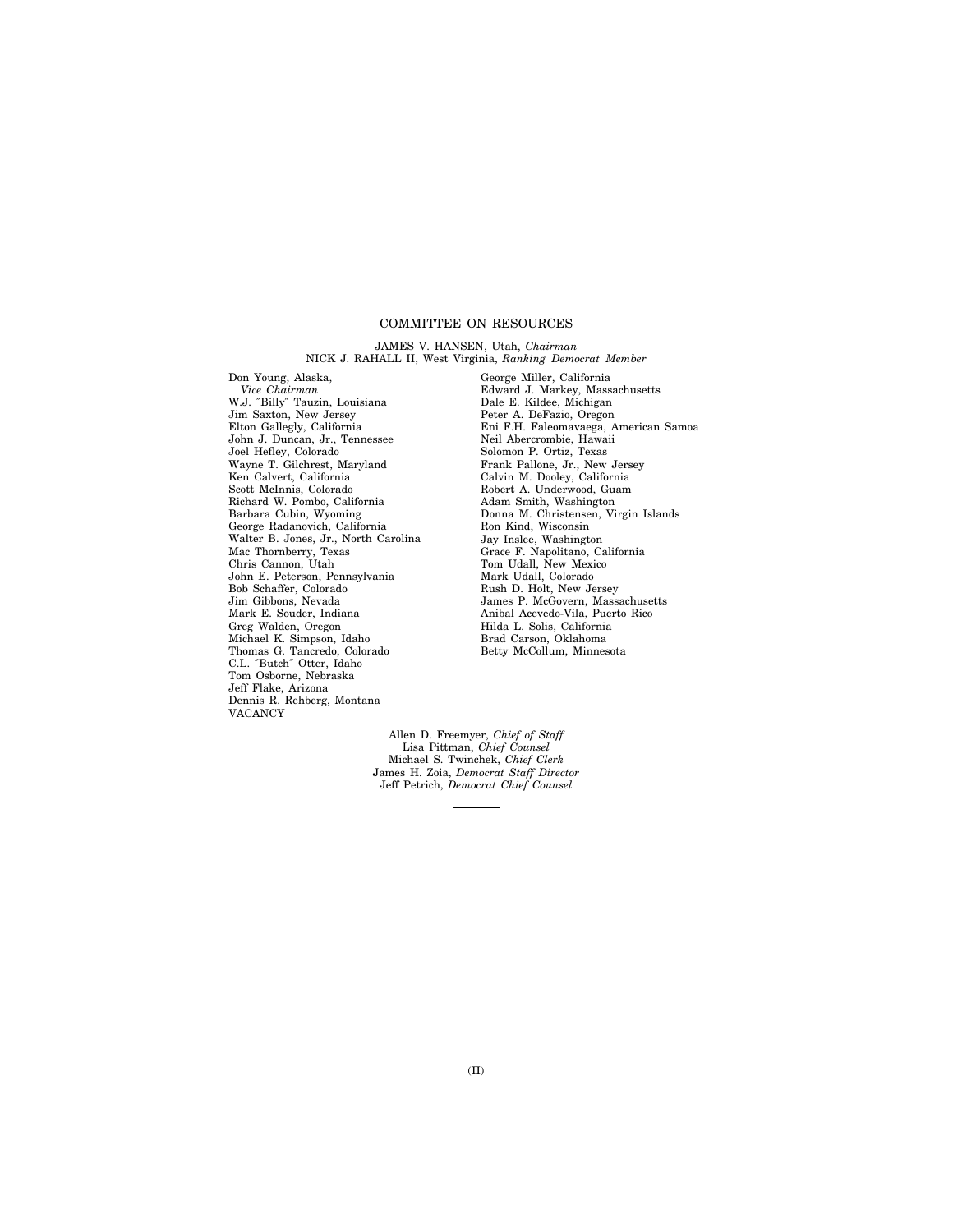# CONTENTS

|                                                                                                                                                                                                                                                                                                                                                                                                                                                                                                                                                              | Page<br>1                                               |
|--------------------------------------------------------------------------------------------------------------------------------------------------------------------------------------------------------------------------------------------------------------------------------------------------------------------------------------------------------------------------------------------------------------------------------------------------------------------------------------------------------------------------------------------------------------|---------------------------------------------------------|
| <b>Statement of Members:</b><br>Burton, Hon. Dan, a Representative in Congress from the State of<br>Christian-Christensen, Hon. Donna M., a Representative in Congress<br>Dooley, Calvin M., a Representative in Congress from the State of<br>Doolittle, Hon. John T., a Representative in Congress from the State<br>of California<br>Romero-Barcelo, Hon. Carlos A., a Representative in Congress from<br>Saxton, Hon. Jim, a Representative in Congress from the State of New<br>Young, Hon. Don, a Representative in Congress from the State of Alaska. | 9<br>5<br>$\overline{5}$<br>8<br>$\mathbf{2}$<br>7<br>1 |
| Statement of Witnesses:<br>Dalton, Robert, Assistant Legal Advisor for Treaty Affairs, U.S. Depart-<br>Farrow, Jeffrey L., Co-Chair, The President's Interagency Group on<br>Puerto Rico<br>Rodriguez, Charles A., President, Senate of Puerto Rico, San Juan,<br>Puerto Rico<br>Rotger-Sabat, Angel E., Attorney General, San Juan, Puerto Rico<br>Treanor, William M., Deputy Assistant Attorney General, Office of Legal                                                                                                                                  | 19<br>11<br>15<br>42<br>39<br>21<br>16                  |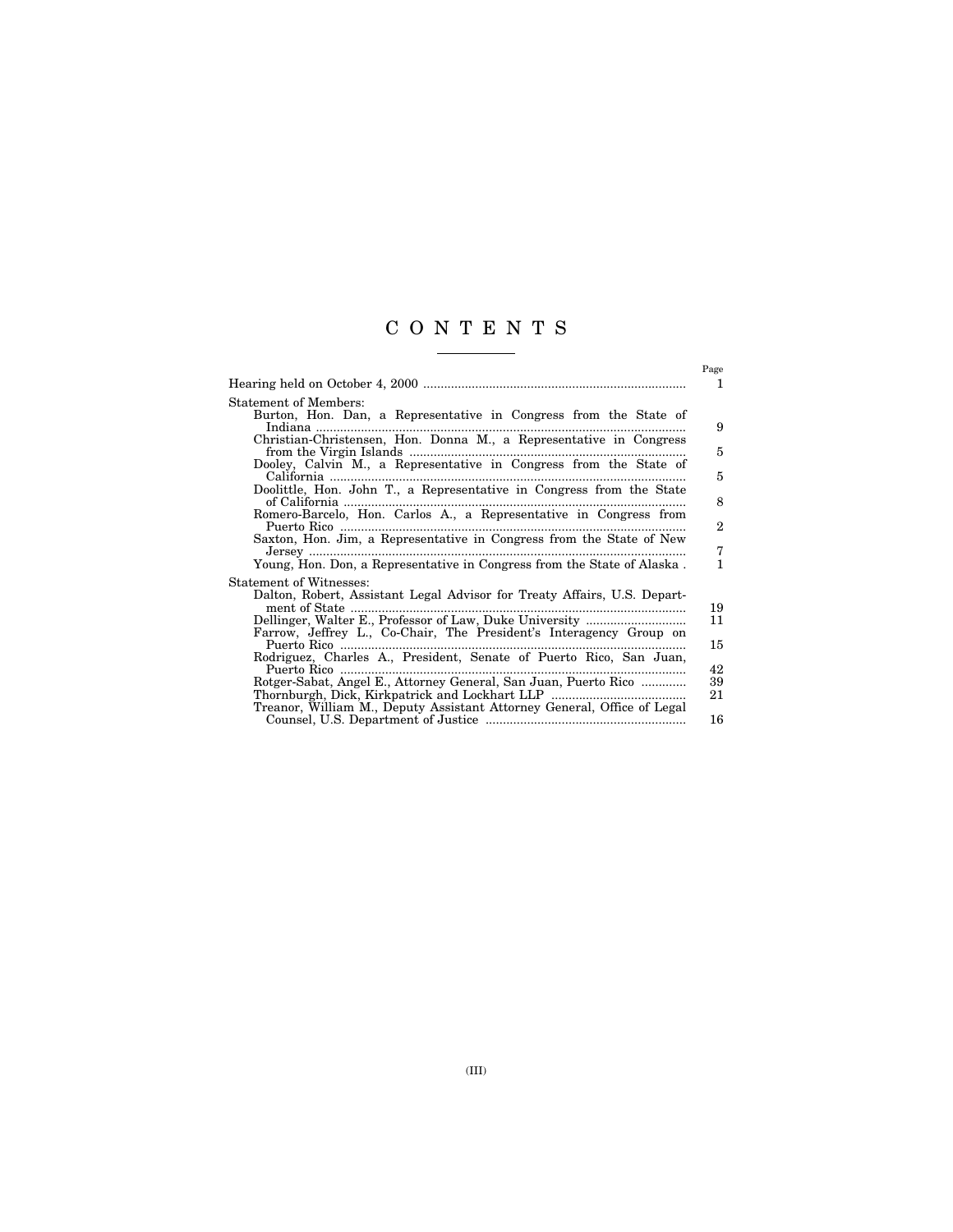#### COMMITTEE ON RESOURCES

DON YOUNG, Alaska, *Chairman* W.J. (BILLY) TAUZIN, Louisiana JAMES V. HANSEN, Utah JIM SAXTON, New Jersey ELTON GALLEGLY, California JOHN J. DUNCAN, JR., Tennessee JOEL HEFLEY, Colorado JOHN T. DOOLITTLE, California WAYNE T. GILCHREST, Maryland KEN CALVERT, California RICHARD W. POMBO, California BARBARA CUBIN, Wyoming HELEN CHENOWETH, Idaho GEORGE P. RADANOVICH, California WALTER B. JONES, JR., North Carolina WILLIAM M. (MAC) THORNBERRY, Texas CHRIS CANNON, Utah KEVIN BRADY, Texas JOHN PETERSON, Pennsylvania RICK HILL, Montana BOB SCHAFFER, Colorado JIM GIBBONS, Nevada MARK E. SOUDER, Indiana GREG WALDEN, Oregon DON SHERWOOD, Pennsylvania ROBIN HAYES, North Carolina MIKE SIMPSON, Idaho THOMAS G. TANCREDO, Colorado

GEORGE MILLER, California NICK J. RAHALL II, West Virginia BRUCE F. VENTO, Minnesota DALE E. KILDEE, Michigan PETER A. DEFAZIO, Oregon ENI F.H. FALEOMAVAEGA, American Samoa NEIL ABERCROMBIE, Hawaii SOLOMON P. ORTIZ, Texas OWEN B. PICKETT, Virginia FRANK PALLONE, JR., New Jersey CALVIN M. DOOLEY, California CARLOS A. ROMERO-BARCELO, Puerto Rico ROBERT A. UNDERWOOD, Guam PATRICK J. KENNEDY, Rhode Island ADAM SMITH, Washington WILLIAM D. DELAHUNT, Massachusetts CHRIS JOHN, Louisiana DONNA CHRISTIAN-CHRISTENSEN, Virgin Islands RON KIND, Wisconsin JAY INSLEE, Washington GRACE F. NAPOLITANO, California TOM UDALL, New Mexico MARK UDALL, Colorado JOSEPH CROWLEY, New York RUSH D. HOLT, New Jersey

LLOYD A. JONES, *Chief of Staff* ELIZABETH MEGGINSON, *Chief Counsel* CHRISTINE KENNEDY, *Chief Clerk/Administrator* JOHN LAWRENCE, *Democratic Staff Director*

NOTE; The above list reflects the Committee's membership at the time of the hearing.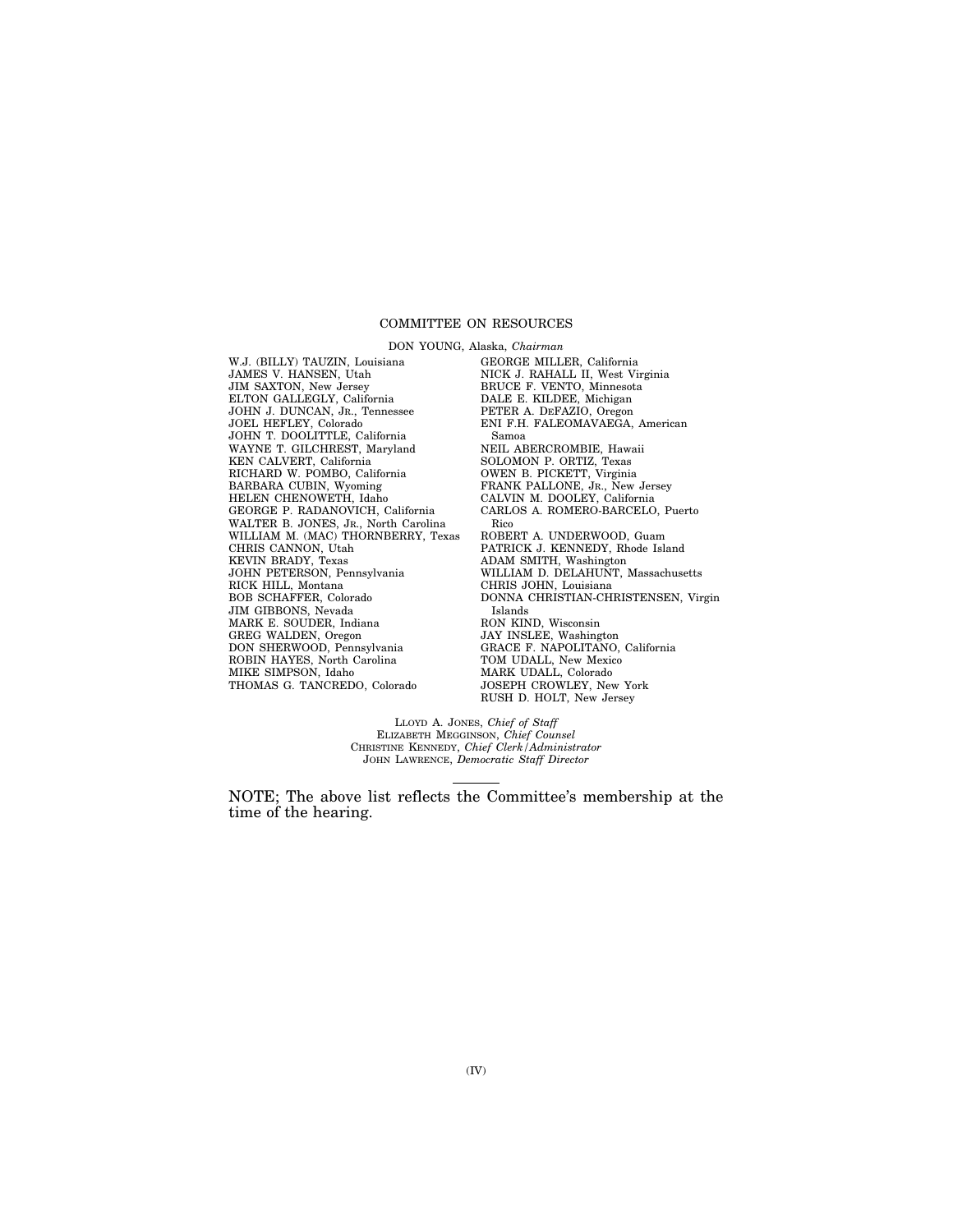# **UNEDITED TRANSCRIPT COMMITTEE ON RESOURCES HEARING HELD OCTOBER 4, 2000**

HEARING ON H.R. 4751, TO RECOGNIZE ENTRY OF THE COMMONWEALTH OF PUERTO RICO INTO PERMANENT UNION WITH THE UNITED STATES BASED ON A DELEGA-TION OF GOVERNMENT POWERS TO THE UNITED STATES BY THE PEOPLE OF PUERTO RICO CONSTITUTED AS A NATION, TO GUARANTEE IRREVOCABLE UNITED STATES CITIZENSHIP AS A RIGHT UNDER THE UNITED STATES CONSTITUTION FOR ALL PERSONS BORN IN PUERTO RICO, AND FOR OTHER PURPOSES - PUERTO RICO-UNITED STATES BILATERAL PACT OF NON-TERRITORIAL PERMANENT UNION AND GUARANTEED CITIZENSHIP ACT

> WEDNESDAY, OCTOBER 4, 2000 HOUSE OF REPRESENTATIVES, COMMITTEE ON RESOURCES,

> > WASHINGTON, D.C.

The committee met, pursuant to notice, at 11:23 a.m., in Room 1324, Longworth House Office Building, Hon. Don Young (chairman of the committee) presiding.

# STATEMENT OF HON. DON YOUNG, A REPRESENTATIVE IN CONGRESS FROM THE STATE OF ALASKA

The CHAIRMAN. The committee will come to order. Good morning, ladies and gentlemen, members of the committee. Today we will receive testimony from witnesses concerning H.R. 4751, legislation which presents, in bill form, a proposed political status formula for the Commonwealth of Puerto Rico and which would make legally permanent Puerto Rico's present commonwealth system of internal government.

The definition of enhanced commonwealth and the enhanced commonwealth formula presented in H.R. 4751 is the formal proposal by the Popular Democratic Party of Puerto Rico, adopted by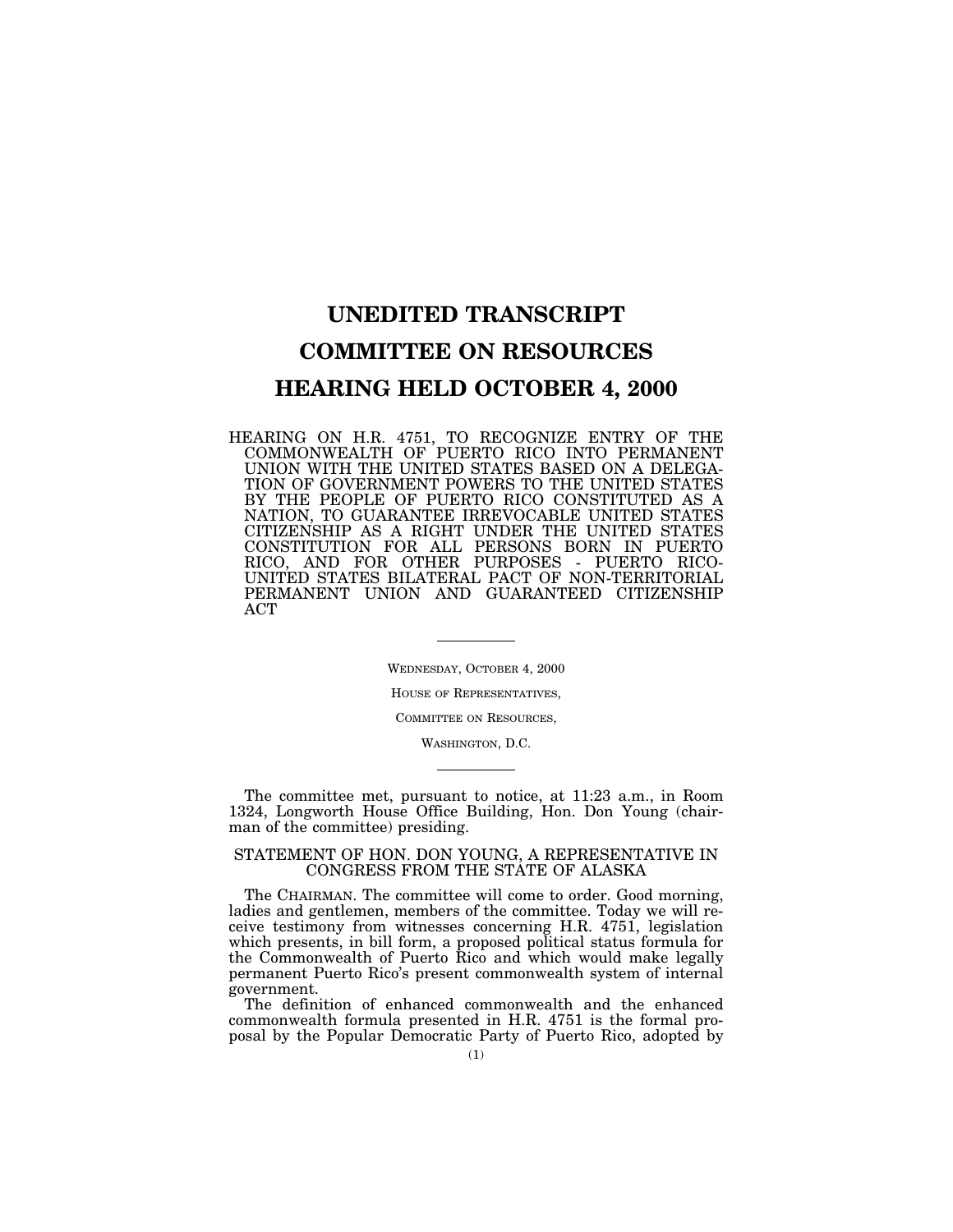the party on October 15, 1998. It is the formula in which the party proposes its goal to be reached as Puerto Rico moves through its self-determination and political status resolution process.

H.R. 4751 is the measure that Congress would have to approve to attempt to implement the party's enhanced commonwealth formula. Various versions of this enhanced commonwealth formula have been promoted in Puerto Rico for five decades as a theory of political status purporting to offer the benefits of both statehood and independence without the full burdens of either.

The contention that this commonwealth formula might be legally possible and politically realistic is the subject of continuing debate within the Commonwealth. Today, we will focus on the many commonwealth status questions which arise in this long-standing debate.

Let me point out that this hearing is not a hearing on the many other recommendations for resolving the status of Puerto Rico. This is not a hearing on the Independence Party's recommendations, nor a hearing on the New Progressive Party's recommendations, nor a hearing on the administration's recommendations. This is a hearing on H.R. 4751, the Popular Democratic Party's commonwealth status recommendations.

The Popular Democratic Party was invited to testify at this hearing. Unfortunately, the president of the party declined our invitation.

[The prepared statement of Mr. Young follows:]

 $***$  INSERT  $*****$ 

[The text of H.R. 4751 follows:]

\*\*\*\*\*\*\*\*\*\*\* INSERT \*

The CHAIRMAN. At this point, I will recognize my good friend, the governor, for an opening statement.

# STATEMENT OF HON. CARLOS A. ROMERO-BARCELO, A REP-RESENTATIVE IN CONGRESS FROM THE COMMON-WEALTH OF PUERTO RICO

Mr. ROMERO-BARCELO. Thank you. Thank you, Mr. Chairman. Mr. Chairman, for the overwhelming majority of the 3.9 million loyal U.S. citizens in Puerto Rico who cherish democracy and love liberty and love this nation. This year has brought forth many feelings and emotions related to more than 100 years of territorial status. The strongest of these feelings and emotions for most in Puerto Rico has been a renewed resolve to complete the overdue task of forming a more perfect union with the rest of our nation based on equality. I say this because it is more clear than it has ever been that the desire of the U.S. citizens of Puerto Rico for equal justice and equal opportunity with all other U.S. citizens will not be fully realized until the status question is resolved.

In 1998, I predicted that Congress would regret its failure to heed this committee and approve legislation establishing a process to resolve the status of Puerto Rico. This prediction is being proven correct. The lack of a Congressionally approved policy regarding the status of Puerto Rico is beginning to produce unpredictable results in the legal and political process that impacts U.S. national interests, and you can look at the record.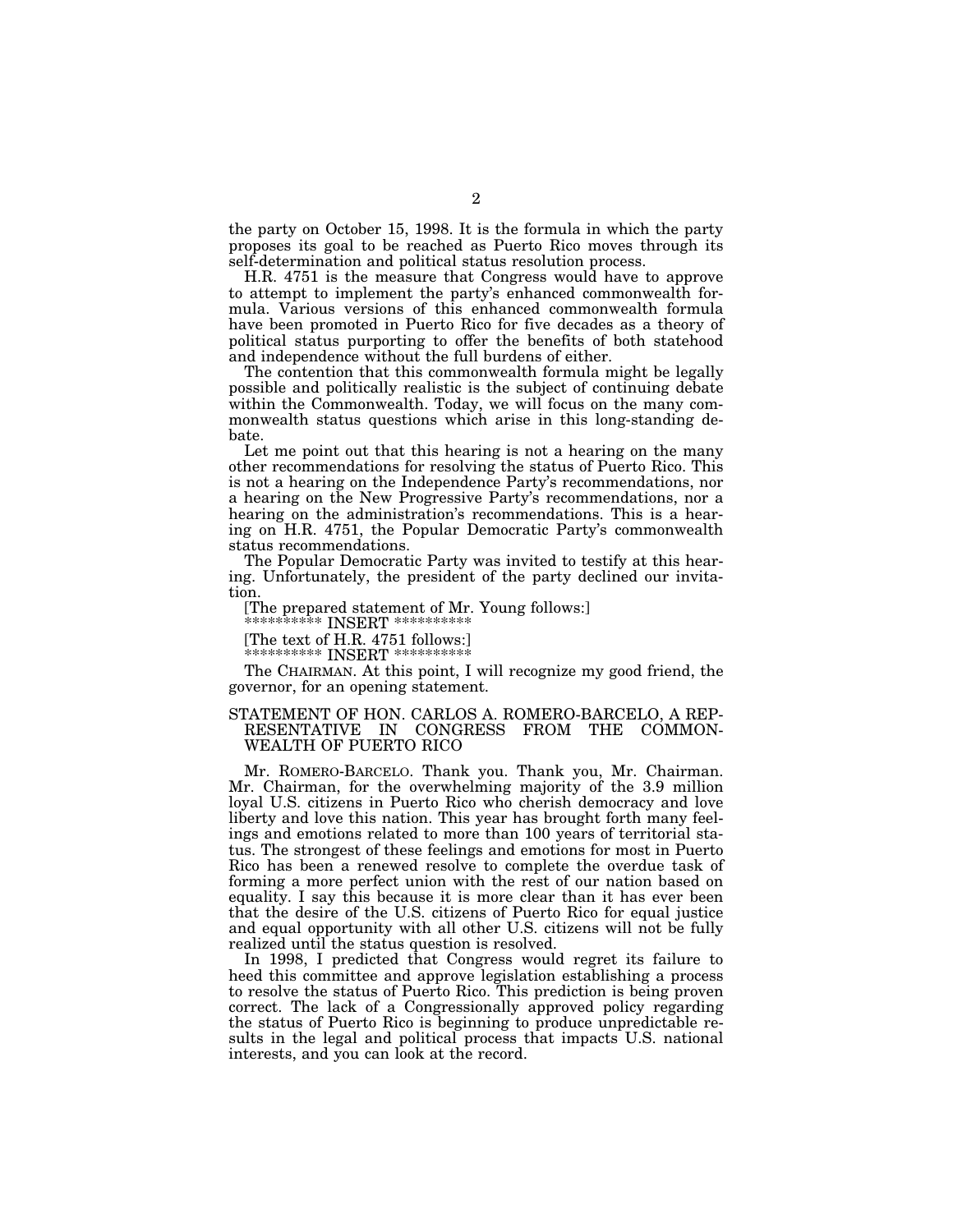On July 17 of this year, a Federal district court ruled that Federal law must be compatible with local law to apply in Puerto Rico. The court's order stated that Puerto Rico must give specific consent to application of Federal law since consent of the governed is denied to U.S. citizens in Puerto Rico by virtue of the fact that we lack voting representation in Congress. Although I believe that this decision will be overturned, however, it is a decision by the U.S. District Court.

On August 4 of this year, a Federal district court decided that the U.S. citizens of Puerto Rico have a right to vote in election for the President and Vice President of the United States. The Legislative Assembly of Puerto Rico took it upon themselves to carry out the court's order by enabling the presidential vote to take place even if the vote will not be counted. If the court's ruling is overturned, this election will be an historic expression of the desire of the U.S. citizens of Puerto Rico for enfranchisement as enjoyed by our fellow citizens in the rest of the nation.

The controversy over Vieques has provoked some in Washington and Puerto Rico to argue that Puerto Rico should separate from the rest of the nation and go its own way if it is unwilling to host national defense training exercises. This would not be said if citizens of an area in a State were to take the same stand regarding military operations in their area. Fortunately, cooler heads have prevailed, recognizing that the Vieques question is not that simple and that it directly involves the question of disenfranchisement and Puerto Rico's lack of sovereignty or lack of participation in the exercise of sovereignty.

These court rulings which attempt to address the denial of equal democratic rights for 3.9 million U.S. citizens have something in common with the desperation born of deep frustration in the case of Vieques. These two very different problems are, in a sense, the same and best can be understood as a manifestation of the need for Congress to define the constitutionally valid options for resolving the status of Puerto Rico. Vieques could never have happened if the U.S. citizens of Puerto Rico were not disenfranchised under our present territorial status, which we euphemistically call ''Commonwealth.''

In a very different way, the introduction of H.R. 4751 is also a manifestation of the need for Congress to commit itself to a status resolution process. Regardless of the subjective motives of the sponsor, my colleague on the Republican side, Mr. Doolittle, on the objective level of fact, this bill contains the status formula adopted by the Popular Democratic Party of Puerto Rico in October 1998, just before the last status vote was conducted under local law, and this is what was discussed before the people of Puerto Rico. It is the commonwealth option that the leaders of the pro-commonwealth party offer the people of Puerto Rico, an option which accepts permanent disenfranchisement in exchange for a package of unrealistic and unattainable package of legislated rights.

When Federal judges appointed by the President and confirmed by the Senate ordered judicial remedies for disenfranchisement under—

The CHAIRMAN. Will the gentleman stop for a moment? Whoever has a cell phone in here, the rules are very clear. You will leave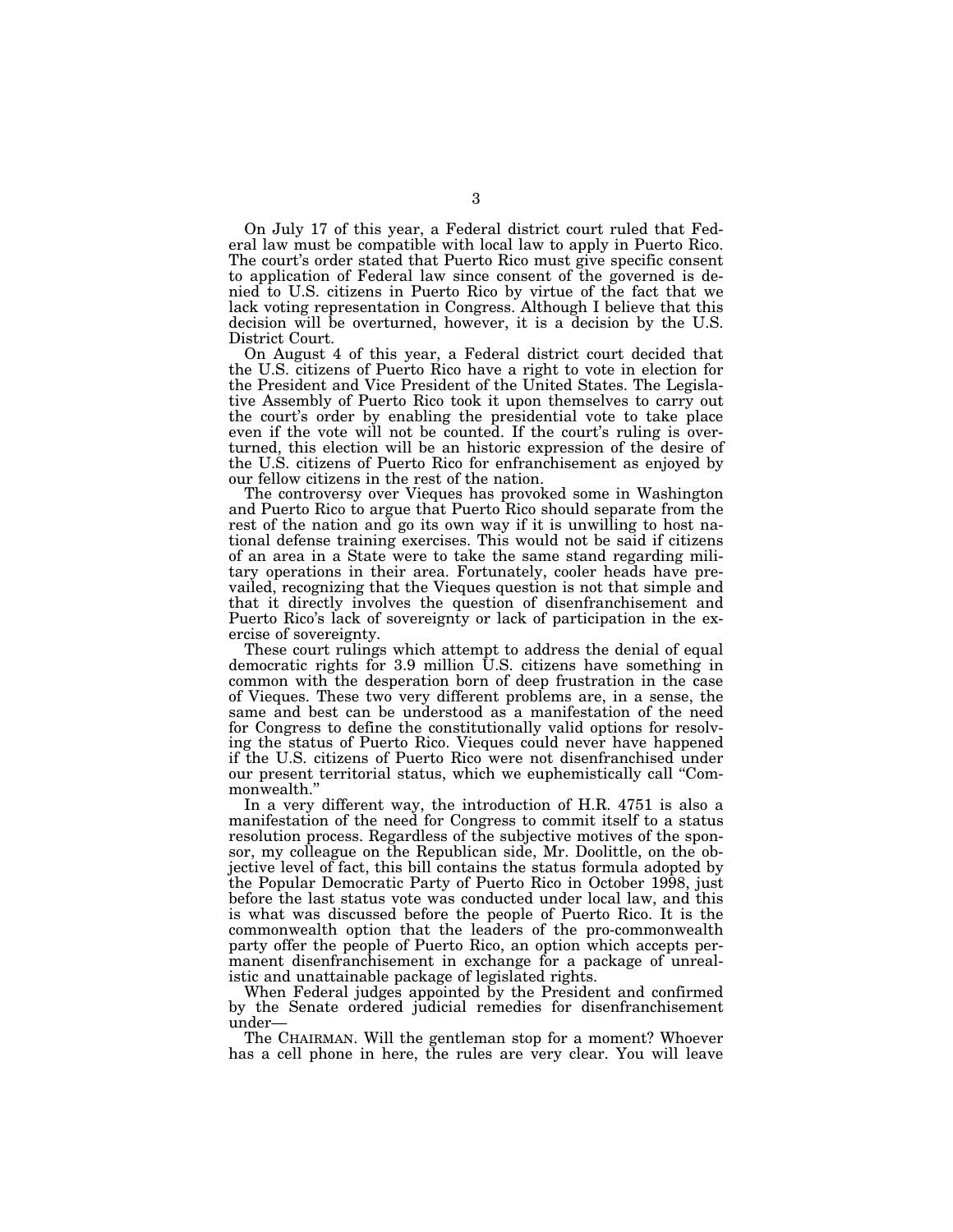the room or else you will shut off all cell phones. That goes for the members as well as the people in the audience. It is impolite, offensive to me, and I do not think you want to offend this chairman.

The gentleman can proceed.

Mr. ROMERO-BARCELO. Thank you, Mr. Chairman. When Federal judges appointed by the President and confirmed by the Senate ordered judicial remedies for disenfranchisement under the current political status, when national defense operations are halted because the community impacted by training exercises has been left unprotected and denied justice for decades, when the leaders of a political party in Puerto Rico espouse a status formula that is based no special rights that cannot be guaranteed instead of equal rights that are guaranteed, these developments make manifest the need for Congress to meet its constitutional responsibility to establish a clear policy on the future status of Puerto Rico.

The ultimate status of Puerto Rico and enfranchisement of its voters in our nation's democracy so that full self-government is achieved is a political question for Congress to decide based on an informed process of self-determination by the voters. Congress can delay, Congress can run away from it, but in the end, it cannot hide from its constitutional duty to define a status resolution process.

I represent all the citizens of Puerto Rico in this Congress and have no doubts that the status formula contained in H.R. 4751 is not constitutionally, legally, and politically possible.

The people in Puerto Rico who propose this formula are quite aware that it is unprecedented and many realize it probably never will be implemented. Still, in the absence of a Congressional policy that defines the terms for continued commonwealth, statehood, and separate nationhood, many of our fellow citizens in Puerto Rico have concluded Congress will never open up a pathway to a permanent and constitutionally guaranteed status. That is why many have become beguiled and obsessed with the idea that Puerto Rico can have it both ways and enjoy the best features of Statehood and independence, at the same time with the full obligations of neither.

As much as I disagree with that conclusion and as much as I oppose any status not based on equal citizenship for all, I want my constituents who support this formula to be shown respect and to be understood. We need to establish a record that shows Congress understands what it is that they are proposing, even if the party that proposed it is unwilling to defend its contents.

Congress must recognize that the U.S. citizens in Puerto Rico who support this formula are good Americans who were taught to believe in the principle of government by consent. There understand that there is no substitute for consent of the governed, but they have been told that a substitute form of consent is available under the Constitution. It has been the failure of Congress, not the U.S. citizens of Puerto Rico, to honor and redeem the principle of government by consent of the governed as defined by the U.S. Constitution. That lack of a constitutionally valid definition of government by consent has created fertile ground for local political leaders affiliated with ''commonwealth'' to sow the seeds of confusion about how to achieve a permanent constitutional status based on consent.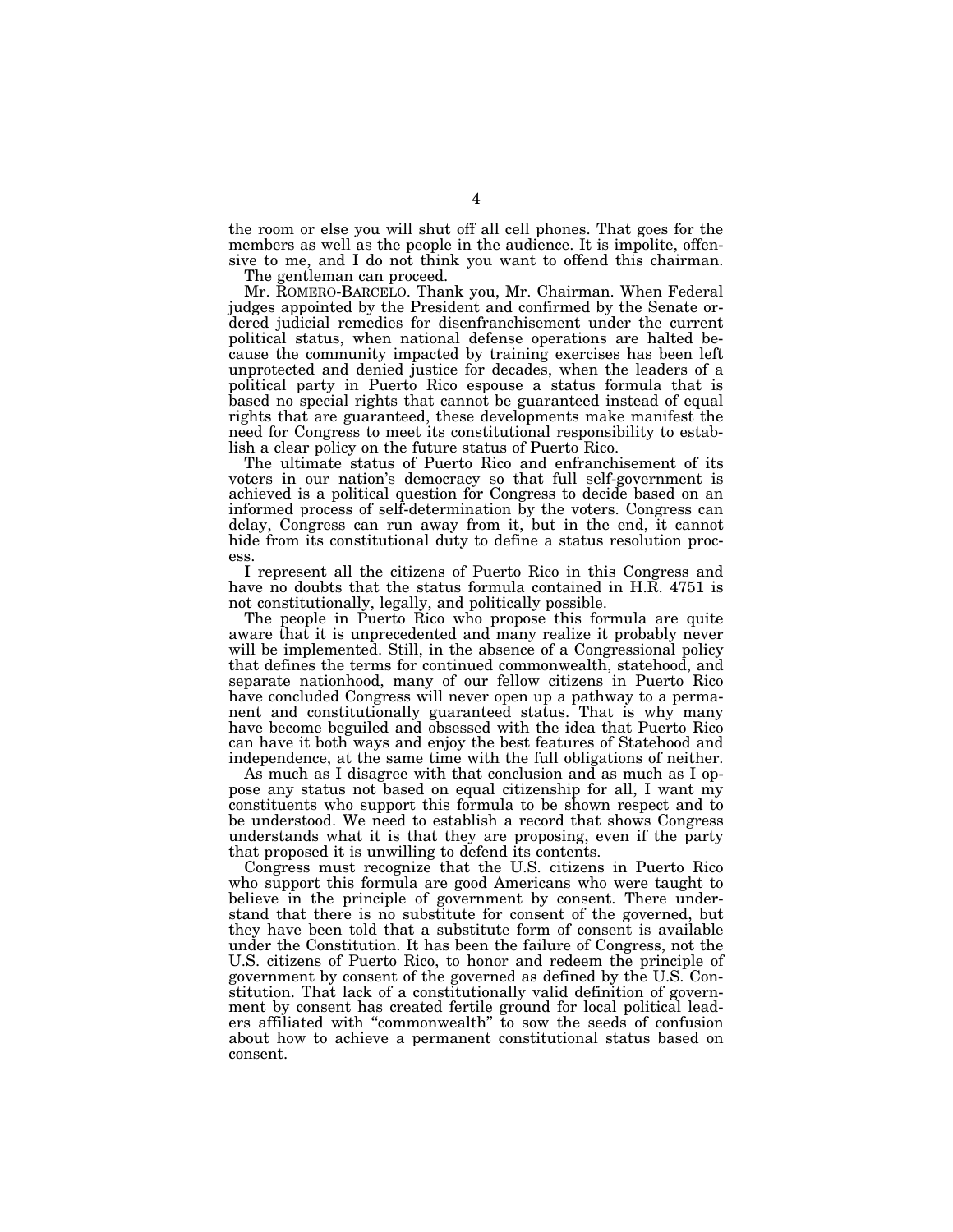Congress has made this status formula called commonwealth to appear plausible by its ambivalence and silence on the status of Puerto Rico. Now events demand that Congress exercise its constitutional power and define the status options and the self-determination process through which the U.S. citizens of Puerto Rico can express and ultimately realize their aspirations for a fully enfranchised and fully self-governing status.

This committee should be commended for holding this hearing so that the U.S. citizens of Puerto Rico can see that the so-called enhanced commonwealth formula would mean less participation for Puerto Rico in the U.S. national economy, less progress toward enfranchisement and equal citizenship rights, and even less certainty of political union and U.S. citizenship for our children in the future.

The 3.9 million U.S. citizens of Puerto Rico need to know the truth about the enhanced commonwealth formula and this hearing should make the truth a matter of record in Congress. For the first time, the details of what the commonwealth supporters elite has proposed in Puerto Rico will be on record so that they may be fully understood by Congress. That should hasten the day when Congress and the U.S. citizens of Puerto Rico will agree on a legitimate process to complete the decolonization of Puerto Rico and finally resolve the issue of 83 years of disenfranchisement of the U.S. citizens of Puerto Rico. Thank you, Mr. Chairman.

The CHAIRMAN. I thank the gentleman for the outstanding job he has done on this issue.

[The prepared statement of Mr. Romero-Barcelo follows:]

\*\*\*\*\*\*\*\*\*\* INSERT \*\*

The CHAIRMAN. Mr. Dooley, I am going to recognize you because I understand you have someplace to go.

# STATEMENT OF HON. CALVIN M. DOOLEY, A REPRESENTA-TIVE IN CONGRESS FROM THE STATE OF CALIFORNIA

Mr. DOOLEY. Yes. I just want to associate myself with the remarks of Mr. Romero-Barcelo and have a statement I would like to include in the record.

The CHAIRMAN. Without objection, so ordered.

[The prepared statement of Mr. Dooley follows:]

\*\*\*\*\*\*\*\*\*\* COMMITTEE INSERT \*\*\*\*\*\*\*\*\*\*

The CHAIRMAN. The lady from the Virgin Islands.

# STATEMENT OF HON. DONNA M. CHRISTIAN-CHRISTENSEN, A REPRESENTATIVE IN CONGRESS FROM THE VIRGIN IS-LANDS

Ms. CHRISTIAN-CHRISTENSEN. Thank you, Mr. Chairman, for the opportunity to make this opening statement.

Mr. Chairman, I speak as a member who is from one of the offshore territories of the United States and the closest neighbor to Puerto Rico, with whom we share historical, cultural ties, and kinship through the many families who relocated to St. Croix and the Virgin Islands in the early part of the last century, ties that we celebrate even this week in my home district.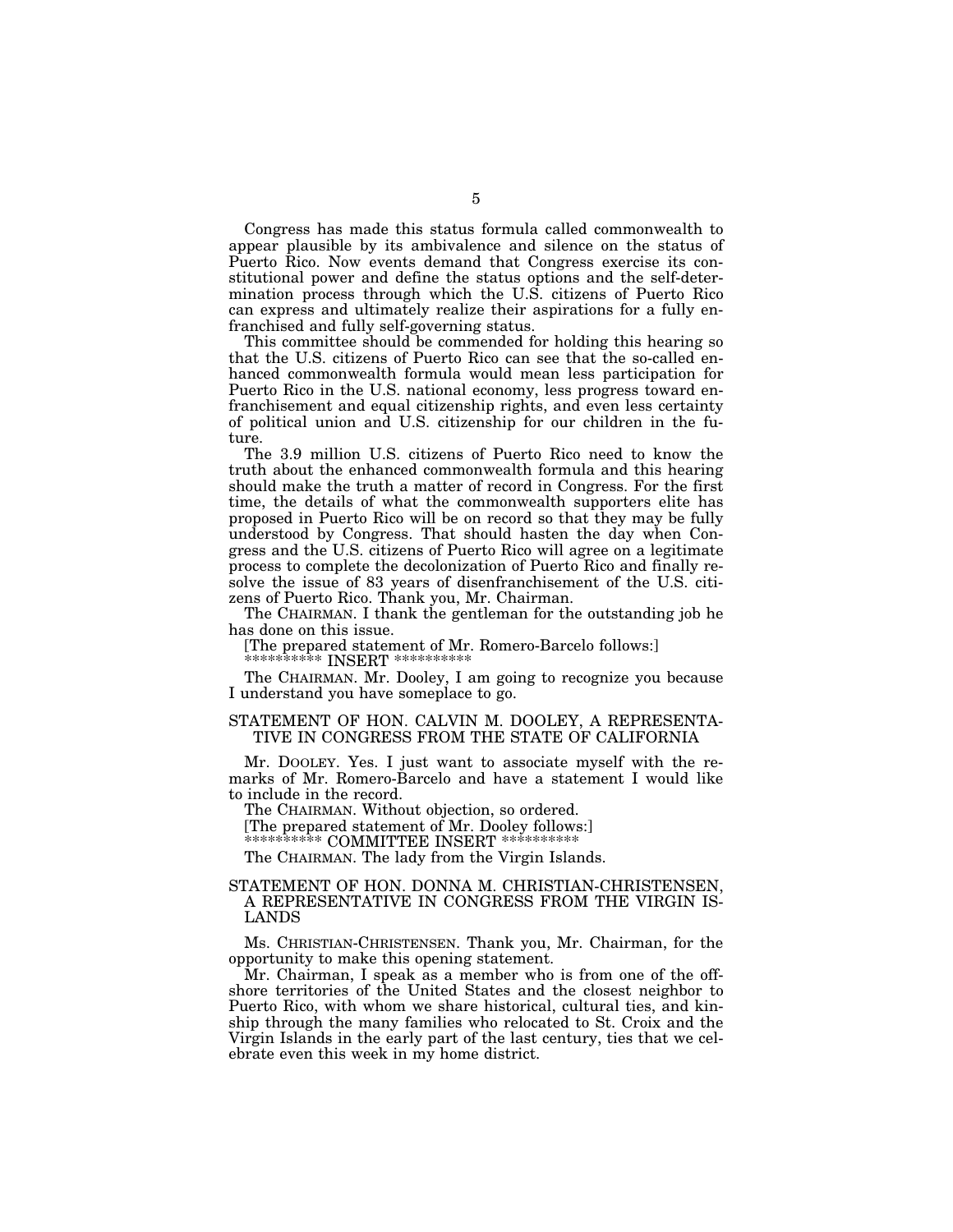Mr. Chairman, I understand that the author of H.R. 4751, our colleague on the committee, Mr. Doolittle, has said that he introduced this bill before us with the intention that it never become law but that he hopes the bill will provoke an honest discussion of Puerto Rico's future and the truth about its current status. That it certainly will, and not only for Puerto Rico but for all of us. But why this bill and why now?

Despite opening statements, I fail to find an answer. On face value, while it looks like a bill that would define a status the majority of persons in Puerto Rico seem to support, it appears more likely instead to set up a train wreck which I think will sabotage the efforts of the people of Puerto Rico to freely and fairly determine their future status and their destiny.

Mr. Chairman, former Supreme Court Chief Justice Felix Frankfurter once wrote that "history suggests a great diversity of relationships between a central government and a dependent territory.'' Yes, our citizens receive Federal subsidies and we do not pay direct Federal taxes. However, we do not get to have a direct say in who our Commander in Chief will be. We do not vote for the man or woman who, with the stroke of a pen, could order our sons and daughters to go and fight or die for our country, and we serve in this body with rules under which our Congressional representatives would not be able to vote yea or nay on whether we supported or opposed that action.

Despite all I have said, Mr. Chairman, let me say to my colleagues and to the witnesses represented here today, who I also welcome, that I welcome the discussion that H.R. 4751 would provoke. The residents of Puerto Rico, as well as the Virgin Islands and I would assume Guam, American Samoa, and the CNMI, we all deserve to know how our fellow Americans think we should be treated under this imperfect relationship that is ours. Our fellow citizens need to understand also that we are a part of this country and they need to know that our hopes and aspirations are very much the same as theirs.

It is my hope that any negative consequences that could have been intended and any which might be foreseen will instead, because of the goodness, the fairness, and generosity of the American people, foster closer bonds between us and our fellow Americans.

The people of the U.S. Virgin Islands have been a part of the United States since we were purchased from Denmark in 1917. We were denied American citizenship for the subsequent 10 years, but have been Americans since then, and time and time again a majority of Virgin Islands citizens have expressed their desire to remain a part of this great country of ours. We deserve and expect, however, to be treated with the dignity and respect that our relationship with our mother country affords us. Our status is not a drain on the American taxpaying public. It is but a meager payment for our support of our country in peacetime and war, for the many contributions of our people, and for the position of not being able to control our own destiny.

We do not control our borders, natural resources, or when and if we fight in a war. Ours is not a perfect relationship, nor is it one of our exclusive choosing to date. We are, however, one family struggling to find a balance between full local self-government and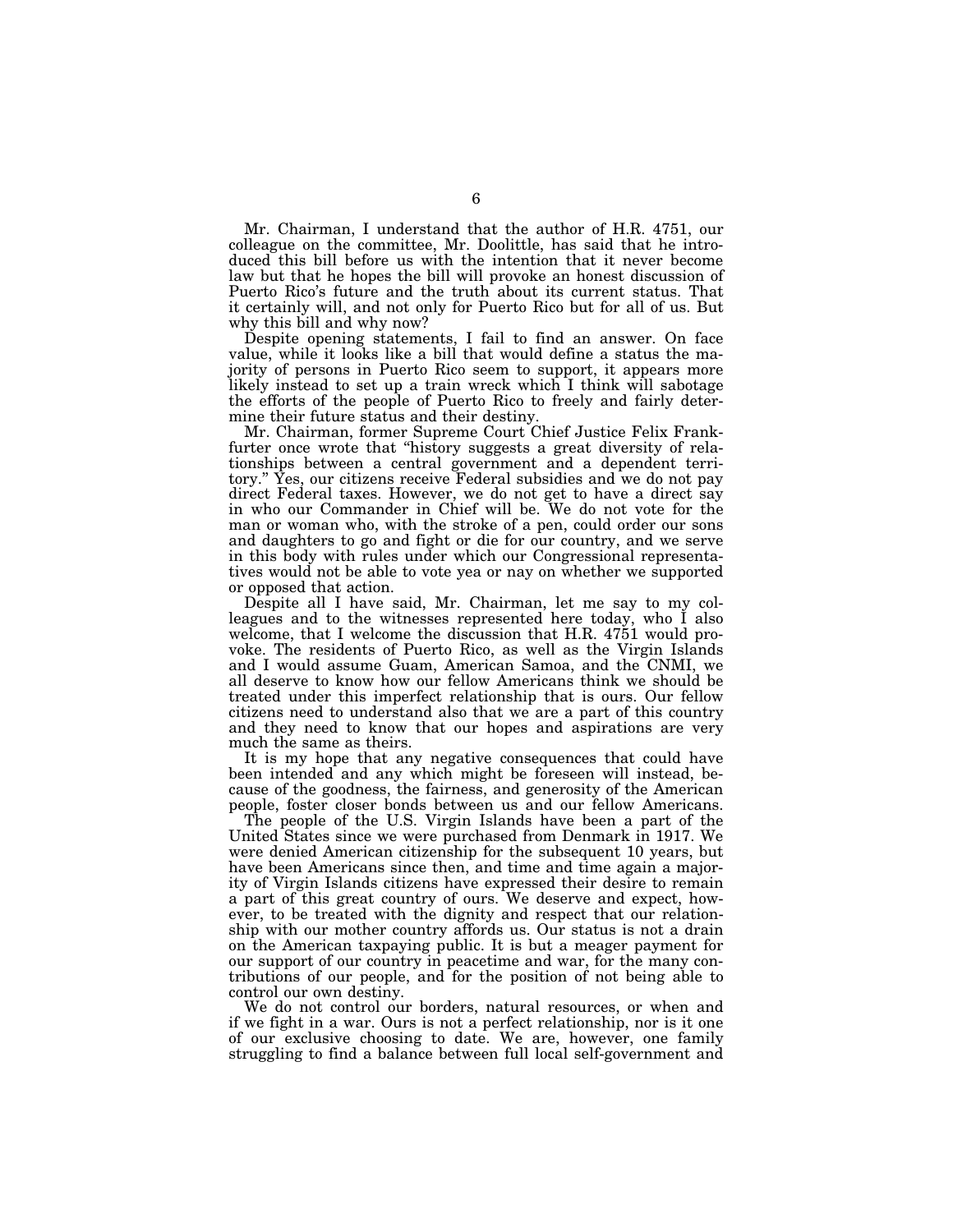the advantages and responsibilities of being under the sovereignty of a bigger mother country. That process in which each of us finds ourselves at different levels of involvement must be respected, and I do not find that this bill does that.

I thank you again, Mr. Chairman, for allowing me to make this opening statement and I look forward to hearing from the witnesses.

[The prepared statement of Ms. Christian-Christensen follows:] \*\*\*\*\*\*\*\*\* INSERT \*

The CHAIRMAN. The gentleman from New Jersey, Mr. Saxton.

# STATEMENT OF HON. JIM SAXTON, A REPRESENTATIVE IN CONGRESS FROM THE STATE OF NEW JERSEY

Mr. SAXTON. Thank you, Mr. Chairman. I want to thank you for holding this hearing today. I have been a Member of Congress for 16 years and during that period of time I have served with the chairman on numerous committees. I know that the chairman cares very deeply about self-determination for the people of Puerto Rico.

I also want to thank my colleague, Mr. Doolittle, for introducing the bill at issue today. Like my colleague, Mr. Doolittle, I am not sure what Puerto Rico's ultimate political status should be, but I agree with him that we should consider and debate only those options that pass constitutional muster. In my opinion, this bill fails in that regard.

The proposal, which I understand was originally put forward by Puerto Rico's Commonwealth Party, seeks to create a quasi-nation within a nation. This new entity would have the authority to make all laws necessary for its own governance, regulate trade with foreign countries, and enter into treaties with other nations. On the other hand, the residents of this new entity would be U.S. citizens, use U.S. currency, and be protected from enemy attack by U.S. forces. If this entity sounds more like a State than a separate nation, consider that the citizens and businesses of this new entity would not have to pay U.S. income taxes.

Now, it seems to me that if something looks like a duck and it acts like a duck and it talks like a duck, we all know that it is probably a duck. But if something would look like a territory, act like a nation, and walk like a State, I think we know what it is, too. It is unconstitutional and legislatively unattainable.

The enhanced commonwealth plan appears to be nothing more than an attempt to gain political advantage by misleading the people of Puerto Rico into believing that they can have all the rights, privileges, and benefits they want without the duties, responsibilities, and obligations that go along with them. Congress is given the authority under the Constitution to make the needful rules and regulations governing territories.

Mr. Chairman, I look forward to hearing from the witnesses today. I understand that the faction that devised the plan did not accept the committee's invitation to testify today. That is disappointing. Nevertheless, I look forward to hearing from the witnesses that are with us. Thank you very much.

The CHAIRMAN. I thank the gentleman.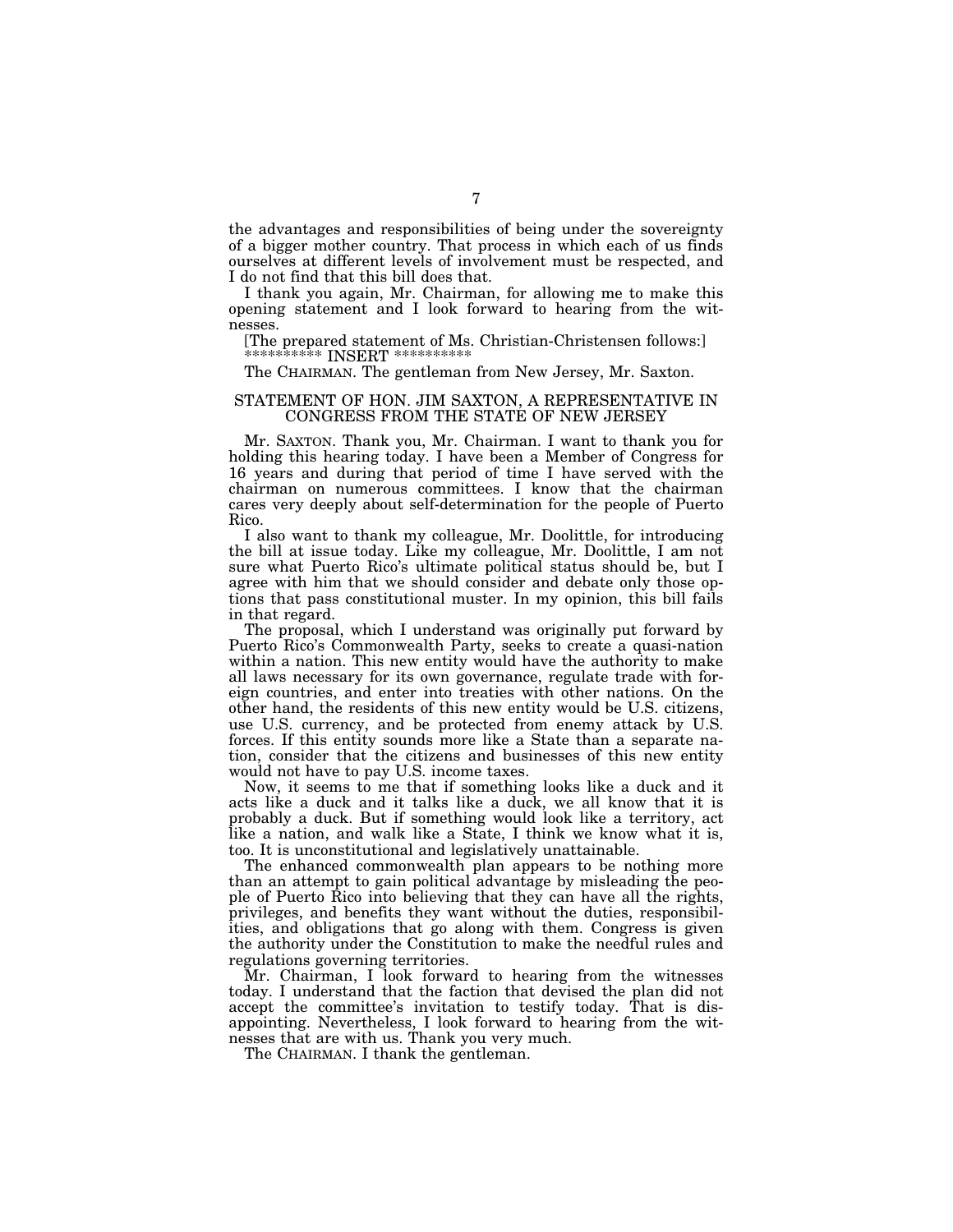If we may, we have witnesses waiting and I would suggest respectfully, unless you are from the territory, submit a statement. Mr. Pallone, is that all right with you or do you want to make a long statement?

Mr. PALLONE. I am sorry. You do not want us to do any more? The CHAIRMAN. No, really. I mean, we have got witnesses here that have to go.

Mr. PALLONE. If everybody else agrees to that, I have no problem.

[The prepared statement of Mr. Pallone follows:]

\*\*\*\*\*\*\*\*\*\*\* INSERT \*\*\*\*\*\*\*\*\*\*\*

The CHAIRMAN. Mr. Underwood, I would say, or my good friend from American Samoa, those two gentlemen have directly some real interest in this, and Mr. Doolittle, because you are the author of the bill, make it good and short. Mr. Doolittle?

#### STATEMENT OF HON. JOHN T. DOOLITTLE, A REPRESENTA-TIVE IN CONGRESS FROM THE STATE OF CALIFORNIA

Mr. DOOLITTLE. Thank you, Mr. Chairman. I thank you for agreeing to hold this hearing today. You have been tireless in your efforts to persuade Congress that it has a duty to help Puerto Rico achieve a permanent political status.

I have a somewhat lengthy statement, Mr. Chairman, which I will not be able to abbreviate, so I will say this to you. Many, you and Mr. Saxton and Governor Romero-Barcelo, have expressed thoughts that I agree with. I will just say this. I would vote against this bill myself, but I introduced it for the purpose of provoking this discussion and of getting finally a focus by the Congress on these issues, because I think it is absolutely critical that we identify what the acceptable alternatives are, and in my opinion, this proposal reflected in the bill, really, which is the PDP's proposal, is absurd and unconstitutional on its face and we need to hear today from the experts in constitutional law and in policy and have them give us their seasoned opinions on these issues because the people of Puerto Rico do have American citizenship. They are entitled, I think, to know what the truth actually is.

I am hopeful that out of this hearing today will come some positive momentum for resolving the political status of Puerto Rico. I will submit the rest of my statement, Mr. Chairman.

The CHAIRMAN. I thank the gentleman for being understanding. [The prepared statement of Mr. Doolittle follows:]

\*\*\*\*\*\*\*\*\*\*\* INSERT \*\*\*\*\*\*\*\*\*\*\*

The CHAIRMAN. I also ask unanimous consent that the statement of Mr. George Miller be submitted for the record.

[The prepared statement of Mr. Miller follows:]

\*\*\*\*\*\*\*\*\*\* INSERT \*\*\*\*\*\*\*\*\*\*

The CHAIRMAN. I ask that the statement of Senator Larry Craig be submitted for the record.

[The prepared statement of Senator Craig follows:] \*\*\*\*\*\*\*\*\*\*\* INSERT \*\*\*\*\*\*\*\*\*\*\*

The CHAIRMAN. I also ask that the statement of Representative Henry Bonilla be submitted for the record. Without objection, it is so ordered.

[The prepared statement of Mr. Bonilla follows:]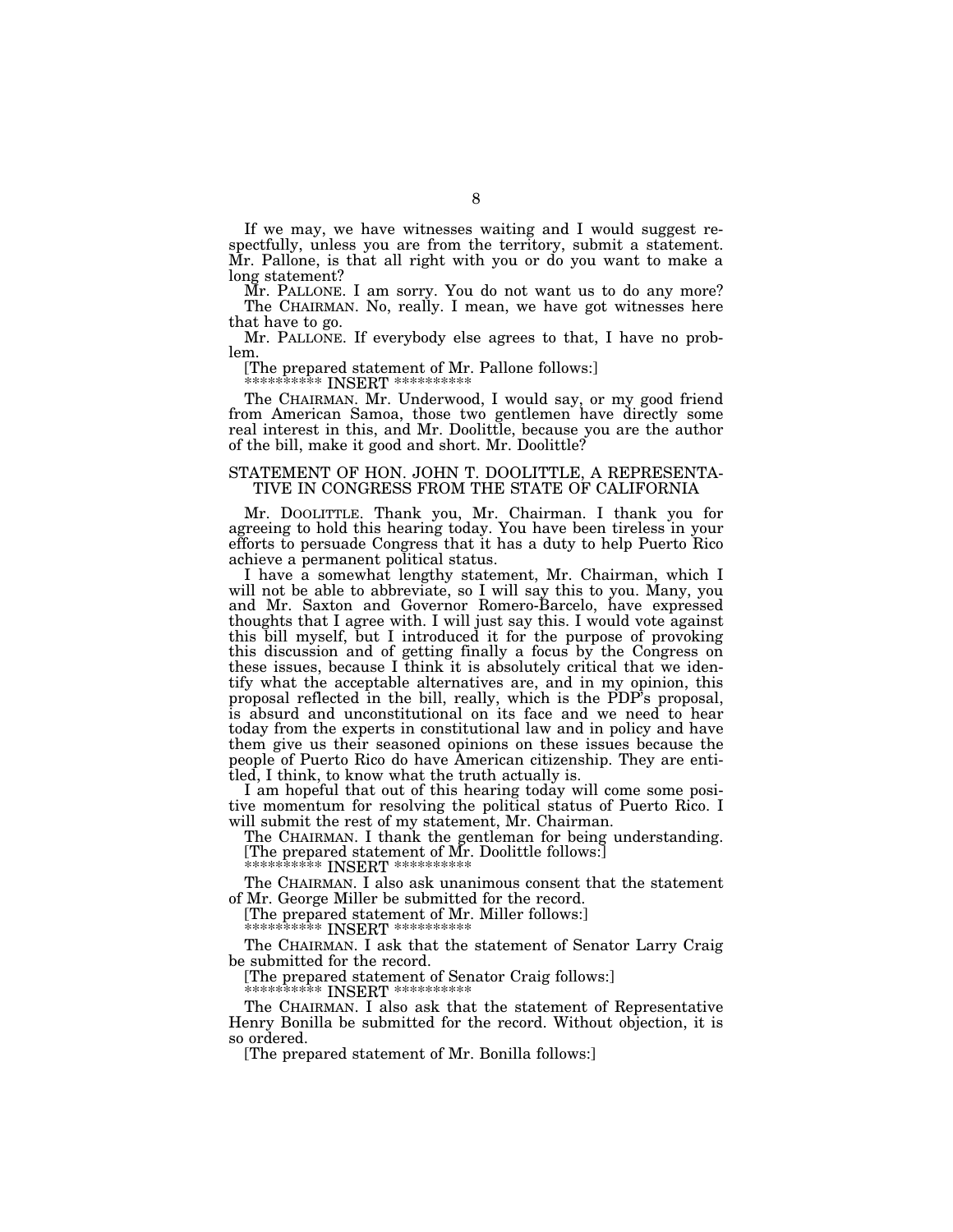#### \*\*\*\*\*\*\*\*\*\*\* INSERT \*\*\*\*\*\*\*\*\*\*\*

The CHAIRMAN. At this time, we are honored to have the Honorable Dan Burton from the U.S. House of Representatives to be our first witness, and before you go ahead, Dan, I am moving Mr. Dick Thornburgh up on the first panel, coming right after Walter Dellinger. It will be five, and then the last two will be in the second panel.

Mr. Burton?

#### STATEMENT OF HON. DAN BURTON, A REPRESENTATIVE IN CONGRESS FROM THE STATE OF INDIANA

Mr. BURTON. Let me just say, Mr. Chairman, I have worked with you for a long time on the Puerto Rico issue. I admire your stand and your hard work and you are to be commended for holding this hearing. Mr. Doolittle, who is a good friend of mine, as well, I thank you for bringing this issue before the Congress and this committee because I think it is extremely important that the people of Puerto Rico, whom I love—I have been down there with the chairman a number of times and they are wonderful people—they deserve to know the facts about where they stand as far as this issue is concerned.

This bill seeks to emphasize the need to address and clarify the definitions of the status options that are available to the U.S. citizens in Puerto Rico. Up until now, the lack of a Congressionallymandated plebiscite to decide once and for all the political status of Puerto Rico has resulted in a waste of time and money, as previous debates and referendums have unfortunately been filled by inaccurate and potentially unconstitutional definitions. These definitions have misled the Puerto Rican people into believing in something that is just not feasible.

An example of one such definition is the definition of enhanced commonwealth that we have before us today. In the past, this definition has been supported by the Popular Democratic Party, the Puerto Rican political party that promotes the status quo as the ultimate political relationship with the United States. Maybe the definition is the result of pure ignorance or maybe it is the brainchild of political opportunists seeking to confuse or complicate the issue. Regardless, it is our duty to clarify these statements that have misled millions of U.S. citizens and that have been perpetuated by the lack of Congressional action.

The fact that a political faction in Puerto Rico promotes this definition as feasible is an affront to the truth and to our shared democratic principles. I suspect that if the ''enhanced commonwealth definition'' was, in fact, constitutionally viable, the United States of America would not have 50 independent States, we would have 50 enhanced commonwealths rather than what we have today.

Not allowing American citizens to decide their fate in a Congressionally-mandated referendum is an injustice, not just to 3.9 million of our fellow Americans in Puerto Rico, but to all Americans in general. There is no doubt that the U.S. Congress has the sole authority to solve this century-long dilemma that continues to project us as colonial rulers in front of the entire world.

It is disturbing that over the past 101 years, Mr. Chairman, the U.S. Congress has considered a total of 92 bills regarding the sta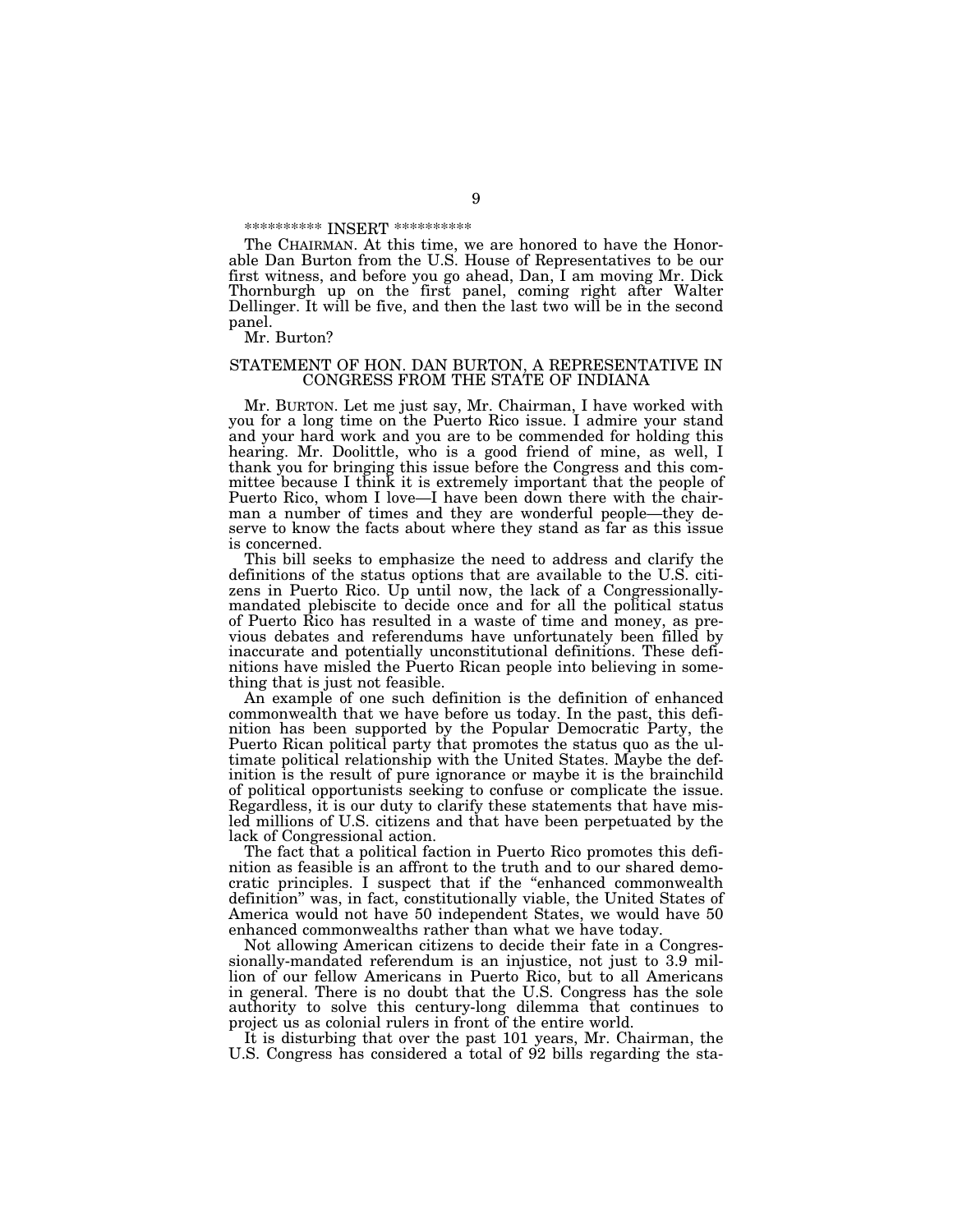tus of Puerto Rico and yet there has been no resolution to the ambiguous relationship between Puerto Rico and the United States.

I believe that the United States citizens of Puerto Rico have the right to choose to enjoy the full privileges and responsibilities that the rest of America's citizens are able to enjoy today, or in the alternative, they also can choose for themselves to establish a free and independent republic, a free country.

For that reason, I firmly believe that Congress should act now to give the people of Puerto Rico the ability to choose between the only real options for full sovereignty, statehood or independence. It is time that we take charge of our legal and moral obligations and enact legislation that will resolve Puerto Rico's political status by allowing them to decide their own future for themselves once and for all.

We have been debating this, Mr. Chairman, for a long time. You and I have worked on it for a long time. There has been so much confusion down there that we have seen time and again when we have been down there that it is really time to resolve this issue and there are only two choices, in my opinion, and I think you agree with that, and that is independence or statehood. I believe truly that the wonderful people of Puerto Rico, when faced with that decision, will undoubtedly vote once and for all to become the 51st State of the Union. Thank you, Mr. Chairman.

The CHAIRMAN. Thank you, Mr. Burton. I can agree with what you have said and I suggest also you have been a leader in this for a long, long time. For those in the audience, I will not be chairman of this committee next year but I will be on the committee and I will not give up on this issue. Everybody knows where I am coming from. I have been very right up front. We brought the bill to the floor and we will continue to work on this issue, and with your help, Mr. Burton, hopefully we will be able to solve these problems as time goes by.

[The prepared statement of Mr. Burton follows:]

\*\*\*\*\*\*\*\*\*\*\* INSERT \*\*\*\*\*\*\*\*\*\*\*

The CHAIRMAN. At this time, I am going to turn the committee over to Mr. Doolittle, author of the bill, and he will call the first panel that will appear before us. I have to go to another meeting. I will try to return as soon as possible. Mr. Doolittle, you will be chairman.

Mr. DOOLITTLE. [Presiding.] We will invite the members of panel one to take a seat at the table. We will have testifying today, in this order, Mr. Walter Dellinger, The Honorable Dick Thornburgh, Mr. Jeffrey Farrow, Mr. William Treanor, and Mr. Robert Dalton.

We welcome all of you here and appreciate your arranging your affairs so that you could come and testify today on this important issue. We will begin with Mr. Dellinger, who is a professor of law at Duke University and I understand associated with O'Melveny and Myers in Washington, D.C. Mr. Dellinger?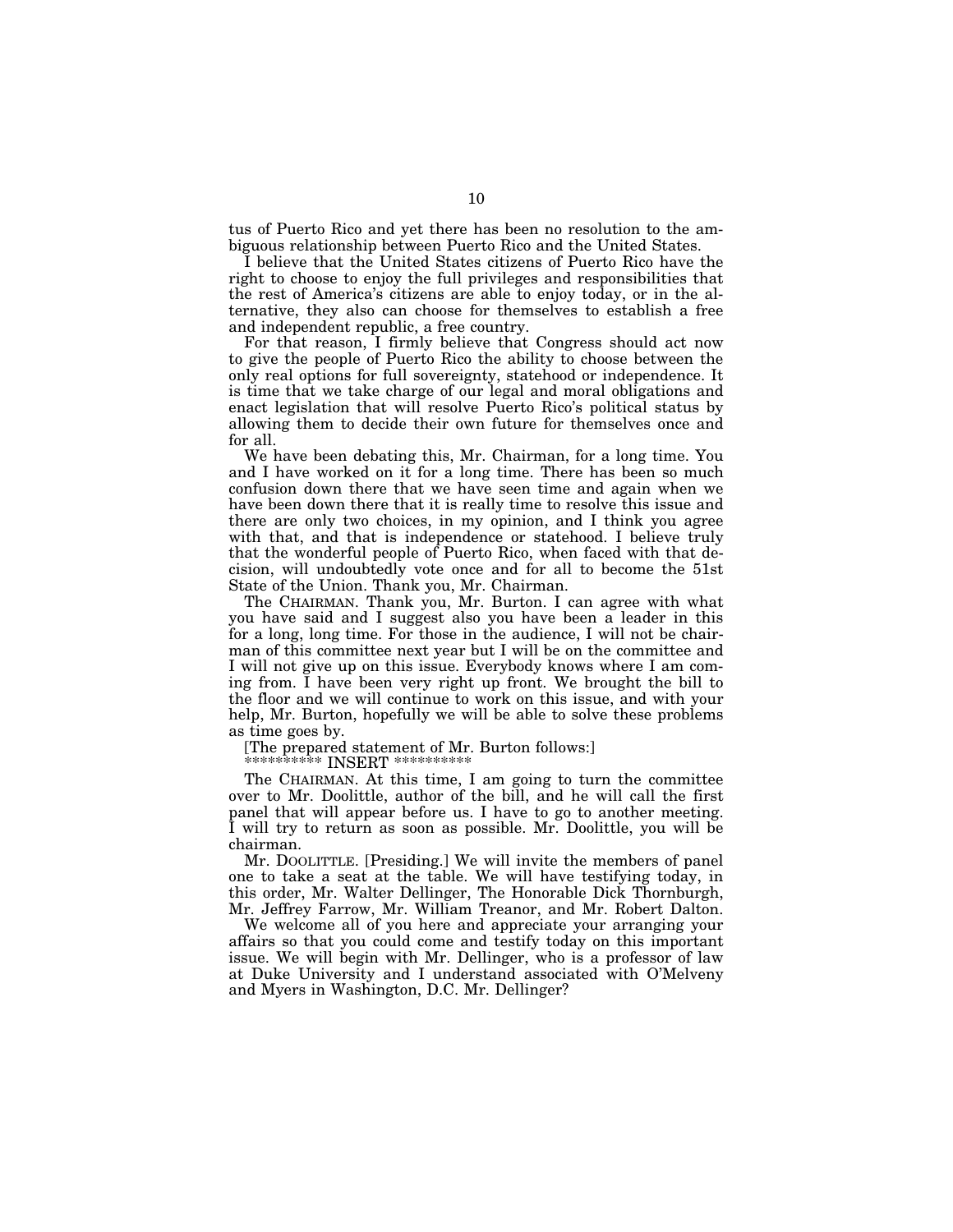STATEMENTS OF WALTER E. DELLINGER, PROFESSOR OF LAW, DUKE UNIVERSITY, O'MELVENY AND MYERS, WASH-INGTON, D.C.; JEFFREY L. FARROW, CO-CHAIR, THE PRESIDENT'S INTERAGENCY GROUP ON PUERTO RICO, WASHINGTON, D.C.; WILLIAM M. TREANOR, DEPUTY AS-SISTANT ATTORNEY GENERAL, OFFICE OF LEGAL COUN-SEL, UNITED STATES DEPARTMENT OF JUSTICE, WASH-INGTON, D.C.; ROBERT DALTON, ASSISTANT LEGAL ADVI-SOR FOR TREATY AFFAIRS, UNITED STATES DEPART-MENT OF STATE, WASHINGTON, D.C.; AND DICK THORNBURGH, KIRKPATRICK AND LOCKHART LLP, WASHINGTON, D.C.

# STATEMENT OF WALTER E. DELLINGER

Mr. DELLINGER. Mr. Doolittle and members of the committee, thank you very much for allowing me to appear today. I apologize in advance that I have a long-scheduled debate at 12 noon sponsored by the American Bar Association and will, therefore, unfortunately have to leave, but I look forward to following this issue further.

Mr. Doolittle, as you know, the people of Puerto Rico face very difficult decisions about their political status and their political future. The four million Americans who—<br>Mr. DOOLITTLE. Why do you not hold on for just a minute until

we get the bells and all of this out of the way. We are going to have you go ahead and complete your statement and then we will decide what we are going to do.

Mr. DELLINGER. Good. I will be concise as I hear that you all are receiving your instructions from the voice of the whip's office.

The people of Puerto Rico face difficult choices, and I would like to make it clear to the committee that though I have studied constitutional law and taught constitutional law here and abroad for nearly 30 years, that is the limit of my expertise and I do not have a view on what is best for the people of Puerto Rico or the people of the States as they work out their relationship. I come to testify today to take a look at H.R. 4751 and to see whether its provisions are consistent with the Constitution of the United States.

Mr. Doolittle, over the 30 years I have been a professor and scholar of constitutional law, I have encountered a number of very difficult and uncertain questions of constitutional law, but this bill is not one of them. The propositions put forth by this bill, in my view, are so clearly unconstitutional that I do have concerns that the propositions put forward here would be misleading to the citizens and the people of Puerto Rico and anyone else who was concerned about this difficult issue.

The basic propositions by which these proposals are clearly impossible under the United States Constitution are simply this. Congress has plenary authority under the Constitution to govern the territories of the United States and that is the basis upon which Puerto Rico is presently governed under a statutory framework.

Secondly, there is no more fundamental proposition of the American Constitution than the democratic principle that a newly elected Congress is free to alter, revise, amend, revoke, repeal, or otherwise alter legislation passed by a previous Congress. If the people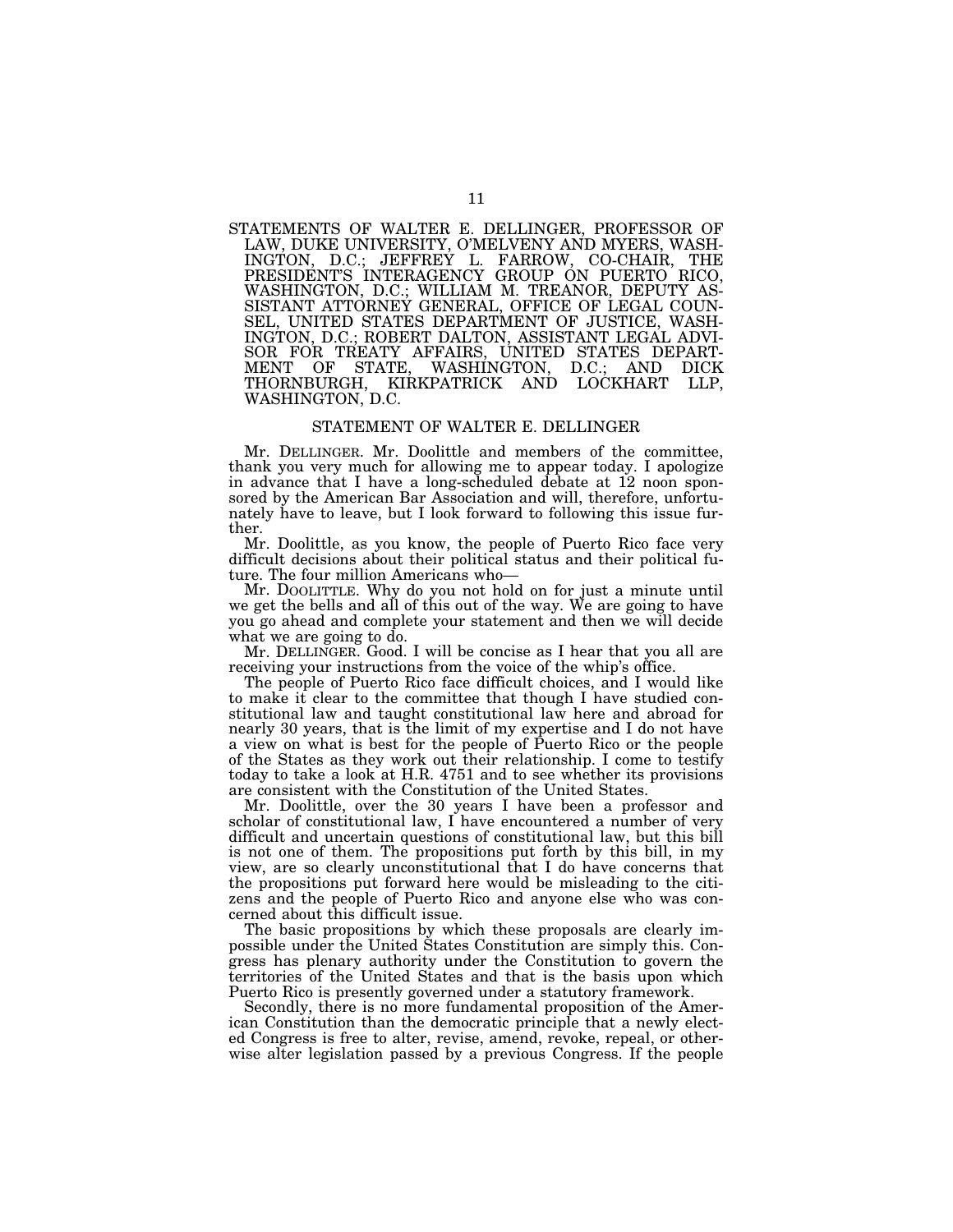of the United States do not like the legislation they have, they get to elect a new Congress which passes new laws. Therefore, whether this bill creates something more like a separate nation or more like a nation within a nation, the guarantees put forth in this bill, for example, that the United States will provide the defense for Puerto Rico or that Puerto Rico will not have Congress legislate for it without the consent of governing officials there, they are simply not worth the paper they are written on because the next Congress, newly elected, or the same Congress a week later can reach a different judgment and reflect the views of the national constituency in a different way.

I mean, this has been clear since the beginning of a republic, that the only way to make a permanent change in legal status is through an amendment to the Constitution or by having one of the territories of the United States become an independent nation, as the Philippines did, or become a State, as so many of our areas did after the first 13 formed the Union. So these are the two ways.

But the reason these promises are so misleading, and I am afraid so disingenuous, is that they simply hold out something that cannot be done in the face of the continuing constitutional authority of Congress. As long as the area of Puerto Rico is neither a State nor an independent nation, then Congress has plenary authority to legislate as it will and none of the guarantees or provisions can be enforceable on a new Congress.

I would go on at greater length. I am happy to answer any questions you may have for me. But I think the issue is so clear and simple that the provisions put forward in the Popular Democratic Party provision are simply fundamentally incompatible with the Constitution of the United States that there is really not a lot of elaboration, I think, that is necessary to establish that proposition. Thank you, Mr. Doolittle.

Mr. DOOLITTLE. Thank you, sir.

[The prepared statement of Mr. Dellinger follows:]

\*\*\*\*\* INSERT \*\*\*\*\*\*

Mr. DOOLITTLE. If the committee will indulge me here, we do not have much time to ask questions of Mr. Dellinger. He will be gone by the time we come back because there are two votes. Is there anyone that wishes to pose a question to Mr. Dellinger? Yes, Mr. Underwood?

Mr. UNDERWOOD. Just quickly, Mr. Dellinger, under your explanation, if Congress has plenary authority over the territories and cannot do this on a permanent basis, if it passed legislation like that, then it would simply be in effect until some future Congress changed it, is that correct?

Mr. DELLINGER. That is correct. It would be in effect until a future Congress changed it, though I would want to caution, Mr. Underwood, that some of the provisions, I think, would be subject to constitutional challenge immediately, that is, even before changed by a future Congress, that is, provisions that purported to give up the President's authority over foreign affairs or that made foreign affairs obligations, that delegated some executive powers that the Constitution puts in the executive branch of the national government. Some of those might be subject to constitutional chal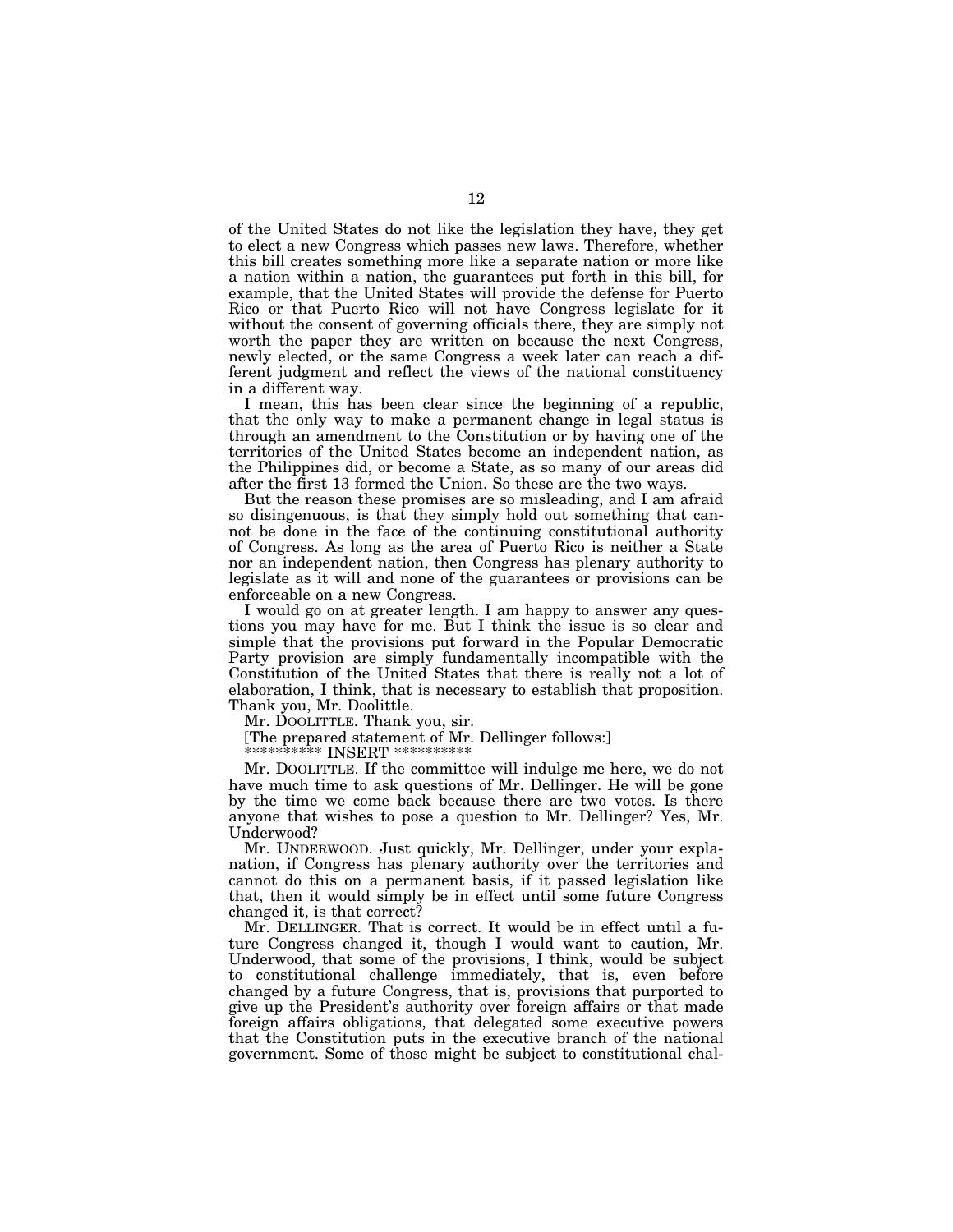lenge immediately. But the other more core provisions would exist until a future Congress—

Mr. UNDERWOOD. Would it make any difference if the legislation or the proposal said for a period of 25 years or 50 years or if it gave a time frame?

Mr. DELLINGER. That goes right to the heart of the matter. A provision that guaranteed certain statuses to Puerto Rico for 50 years could be repealed the next day after it had been enacted, and, therefore, it would no longer be law and there would be no guarantee. That is why a 50-year guarantee in legislation over an area with respect to which Congress has plenary authority is not effective.

Mr. UNDERWOOD. But that applies to almost anything that Congress does, right?

Mr. DELLINGER. That is correct, except that with regard to the States of the Federal Union, they have rights as States under the Constitution that Congress may not constitutionally touch, so that there are, as we know, more and more—

Mr. UNDERWOOD. That does not stop them from trying, though.

Mr. DELLINGER. What stops them from trying is the Supreme Court has been very protective of the sovereignty of the States and of their rights. I believe 24 acts of Congress have been invalidated in the last 5 years, many on the grounds that they try to touch or interfere with the sovereign role of the States.

Mr. UNDERWOOD. Thank you.

Mr. DOOLITTLE. I would like to recognize Mr. Tauzin for questions.

Mr. TAUZIN. I will be brief. I simply want to make sure I understand this. The bill, H.R. 4751, would attempt to confer perpetual rights of U.S. citizenship with all attendant Federal benefits without making those citizens subject to Federal income taxes, is that correct?

Mr. DELLINGER. That is the way I read it, Mr. Tauzin.

Mr. TAUZIN. That is the way I read it, too. Would it be permissible, Mr. Chairman, for me to amend the bill to include the great State of Louisiana?

Mr. DOOLITTLE. If this is constitutional, a number of us may. I like the part that says they do not have to abide by any Federal law if they choose not to. That is what South Carolina was trying to get in the last century, is it not?

Mr. TAUZIN. Can we pick the Federal laws we would like not to abide by? Thank you, Mr. Chairman.

Mr. DOOLITTLE. Thank you.

Yes, Mr. Faleomavaega?

Mr. FALEOMAVAEGA. I just want to ask a quick question of Mr. Dellinger. You mentioned about the unconstitutionality of the proposed legislation. Are you aware of the covenant relationship that Congress creatively has provided for the Commonwealth of the Northern Mariana Islands?

Mr. DELLINGER. I am aware of that, yes.

Mr. FALEOMAVAEGA. And there are special provisions in this covenant relationship that goes well into the heart of the constitutionality of some of those provisions.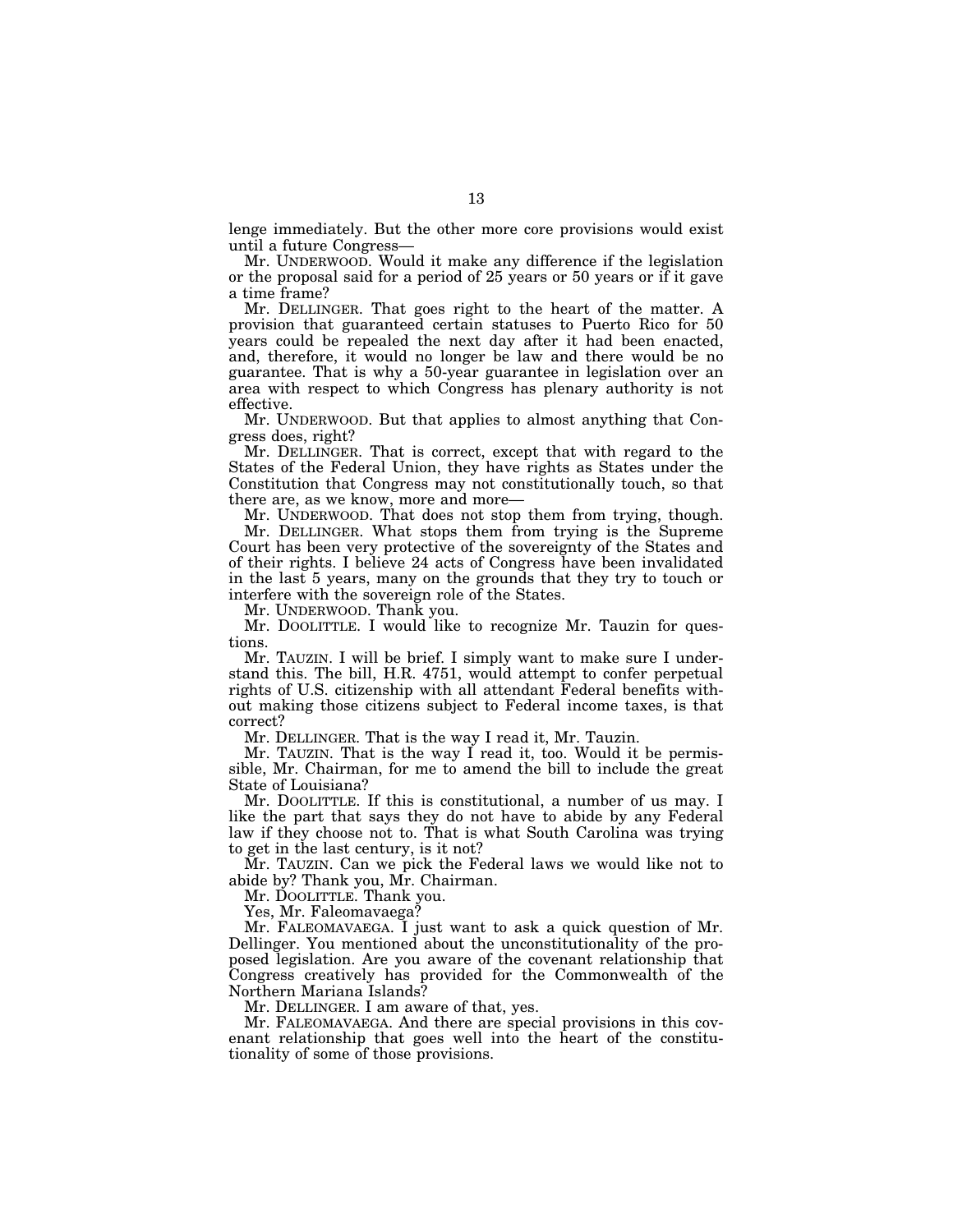Mr. DELLINGER. That is true, but what that bill cannot establish, or the act about the Marianas cannot establish, is the fact that you and your colleagues might not decide to alter that tomorrow.

Mr. FALEOMAVAEGA. The interesting thing about this, too, professor, is that the word "commonwealth," and I am not an expert in Spanish, is a free association, and we get into a very interesting dialogue here about the Micronesian states that are now in free association with the United States. Call it what you want, but it seems to me it is a form of enhanced commonwealth status that we have with these uniquely established states like the Republic of the Marshall Islands, the Federated States of Micronesia, the Republic of Palau, and they seem to be functioning very well in our relationship with them.

Mr. DELLINGER. Certainly, Congress may choose to have a relationship of that kind. It is clear that the Congress may choose to delegate, as it has done, for example, to the District of Columbia. Congress may choose from time to time to delegate authority. But we also know, we have seen many instances in Congress where if some Members of the Congress do not like something that the D.C. City Council does, there will often be a bill in Congress the next day to reverse or rescind what the District of Columbia has done.

Now, the Marianas have the good fortune that they are further away and I think Congress pays less attention than they do to the laws that are passed. But even where you have as much a tradition of self-government as now in the District of Columbia, Congress shows its authority by passing laws nullifying what the City Council has done.

Mr. FALEOMAVAEGA. I do not think distance is necessarily a factor here, professor, as you are well aware. Puerto Rico, as you know, became as a prize of war in the Spanish-American War. Similarly, also, the Northern Marianas and the Micronesian Islands, we call it a strategic trust, right after World War II, and under that basis, this relationship we have established is a very unique relationship with these Micronesian states. I am just curious, the Northern Marianas is a class example, which in many instances it is a form of enhanced commonwealth because the people of the Northern Marianas want to call themselves as the Commonwealth of the Northern Marianas in a very similar fashion that those who want to promote enhanced commonwealth status is the very reason why they are suggesting that maybe a similar legislation be drawn for those who are advocates or supporters of commonwealth status.

Mr. DELLINGER. Yes, I understand that.

Mr. FALEOMAVAEGA. Thank you, Mr. Chairman.

Mr. DOOLITTLE. I am going to recess the hearing at this point, and Mr. Dellinger, I regret that you have to leave, but we know that you do.

Mr. DELLINGER. Thank you. I look forward to reviewing the proceedings.

Mr. DOOLITTLE. Thank you. If we have some other questions, we will send them to you and ask you to respond to us.

With that, the hearing will be in recess for two votes. [Recess.]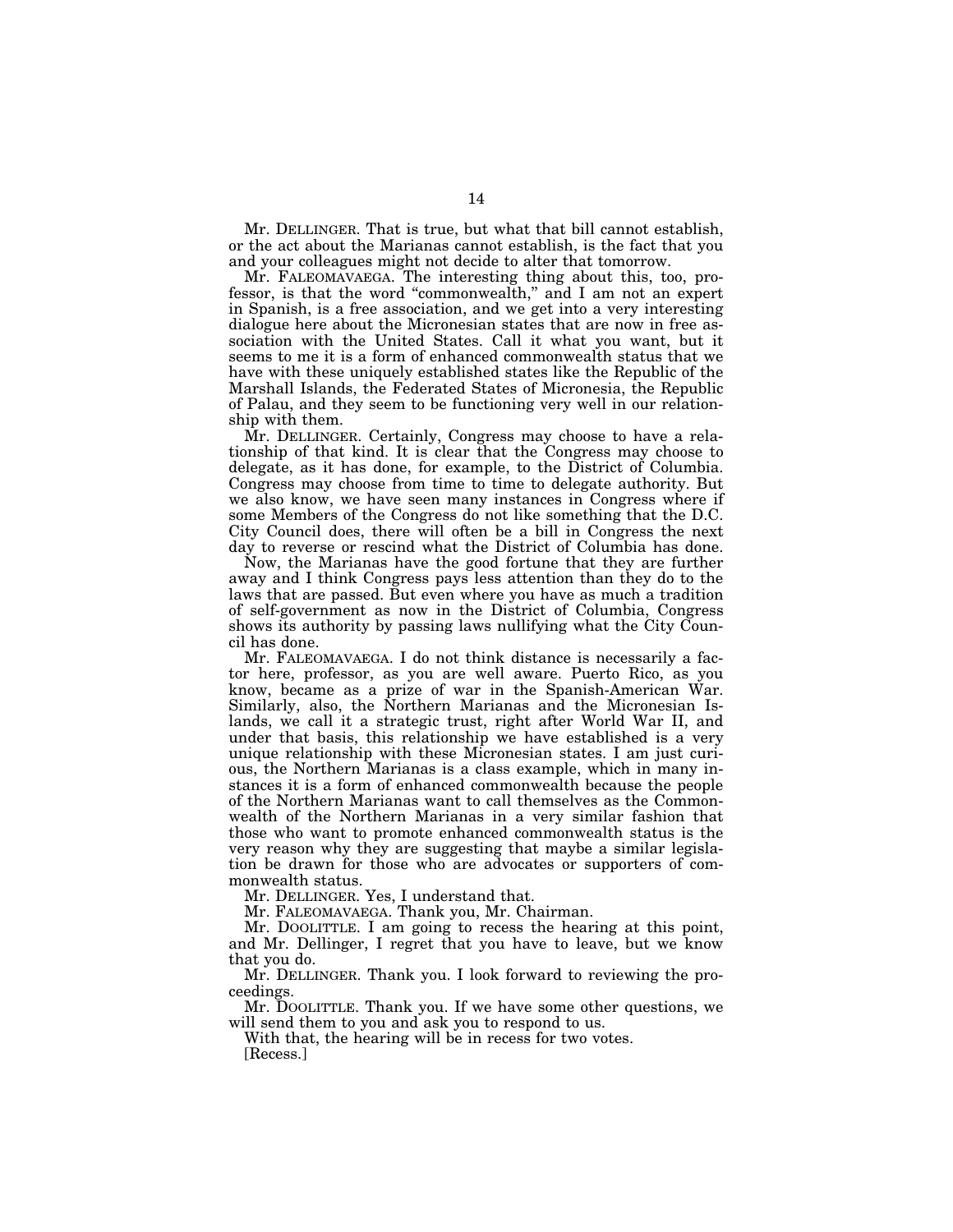Mr. DOOLITTLE. Ladies and gentlemen, the hearing will resume. I would ask our witnesses to return to the witness table. We may have another vote here in 45 minutes, but hopefully we will have made substantial progress by then.

Mr. Thornburgh, I think with your indulgence, we will go with Mr. Farrow as the lead administration witness first. Mr. Farrow is Co-Chair of the President's Interagency Group on Puerto Rico here in Washington, D.C. Mr. Farrow, you are recognized.

#### STATEMENT OF JEFFREY L. FARROW

Mr. FARROW. I am Jeffrey Farrow, Co-Chair of the President's Interagency Group on Puerto Rico. I will present the executive branch's overall views. William Treanor of the Justice Department and Robert Dalton of the State Department will address some questions in greater detail. We are accompanied by Janice Podolny of the Immigration and Naturalization Service. I will also submit a letter from the Secretary of Labor, Alexis Herman.

[The letter from Ms. Herman follows:]

\*\*\*\*\*\*\*\*\*\* INSERT \*\*\*\*\*\*\*\*\*\*

Mr. FARROW. Our first point is that you are doing a great service by considering this bill. It raises issues that have prevented Puerto Rico's fundamental question from being resolved. It reflects the proposal of leaders of one of Puerto Rico's most supported political parties. They said votes for the ''none of the above'' column in the last status referendum would be votes for this proposal. They are now asking to try to have it implemented by July 25, 2002.

Although it is called a commonwealth proposal, it is for a very different governing arrangement than the present one. It is also different from the commonwealth in the only other status referendum in Puerto Rico in recent decades, and it differs from the commonwealth proposal that the leaders of the party made to you in 1997.

However, it reflects a desire for greater autonomy while retaining most of the benefits that the United States has provided that has been a major force in the island's public debate.

The proposal's fundamental elements include Puerto Rico would be a sovereign nation but in a permanent union with the United States under a binding agreement; the United States would continue to grant citizenship and all assistance currently granted to residents; the Commonwealth would determine the application of other Federal laws and be able to enter into agreements with other countries.

Many aspects of this proposal would require actions by the United States to be implemented, so Puerto Ricans should know the United States' views on it before they consider it.

The proposal includes a combination of aspects of different statuses. Many people may find the combination attractive. As stated, though, the combination is an incompatible mixture of benefits of national sovereignty and benefits of a U.S. status. Many of the individual elements would be appropriate under one status or another, but others are impossible or unacceptable. My written statement explains some problems. Our other witnesses will explain others.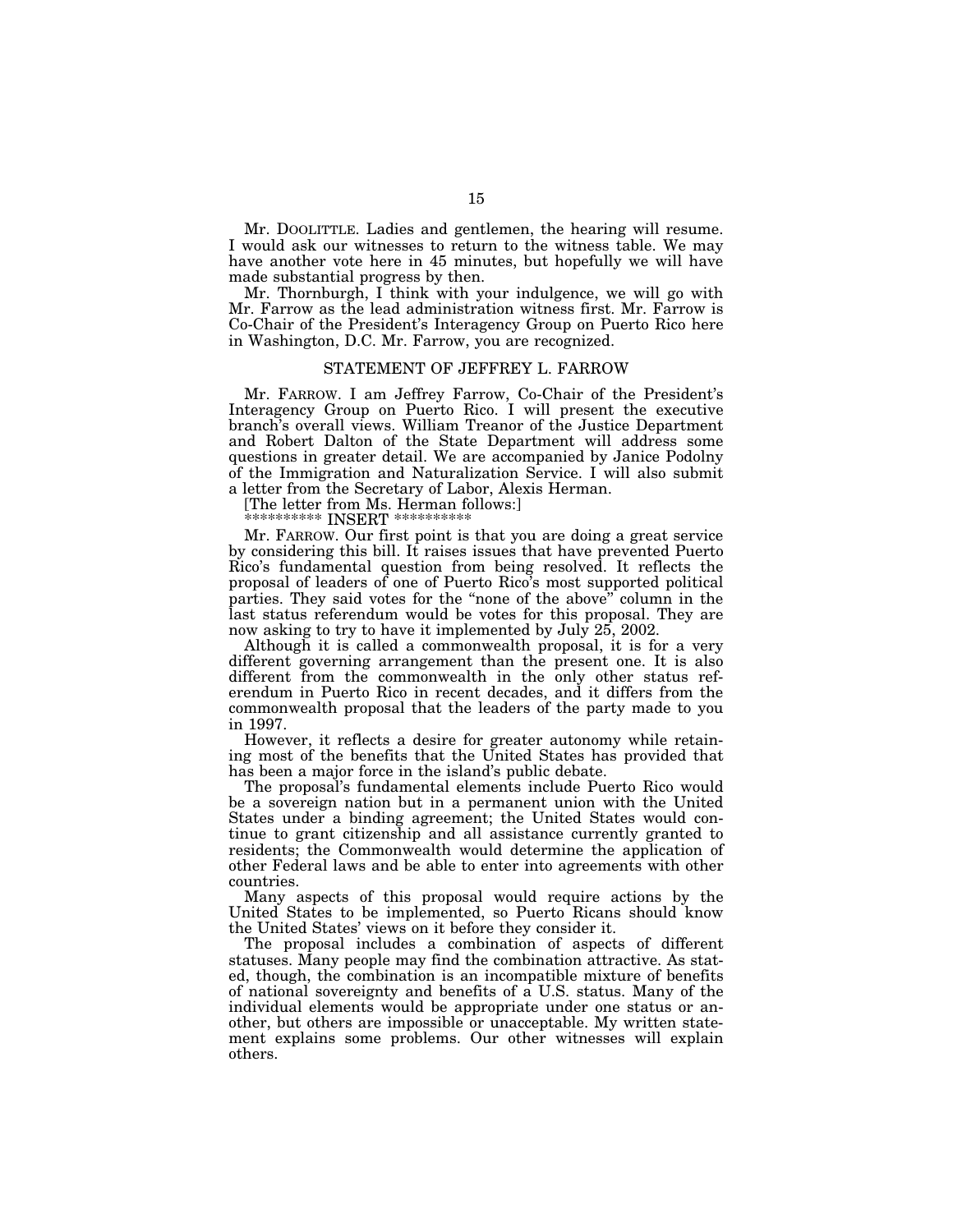The positions we are expressing cannot be expected to change. Most are based on requirements our government lacks the power to change or so basic that they are not really discretionary. Our positions were developed by permanent officials of the agencies involved as well as by administration appointees. They are generally consistent with bipartisan decisions of this committee and the Senate committee.

We can only determine which elements of the proposal should be retained in a status option when the leaders of the party clarify which fundamental status they want. Is national sovereignty more desirable than permanent union, citizenship, and programs? It would be understandable if it is, but it is their choice. It also may be that with explanations, some elements of this proposal can be modified to make them acceptable, even if most cannot.

Puerto Rico's parties should not be expected to draft a proposal that is acceptable as drafted, but it is our responsibility to advise them of the problems, as this hearing is doing, so they can develop a realistic proposal. We will also soon report on the viability of the proposals of Puerto Rico's other parties, as Chairman Young has requested.

The President has additionally initiated a dialogue on the issue that will continue past his administration. He plans to act further to ensure this. The major candidates to succeed him have committed to continue the effort, so it should be expected to.

It is important to the United States as well as to Puerto Rico. The island's lack of votes raises questions of democratic rights. The uncertainty regarding its ultimate status raises questions of how economic and social policies should apply.

If Puerto Rico is to be a nation, as this bill proposes, we should gear programs to eventual nationhood. If it is to be a permanent member of the United States family, we should work toward equal treatment. Puerto Rico's status to date is as much about what the Federal Government would implement as it is about which option would be best. It is so intense, it affects attention to the island's social and economic needs. This proposal is not an option, but the administration has no preference among the proposals that are independence, free association, and statehood, as well as the Federal commonwealth governing arrangement.

We strongly believe that Puerto Ricans should be enabled to obtain any of the options that would enable them to elect the officials who make their national laws, but we do not feel the current arrangement, which we respect, has to change until a majority has decided on one of those options. Instead, we should further clarify what the realistic options are so the people can make a fair, informed choice as they are ready to.

Thank you. I will be pleased to answer any questions.

Mr. DOOLITTLE. Thank you.

[The prepared statement of Mr. Farrow follows:]

\*\*\*\*\*\*\*\*\*\* INSERT \*\*\*\*\*\*\*\*\*\*

Mr. DOOLITTLE. Our next witness will be Mr. William M. Treanor, Deputy Assistant Attorney General, Office of Legal Counsel of the U.S. Department of Justice. Mr. Treanor?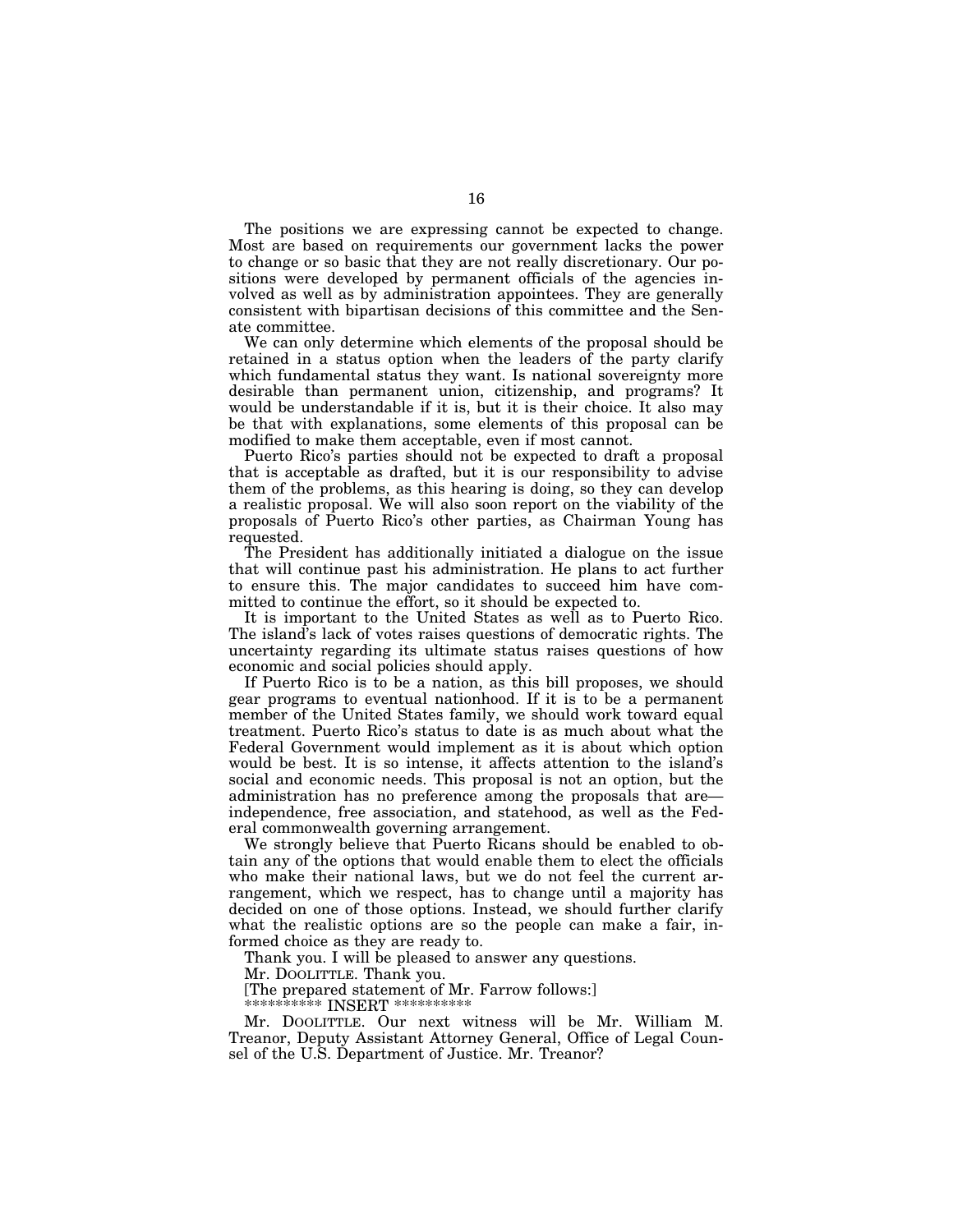# STATEMENT OF WILLIAM M. TREANOR

Mr. TREANOR. Thank you very much, Mr. Chairman and members of the committee. I am pleased to be here today on behalf of the Department of Justice to respond to your request for testimony on the constitutional issues arising from H.R. 4751. I have prepared a written statement and I would like to ask that it be submitted into the record in its entirety.

Mr. DOOLITTLE. Yes. Without objection, so ordered.

Mr. TREANOR. The focus of my oral testimony will be the two principal constitutional issues raised by the bill. I will discuss the constitutionality of the statute's requirement, that its terms can only be modified by mutual consent, and the constitutionality of its treatment of United States citizenship.

I will begin by discussing the framework of the Department's analysis. That framework embodies two premises. The first is that the Constitution recognizes only a limited number of options for the governance of an area. Puerto Rico could constitutionally become a sovereign nation, as the Republic of the Philippines did. Alternately, it could remain under United States sovereignty. It could do so in either of two ways. It can be admitted into the Union as a State, and the applicable constitutional provision is in Article 4, Section 3, Clause 1, or it can be governed pursuant to the Territories Clause, and the applicable constitutional provision is Article 4, Section 3, Clause 2.

The terms of the Constitution do not contemplate an option other than sovereign nationhood, Statehood, or territorial status. Currently, despite the great degree of autonomy and self-government in local matters that Puerto Rico enjoys as a commonwealth, it is from a constitutional point of view governed under the Territories Clause. The Supreme Court's 1980 decision in Harris v. Rosario makes that clear, and that is also the longstanding view of the Department of Justice.

The second premise of our Constitution analysis is that, as a general matter, one Congress cannot bind a subsequent Congress. The proposition is a well-established proposition of constitutional law and it traces back to the decisions of Chief Justice Marshall in the early 19th century, including Marbury v. Madison and the 1810 decision, Fletcher v. Peck.

Because of these two premises, H.R. 4751's mutual consent provisions are constitutionally unenforceable. The requirement of mutual consent appears a number of times in the bill. For example, Section 2.1 provides that the Commonwealth of Puerto Rico is established ''in permanent union with the United States of America under an agreement which may not be unilaterally nullified or changed.''

The precise way in which these provisions are constitutionally problematic turns on whether the proposed status is understood as contemplating recognition of Puerto Rico as a sovereign nation or whether it is understood as continuing current commonwealth status, although in an enhanced form. The bill seems to envision the creation of a new nation. If Puerto Rico is to become an independent nation, as a matter of domestic law, the relationship between the United States and Puerto Rico would necessarily be sub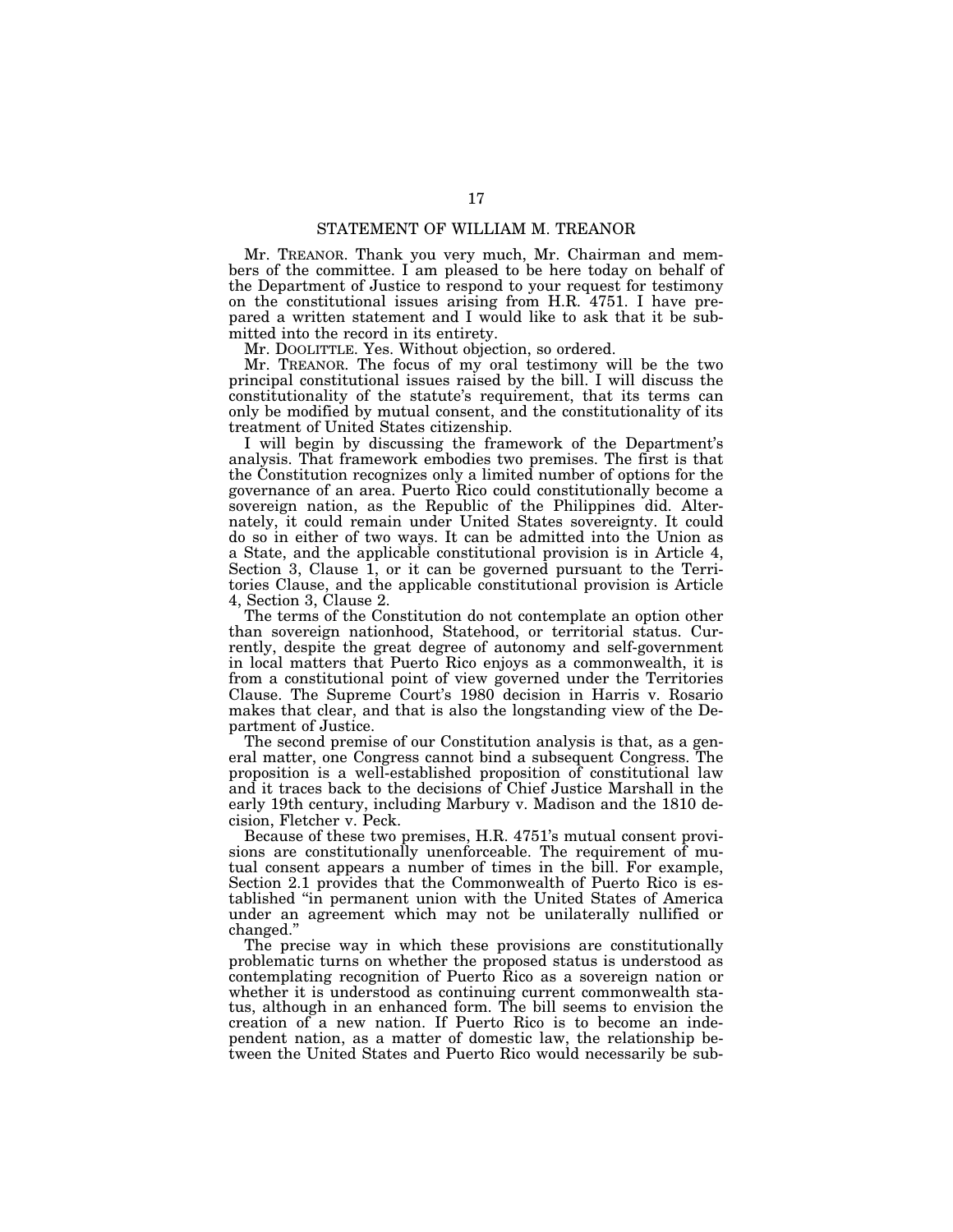ject to alteration by a later act of Congress. Although the United States unquestionably has the power to make contracts and give consents bearing upon the exertion of governmental power, including contracts in the international field with other national sovereigns, the United States may not contract away its power to revoke such an undertaking or to suspend its operation.

If, alternately, H.R. 4751 is read not as creating an independent country but as maintaining Puerto Rico's current territorial status, the mutual consent provisions are equally problematic. As I previously discussed, the Constitution contemplates territories and States. It does not contemplate a third status. Since Puerto Rico as an enhanced commonwealth would not be a State, it would necessarily remain subject to Congressional power under the Territories Clause. One Congress cannot prevent future Congresses from exercising a power that the Constitution gives Congress.

With respect to citizenship, the central constitutional issues concern Section 2.1's provisions that United States citizenship would be non-revokable. Whether this provision is constitutionally enforceable turns in large part upon whether the United States citizenship held by the people of Puerto Rico is already non-revokable. Analysis of that issue, again, turns on whether H.R. 4751 is understood as envisioning the creation of an independent nation.

If it would create an independent nation, the constitutional analysis is complicated. There is case law that indicates that a change in sovereignty severs the individual's ties with the country that had previously exercised sovereignty over the place that the person inhabits. At the same time, there is case law suggesting that Congress lacks power to sever citizenship over the ejection of one who is a citizen and who satisfied all preexisting conditions for citizenship, and the Supreme Court has not directly addressed the effects of granting independence to a former territory upon the continued United States citizenship of persons continuing to reside there.

The issue presents difficult questions involving the relationship between the United States citizenship held by people in Puerto Rico by virtue of the INA, Congress's power to impose conditions on retention of citizenship, and the assumptions of international law that nationality follows sovereignty.

If, however, the bill is understood as preserving United States sovereignty over Puerto Rico, the case law is more helpful. The leading case here is Afroyim v. Rusk, a 1967 Supreme Court decision. The Court in Afroyim rejected the proposition that ''Congress has any general power, express or implied, to take away an American citizen's citizenship without his consent,'' and that is the end of the quote. The case does support the proposition that, with the exception of limited circumstances that are not applicable here, once citizenship is irrevocably granted, it cannot be taken away.

We recognize that a counterargument may be made based on the Supreme Court's subsequent decision in Rogers v. Bellei, to which the Court upheld the loss of citizenship of an individual who was born in Italy and who acquired citizenship at birth under a Federal statute. But Afroyim appears to us to be the most relevant precedent and it supports the view that so long as Puerto Rico remains a part of the United States, citizenship that has been granted is constitutionally protected.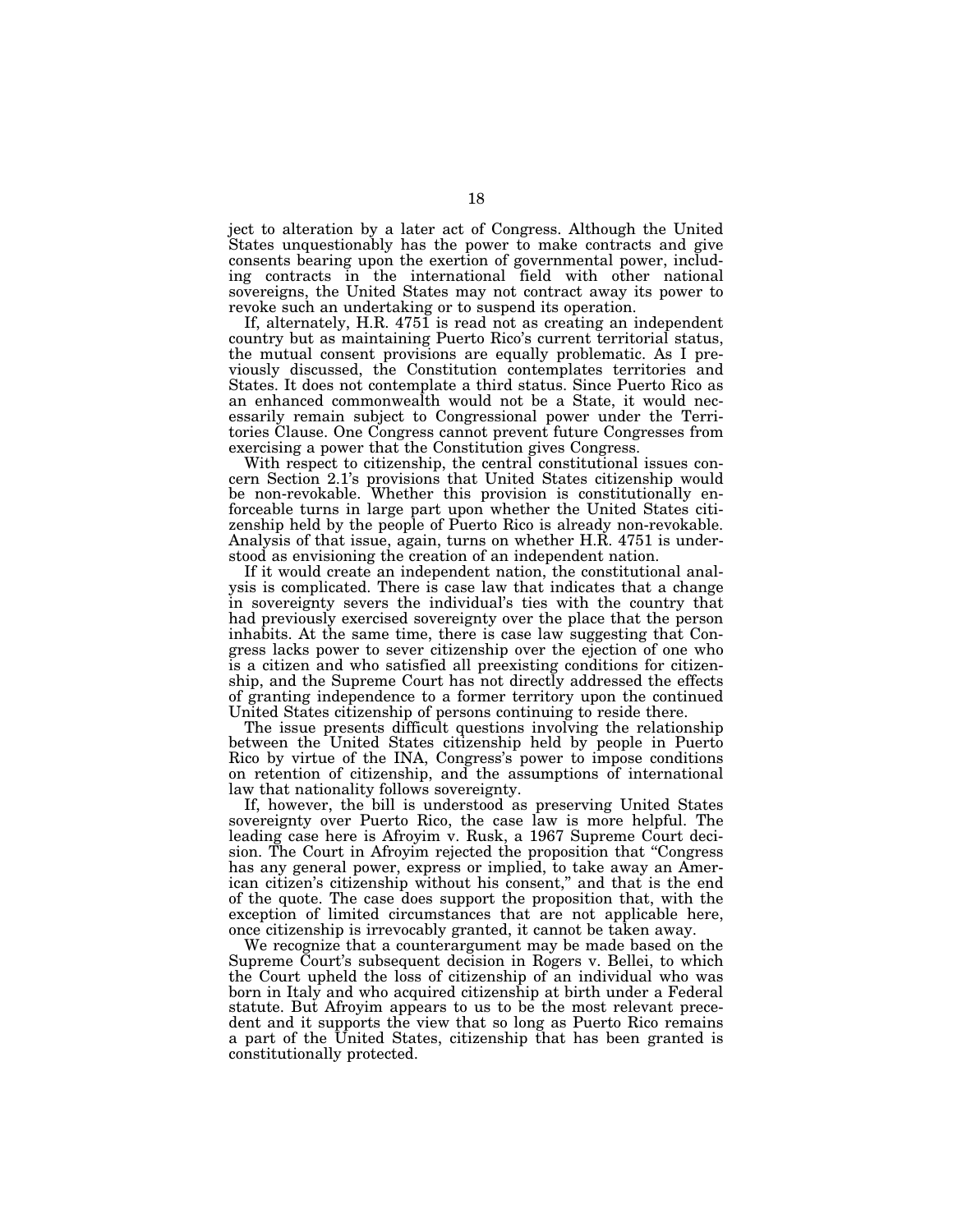Thank you for this opportunity to provide the views of the Department of Justice, and I am glad to answer any questions that you may have.

Mr. DOOLITTLE. Thank you.

[The prepared statement of Mr. Treanor follows:]

\*\*\*\*\*\*\*\*\*\*\* INSERT \*\*\*\*\*\*\*\*\*\*\*

Mr. DOOLITTLE. Our next witness is Mr. Robert Dalton, Assistant Legal Advisor for Treaty Affairs of the U.S. Department of State in Washington, D.C. Mr. Dalton?

# STATEMENT OF ROBERT DALTON

Mr. DALTON. Mr. Chairman, members of the committee, I am pleased to have this opportunity to discuss some aspects of H.R. 4751, the proposed legislation on the future status of Puerto Rico. My prepared statement has a discussion of three points and I ask that it be admitted into the record.

Mr. DOOLITTLE. Yes, without objection, so ordered.

Mr. DALTON. I will briefly discuss elements of those three points. We are concerned about the foreign relations aspect of the legislation, particularly the proposed provisions regarding Puerto Rico's ability to enter into agreements with foreign nations and participate in international organizations. The sections of the legislation that cover this are Section 2, Paragraph 5, and Section 3, Paragraph 7. We are concerned, as other members of this panel have suggested, about implications of the proposal that residents of Puerto Rico be granted U.S. citizenship under Section 2, Paragraph 1, Section 3, Paragraphs 6 and 13.

And finally, Mr. Chairman, there are constitutional issues posed by the legislation as drafted with respect to executive branch prerogatives in the conduct of foreign relations. Those provisions are Section 3, Paragraphs 17, 21, and 22.

The proposed legislation would purport to make the Commonwealth a nation legally and constitutionally and provide it with many trappings of a sovereign nation. Yet at the same time, the legislation would retain or create links to the United States that are inconsistent with sovereignty as that term is understood in international law. It is this hybrid nature of the arrangement contemplated in the legislation that renders it untenable as a functional matter.

Under our system of government, the conduct of foreign affairs is constitutionally vested in the Federal Government. Just as with States of the Union, there are many types of foreign activities in which a U.S. territory or commonwealth or State may choose to engage. At the same time, however, the Federal Government is responsible internationally for the affairs of all its territories and for the affairs of territories and commonwealths in the same way as it is for the States of the Union. It is responsible for meeting commitments and ensuring that obligations to other nations are met and that rights of the United States under treaties are formed by other countries. So the efficacy of U.S. international relations depends on the foreign activities of territories and commonwealths as well as the States fitting into the framework of an overall United States foreign policy.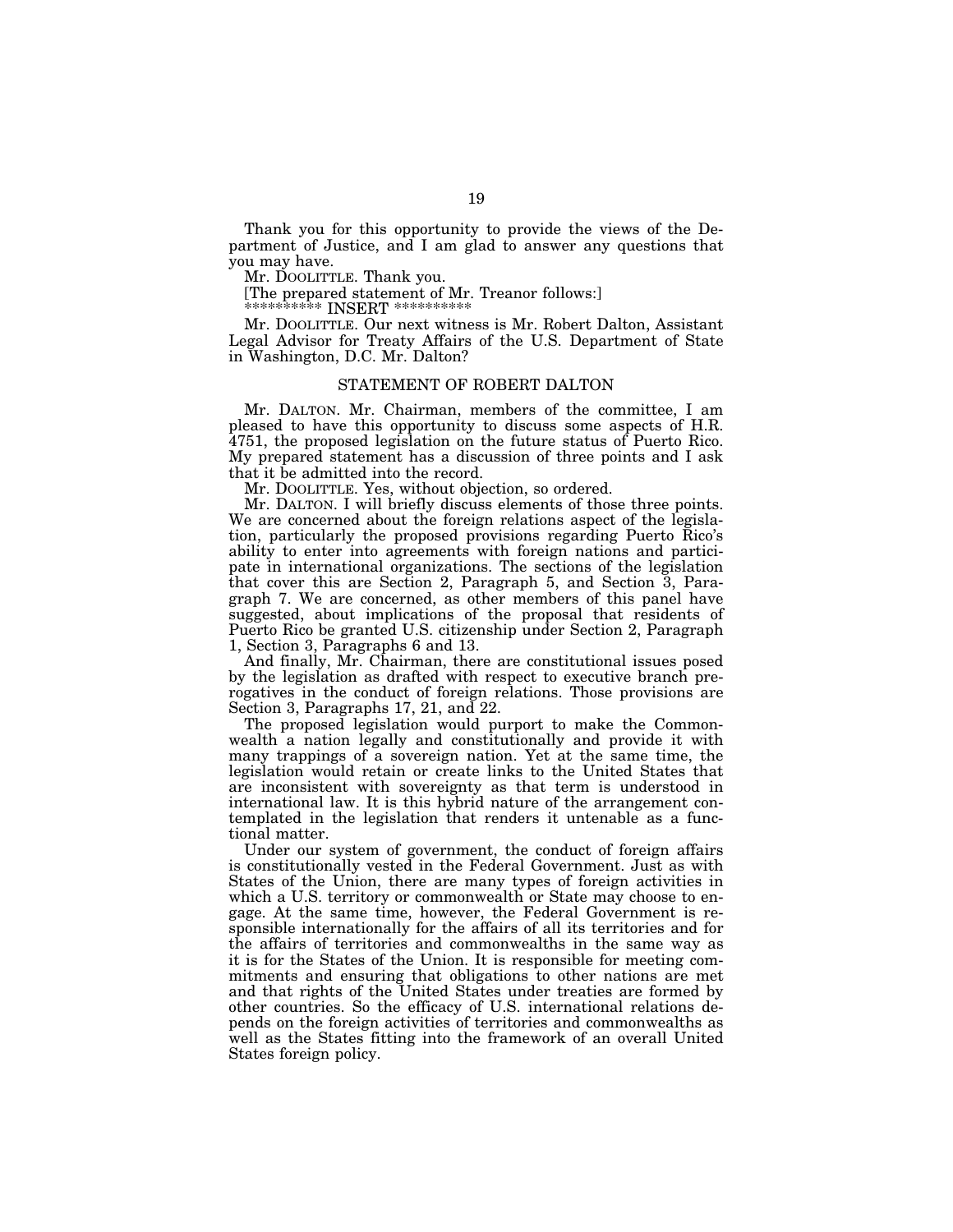It is essential that the component parts of U.S. foreign policy form a consistent and internally consistent whole. This cannot be accomplished if areas that are within U.S. control are populated primarily by U.S. citizens, conduct their own foreign affairs. It benefits neither the United States as a whole or the territories and commonwealths if the United States is perceived as speaking with many inconsistent voices internationally.

The Founding Fathers, based on the unhappy lessons learned under the Articles of Confederation, widely recognized this in framing the Constitution. The conclusion of international agreements, for example, is one of the most basic functions of foreign policy and the framers emphasized the exclusive authority of the Federal Government with respect to foreign policy functions by inserting the provisions of Article 1, Section 10, Clauses 1 and 3 in the U.S. Constitution.

The juxtaposition of these provisions and of Article 4, Section 3, Clause 2, concerning the power of the Congress to make regulations concerning the territories, raise a number of issues. Should the rules with respect to making international agreements applicable to the States be narrower than those made to the territory? How broadly should the term "agreement" in Clause 3 of Article 1, Section 10, of the Constitution be read? Would the proposed legislation with respect to the making of international agreements be an unconstitutional delegation of authority by the Congress? These are questions that are difficult.

We are concerned with such a broad obligation in the international agreement field because it risks the existence of different, perhaps conflicting obligations to foreign countries. Such cases could make it impossible for the United States to fulfill its commitments and guarantee that all of its constituent units comply with U.S. treaty obligation.

Under the current arrangements with Puerto Rico, matters of foreign relations and national defense are conducted by the United States, as they are with the States in the Union. We feel that the legislation would adversely affect that system, could result in inconsistent foreign policy commitments, and trouble our foreign relations.

In sum, Mr. Chairman, we think that the hybrid nature of the status proposed for Puerto Rico would render it impossible for the United States to maintain a unitary foreign policy with respect to all areas under is control. Therefore, we oppose the provisions of the legislation relating to the foreign affairs powers to be conferred on Puerto Rico which would be untenable functionally in the overall context of the proposed arrangement.

One of my colleagues on the panel spoke about citizenship issues, and those are the second areas in which the Department has concern. We have concern about the proposal that would legislate dual nationality for residents of Puerto Rico, since it appears to be grounded in the recognition of the conferred citizenship on citizens of another nation, which is incompatible with the notion of sovereignty. There are also problems that are explained in my testimony about the diplomatic protection of U.S. citizens who would be in Puerto Rico and the responsibilities that a United States embassy would have under U.S. law to protect those rights.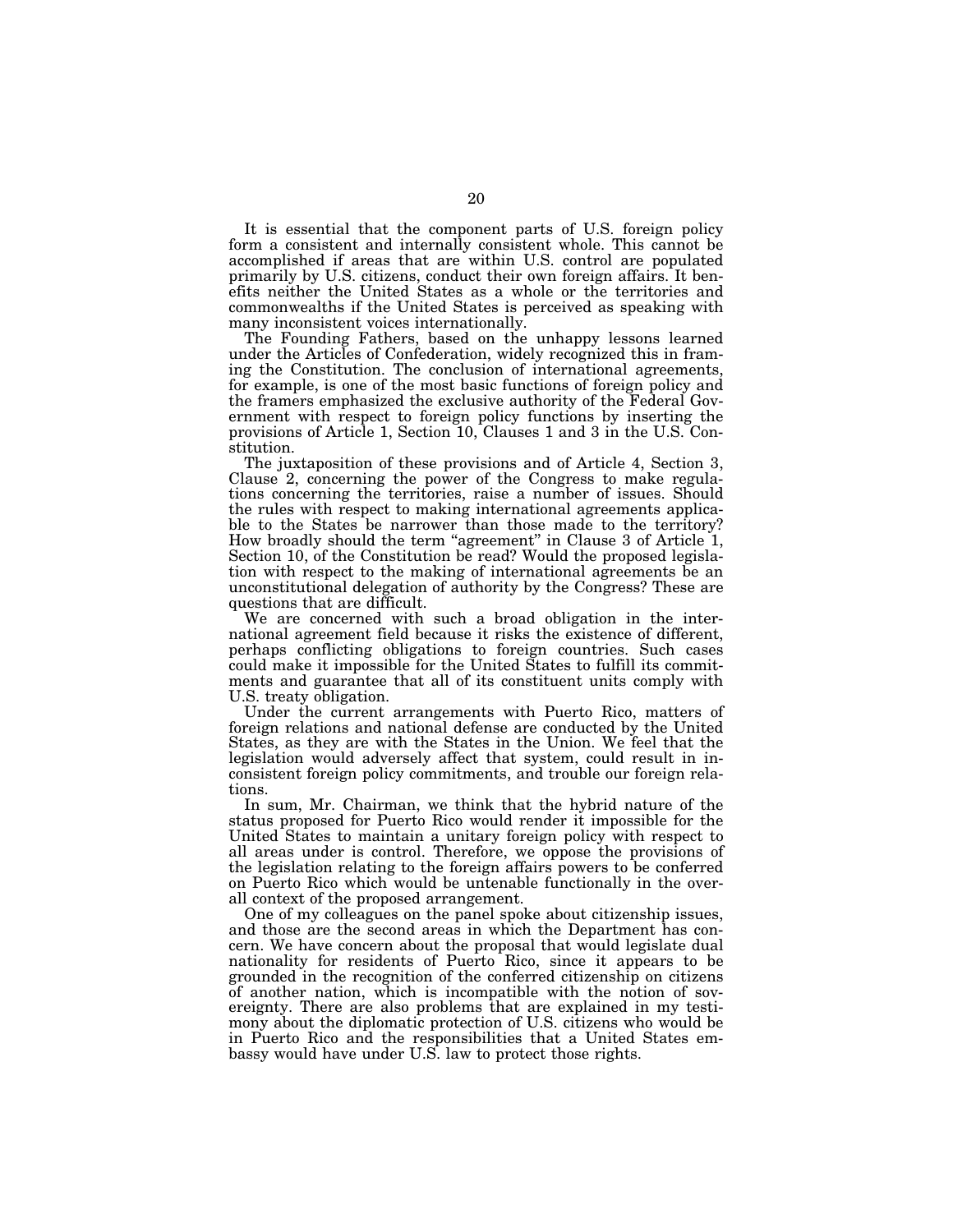Finally, Mr. Chairman, I turn to the third question, the question of the unconstitutional delegation of executive, or the unconstitutional interference with executive prerogatives in the negotiating area. The legislation appears to dictate the size and structure of the U.S. negotiating team. It would require that the executive branch sponsor membership for Puerto Rico in international organizations. We believe that these provisions interfere with executive branch authority and we, therefore, are opposed to them.

This completes the high points of my remarks, Mr. Chairman, and I would be glad to answer any questions.

Mr. DOOLITTLE. Thank you.

[The prepared statement of Mr. Dalton follows:]

 $^{**}$  INSERT  $^{**}$ 

Mr. DOOLITTLE. Our final witness is Mr. Dick Thornburgh, who is with the firm of Kirkpatrick and Lockhart and a former distinguished Attorney General of the United States. Mr. Thornburgh?

# STATEMENT OF DICK THORNBURGH

Mr. THORNBURGH. Thank you, Mr. Chairman. I have submitted a statement with attachments that I ask be made part of the record. I am obviously not a spokesman for the administration, as my predecessors were, I guess more like a member of the government in exile. Nonetheless, I am pleased to note that there is a great deal of agreement and little variance between our position on the issues that you are addressing today.

As Attorney General of the United States under President Bush, I testified before Congress nearly a decade ago on the need for a legitimate process of self-determination to resolve the political status of millions of United States citizens in Puerto Rico. I appear today as a private citizen, advising the Citizens' Educational Foundation of Puerto Rico on constitutional and self-determination issues. My views on the need for such a process, however, have only grown stronger with the passage of time and events.

I want to take note first that there is a basic fallacy at the heart of the formula set forth in H.R. 4751. The fallacy is that there is somehow a third path to a non-territorial status other than Statehood or independence that can be achieved within the framework of our Federal system of national government under the United States Constitution. Let me be direct and make it very clear. Under U.S. constitutional law and our system of federalism as a form of domestic government, there is no third path to a non-territorial status. There is Statehood and there is territorial status. Congress can be creative in how it administers a territory and Congress can grant significant levels of autonomy to a territory. However, Congress does not have the power by statute to create a new form of permanent union or political status within the union that is binding on a future Congress.

Simply put, Congress has no power to implement this formula or any formula based on the central elements of this proposal because it defines a status that is not available under the U.S. Constitution. To mislead people to believe that the only barrier to implementation of this formula is the attitude of Congress, when it is the rule of law that precludes it, merely perpetuates the colonial mentality about status options and self-determination.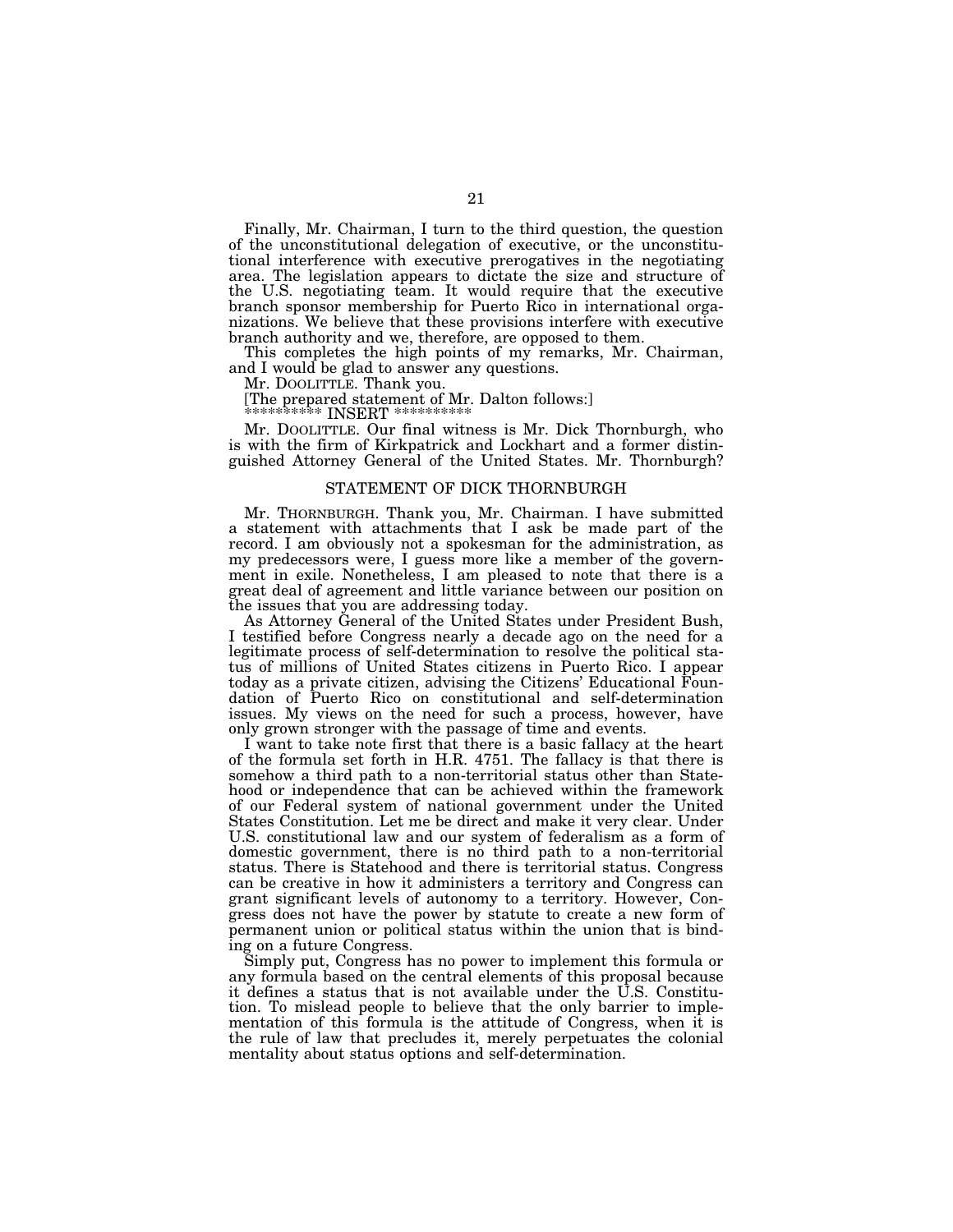Under international law, free association can be thought of as a kind of third path to decolonization and an alternative to independence or Statehood. However, what Puerto Rico has now and what is proposed in this formula is not free association as it is defined in international law. Real free association would be a treaty-based relationship that would end U.S. sovereignty, nationality, and citizenship in Puerto Rico in favor of separate sovereignty, nationality, and citizenship for Puerto Rico.

In contrast to political union and the U.S. constitutional system of federalism, real free association is the same ultimate status as independence. While a close association by treaty can be negotiated, free association is terminable at will by either party consistent with the right of both parties to national independence. Otherwise, the association would not be free. If it were meant to be unalterable without mutual consent, that would mean each party would be able to deny the right of independence to the other. That would be a continuation of a colonial and territorial status by another name.

Thus, as a matter of U.S. and international law, the only way this proposal could be implemented by Congress would be through an amendment to the U.S. Constitution creating a new form of permanent political union under our Federal system other than Statehood. Even if that were accomplished, it would not solve the problem of disenfranchisement for the U.S. citizens of Puerto Rico unless the constitutional amendment also gave Puerto Rico proportional voting representation in the House, two members of the Senate, and voting rights in national elections for the President and Vice President.

We can negotiate forever, but the central elements of this enhanced commonwealth formula remain unconstitutional and, therefore, non-negotiable. The central provisions which are constitutionally unavailable include permanent union other than Statehood, statutory guarantee of  $\dot{U}$ .S. citizenship in the future without Statehood, binding Congress to the terms of this formula as an unalterable pact, a binding right of specific consent to changes in statutory policy or application of Federal laws, exemption of Puerto Rico from the Territorial Clause without Statehood, and exemption of Puerto Rico from the supremacy of Federal law in all matters. Trying to make these central provisions acceptable legally or politically without changing their meaning to conform to territorial status would frankly be a waste of time for Puerto Rico and for the Congress.

In closing, let me state, Mr. Chairman and members of the freedom loving nation, we cannot be comfortable with the exercise by Congress in perpetuity of Federal supremacy over U.S. citizens who cannot participate and compete in the American system on the basis of equality. Thus, we need to make a clear policy commitment to resolution of the territory's status on a basis that results in full enfranchisement of the citizenry under the applicable national constitutional process. This is the only approach to Puerto Rico's status that can be implemented by Congress on a bipartisan basis.

Both major parties must live up to the unambiguous position in the two national party platforms for this election year regarding Puerto Rico's right to self-determination and the responsibility of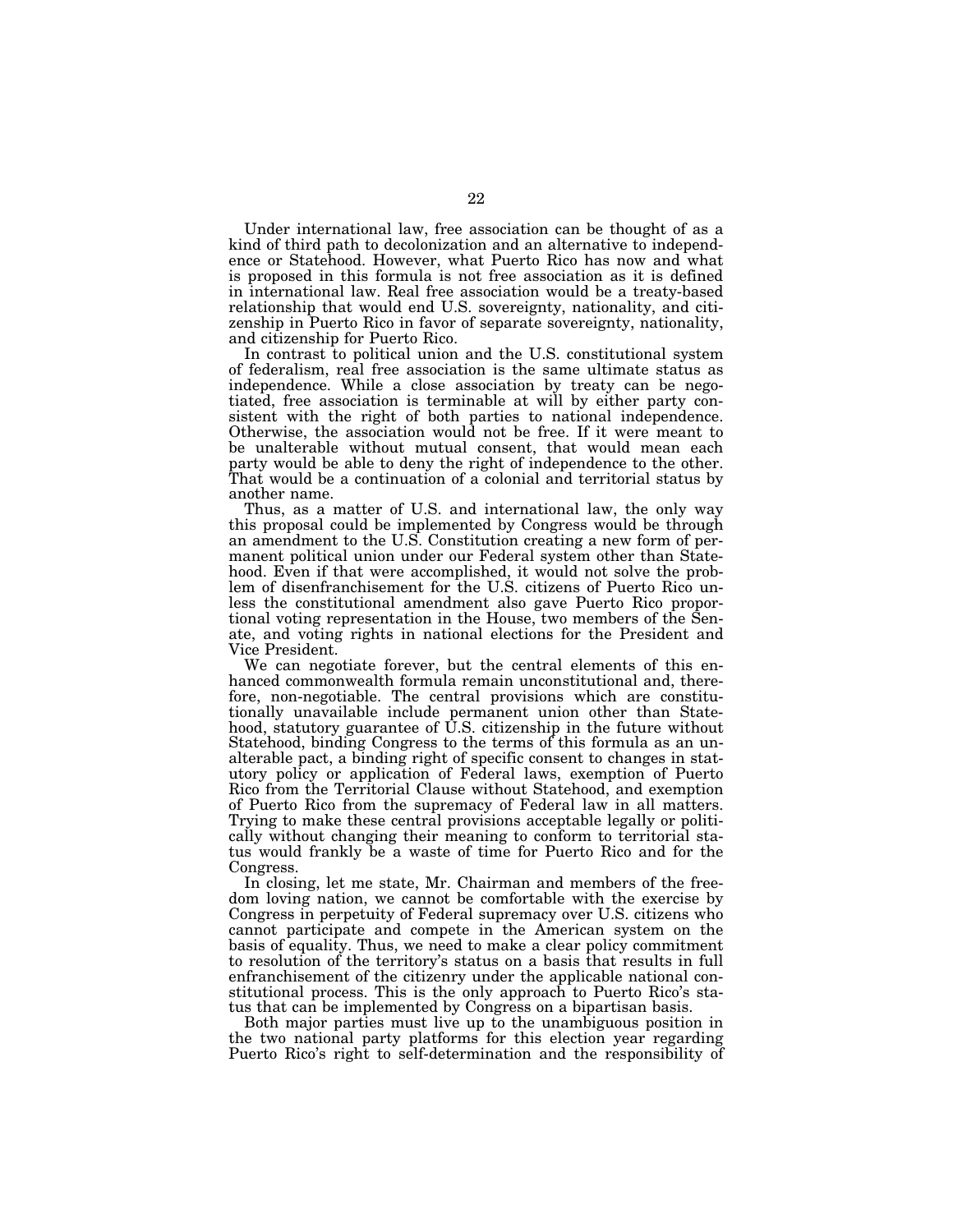Congress to sponsor an informed referendum process until the status question is resolved.

Thank you very much for the opportunity to appear before you today, and I will be glad to answer any questions.

Mr. DOOLITTLE. Thank you.

[The prepared statement of Mr. Thornburgh follows:]

\*\*\*\*\*\*\*\*\*\* INSERT \*\*\*\*\*\*\*\*\*\*

Mr. DOOLITTLE. I wish that we had had attend the representatives of the PDP, whose proposal we are really debating. I just stuck it into legislation so we could have this hearing. But let me ask the panel. I am trying to understand, on what possible basis could anyone argue that one Congress could bind another. I do not understand even where they think they could make that argument. Do you have some understanding of where that notion comes from, to any witness who would care to volunteer and answer?

Mr. THORNBURGH. My guess would be that the hope is that simply by saying it makes it so, but I quite agree with the chairman that there is no palpable basis for extending that kind of argument in this or any other area. As members well know, you are the ones who have the ultimate authority to lay down the rules for governance in this area and to change them, if necessary.

Mr. DOOLITTLE. Would anyone else disagree on the panel about that?

Mr. TREANOR. No. On behalf of the Department of Justice, we believe this strongly. There was a time, in particularly in a 1963 opinion from the Department of Justice, from my office, the Office of Legal Counsel, that indicated that the exception to the general principle, which is called the Vested Rights Doctrine, would allow some kind of intermediate status, but that was based on the case law at the time. Based on the current case law, we believe that there is no intermediate status. It is simply territorial status, Statehood, or independence.

Mr. DOOLITTLE. Thank you. I think I heard all of you pretty much say this, but just for the purpose of clarification, without reference to the merits, do you agree that Congress has the constitutional authority currently to unilaterally revoke U.S. citizenship from the residents of Puerto Rico? Mr. Thornburgh?

Mr. THORNBURGH. Subject to due process and equal protection provisions, which are always built into Congressional action, that is absolutely right.

Mr. DOOLITTLE. Mr. Farrow, would that be the administration's belief, too?

Mr. FARROW. I am going to let Mr. Treanor expand on what I say. Congress could discontinue the current granting of citizenship to the people of Puerto Rico. As he will explain, we do not believe that we can revoke the citizenship that persons who have it now have. Bill, do you want to expand?

Mr. TREANOR. And this is within the idea that Puerto Rico would remain subject to United States sovereignty, and our position is that the better view of the law is that the Congress, having granted citizenship to people, cannot take it away from those people. Again—

Mr. DOOLITTLE. So that would be the Vested Rights Doctrine there?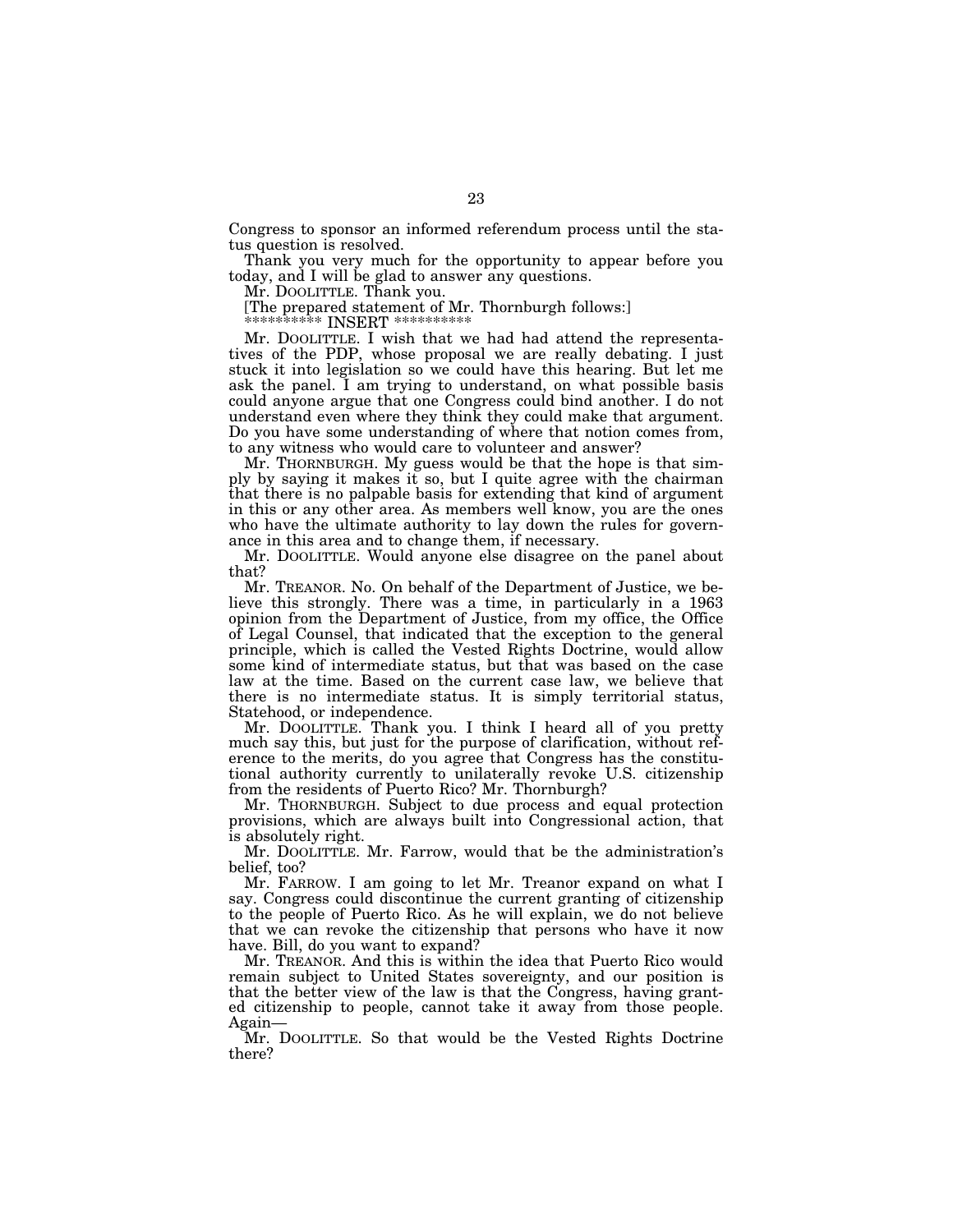Mr. TREANOR. I think that would be an example of the Vested Rights Doctrine. In other words, this is something that the individuals have. Now, the case law is not completely clear on that. As I said in my testimony, there is a Supreme Court case, Rogers v. Bellei, that says that under some circumstances, it is permissible to take away citizenship, but we believe that in the kind of situation that the bill contemplates, Congress could not take away citizenship so long as Puerto Rico remains part of the United States.

If it were to go outside of the United States, if it were to become an independent nation, that is not a question that the Supreme Court has had occasion to examine. It would be a novel situation and it would present difficult questions. There is case law that indicates that sovereignty and citizenship are linked. Citizenship changes when sovereignty changes. But there is also case law that indicates that citizenship cannot be generally severed. So it would present a novel situation and there are difficult questions that would be raised by it.

Mr. FARROW. Mr. Chairman, if I could add, if I could interject here—<br>Mr. DOOLITTLE. Yes.

Mr. FARROW. I think this is a question that we need to look at not only from a constitutional point of view and the question of what Congress can do but what Congress would do and what is rational policy.

Mr. DOOLITTLE. Well, I understand that and I am not trying to get into rational policy. I am just trying to explore the full dimensions of Congress's authority here.

Mr. Thornburgh, do you have any further comment on what you have heard?

Mr. THORNBURGH. I think when you look at the policy questions and what occurred in the Philippines when it changed from a commonwealth to a republic, Congress did not continue statutory U.S. nationality for residents of the Philippines and they did not create U.S. citizenship or provide by law or treaty for dual U.S. citizenship under the free association treaties with the Pacific Islands that we discussed earlier.

I think these have to be looked at very carefully on a case-bycase basis, both in the Congress and certainly they would be looked at in that manner in the courts, though I think there is a degree of uncertainty. But I think that involves an examination of precisely what the parameters of due process protection and equal protection limits are under the Constitution, as well.

So I cannot disagree with what my colleagues have said, but I think that this is an area that—citizenship is such a unique and valuable commodity that, on the one hand, it should not be treated lightly if one is to enforce a change in citizenship. But on the other hand, it is not something to be conferred lightly, particularly if a political entity has made its own decision to become independent and to adopt a separate path. So I do not know whether that helps or not, but let me say this. Let us hope that we have to face those questions under legislation adopted in this body and the other body soon.

Mr. DOOLITTLE. Just to sum up the intent of my question, let us say, then, while there is disagreement—well, there is not even dis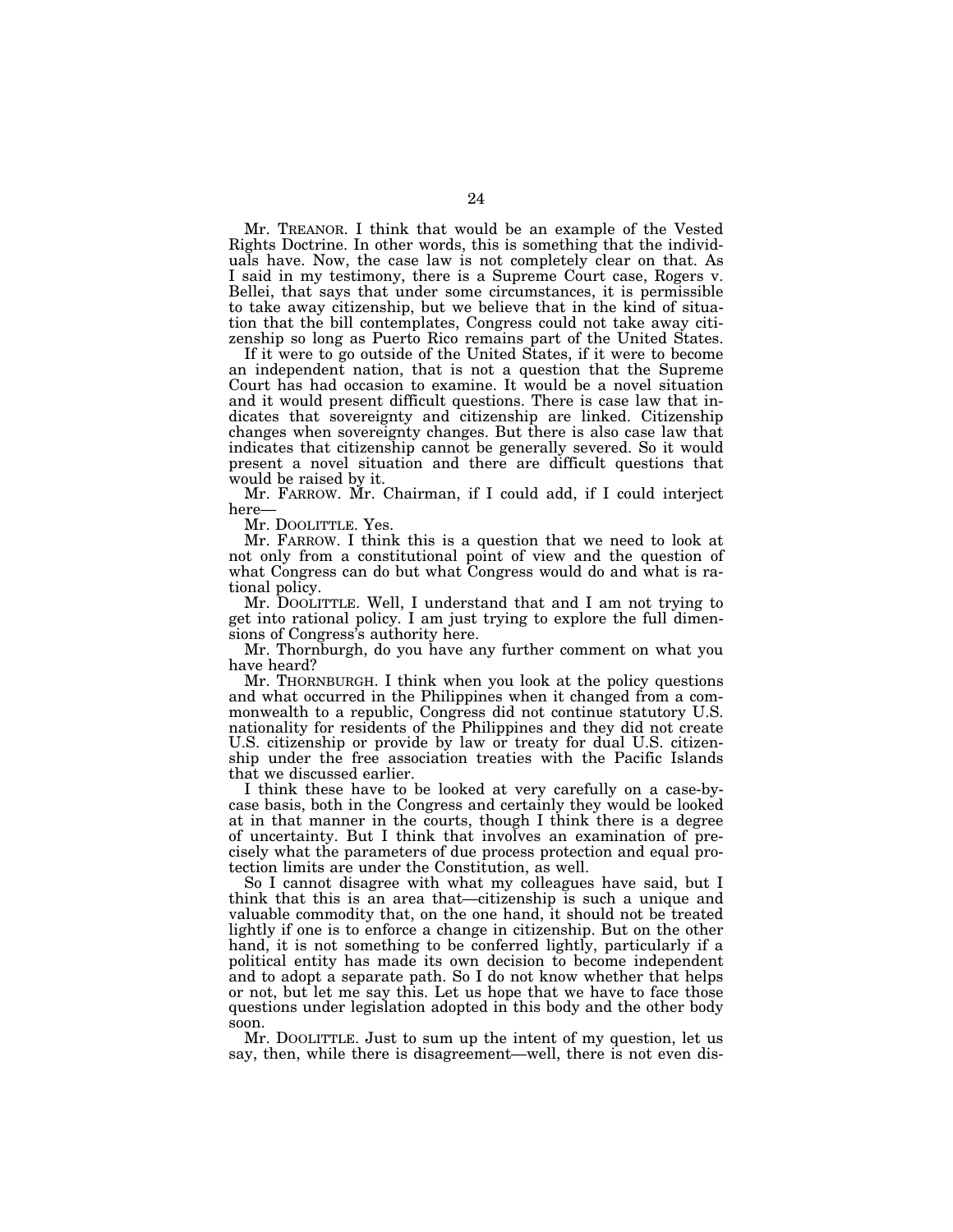agreement. You are saying, those who have got citizenship, we may not be able to remove that as a Congress, but for example, what if we passed a law that said, in the future, people not yet having citizenship but subsequently born to parents in Puerto Rico would no longer be considered U.S. citizens. Do you all believe that that would be within our power?

Mr. THORNBURGH. Yes, I do.

Mr. FARROW. Yes.

Mr. DOOLITTLE. Okay. Thank you.

Governor Romero-Barcelo, you are recognized for your questions. Mr. ROMERO-BARCELO. Thank you, Mr. Chairman. I just wanted to go a little bit further with what the chairman has asked and I would like to ask Mr. Treanor, because you have mentioned in your testimony that Puerto Rico is governed under the Territorial Clause, and also you made another statement which is one Congress cannot bind another Congress. Furthering the question that the chairman made, it is clear that it is very difficult for Congress to take away citizenship just by a statutory act, but the citizenship in Puerto Rico, is that a constitutional citizenship or is that a statutory citizenship?

Mr. TREANOR. There is a statutory grant of citizenship under the INA.

Mr. ROMERO-BARCELO. And then Congress can always repeal or amend its own laws.

Mr. TREANOR. Congress can always repeal and amend its laws.

Mr. DOOLITTLE. INA is the Immigration and Naturalization Act? Mr. TREANOR. That is right.

Mr. ROMERO-BARCELO. Then the constitutionally acquired citizenship are whether you are born in a State or whether you are naturalized. Those are the only two moments for acquiring citizenship that are mentioned in the Constitution, am I correct?

Mr. TREANOR. That is correct.

Mr. ROMERO-BARCELO. So Puerto Rico's citizenship is by virtue of the law passed, first of all, the first time in 1917. Now, that law can be repealed, and as we said here, those born in Puerto Rico after such and such a date will not be citizens by the fact that they are born in Puerto Rico. Congress can do that, is that correct?

Mr. TREANOR. Right. Actually, if I can just clarify that, what I say in my testimony is 14th Amendment citizenship, which is what you are referring to, that citizens of Puerto Rico are not citizens pursuant to the 14th Amendment, and that is based on Supreme Court case law and a number of Court of Appeals decisions recently. Then there is the separate question we also talk about the statutory grant of citizenship.

What I was focusing on earlier was whether that having been granted to certain people can be taken away. It is a separate question and it would be one that I think would need further study, about once a statutory grant has been made to an area, and specifically to Puerto Rico, whether it could be rescinded prospectively, again, so long as—while Puerto Rico remains subject to United States sovereignty. I think that raises difficult questions and we would have to study them further in order to respond fully.

Mr. ROMERO-BARCELO. In other words, I am talking about the people that are not born yet. Congress cannot say, well, we repeal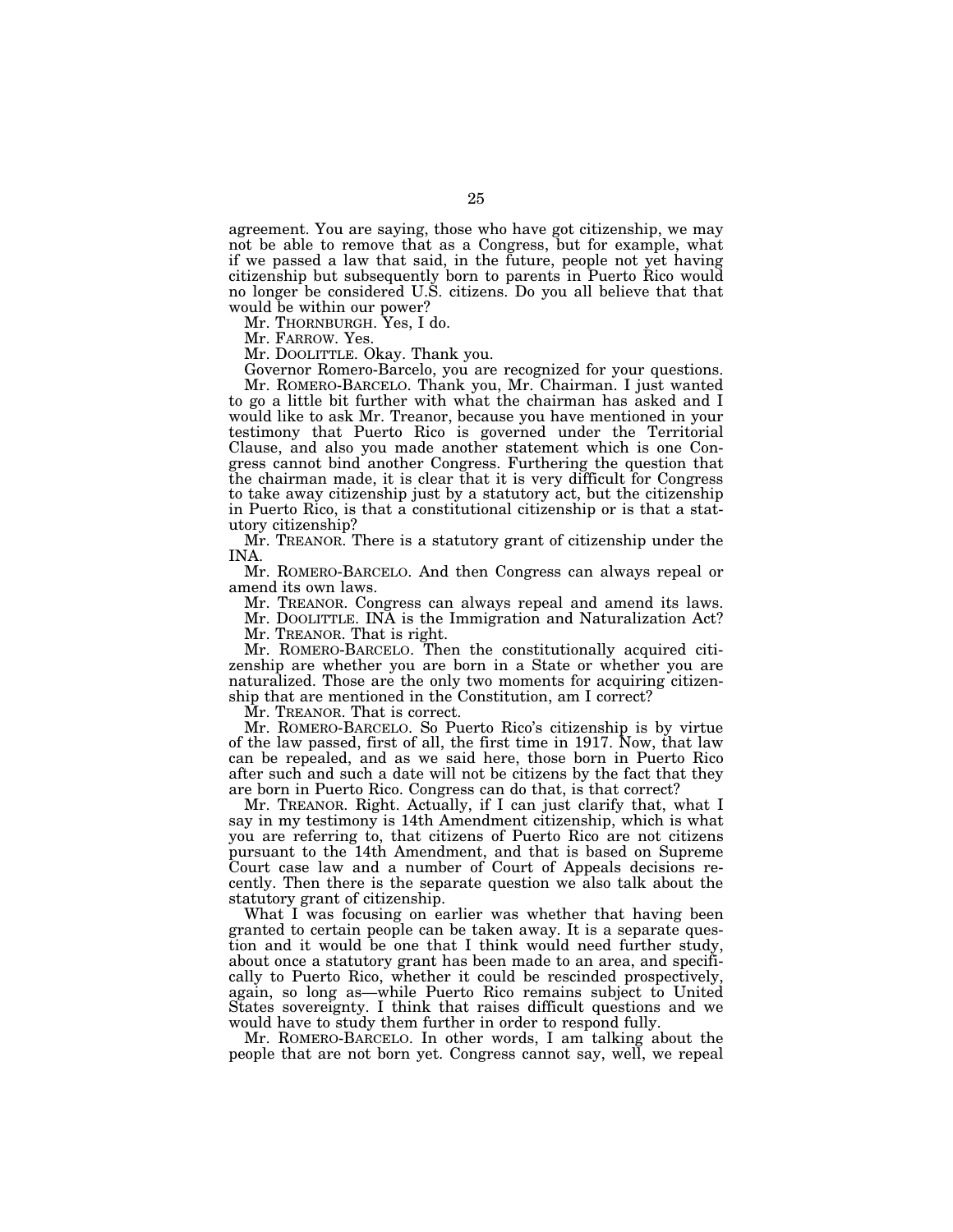the law of 1917. We set it aside and from now on, those that are born in Puerto Rico will not be U.S. citizens merely by birth. Do you have any doubts about that, that Congress can do that?

Mr. TREANOR. And this is, again, if Puerto Rico were to become an independent nation?

Mr. ROMERO-BARCELO. No, either one. Right now, if Congress wanted to do it right now.

Mr. TREANOR. Again, I think if Puerto Rico remains subject to the United States sovereignty, I think it is a novel question. It is

Mr. ROMERO-BARCELO. That probably will not happen, but that is something else. I am just talking in pure legal theory.

Mr. TREANOR. Right. In pure theoretical terms, and again, I think the critical kind of constitutional doctrine is the Vested Rights Doctrine that we talked about before, it leads to a statement in, for example, the insular cases where Justice White says what has been done cannot be undone. So the question would be, having granted statutory citizenship to people in Puerto Rico for a substantial period of time, would Congress be able to prevent prospective application of citizenship? And again, I think there are difficult questions that are raised by that and we do not have a clear answer to that.

Mr. DOOLITTLE. Will you yield on that?

Mr. ROMERO-BARCELO. Yes.

Mr. DOOLITTLE. Are you not retrenching on what you just told me in my question? You all sat there and agreed that we could prospectively deny citizenship to children born in Puerto Rico. Am I misunderstanding what you said, because you are giving him a different answer than you gave me on the same question. Mr. Thornburgh?

Mr. THORNBURGH. I would suggest that part of the confusion is that in the cases used as a jumping-off point, Afroyim and Bellei, are fact-specific instances applying to individual citizens. They do not reach the question that you have posed, which is an element of the course that might be chosen by Puerto Ricans for an entire people, an entire nationality, if you will, and I think that quite different questions come into consideration there than in the individual case of a person who may have voted in another country or where they were, in Bellei, failed to comply with some specific regulation.

Mr. DOOLITTLE. And so in the case of where we are talking about an entire people, which is what the question is here, would it still be your opinion—

Mr. THORNBURGH. Yes. Yes.

Mr. DOOLITTLE. —that as you testified earlier, that we could do that?

Mr. THORNBURGH. The prospective denial of citizenship, it seems to me, is entirely within the power of a Congress.

Mr. DOOLITTLE. And then, Mr. Farrow, is that also still your position?

Mr. FARROW. I think the context that—it is our position that as long as the U.S. flag flies in Puerto Rico, we ought to continue to grant citizenship. If Puerto Rico is to become a nation, then it would be in—I will not be the constitutional witness here, I will let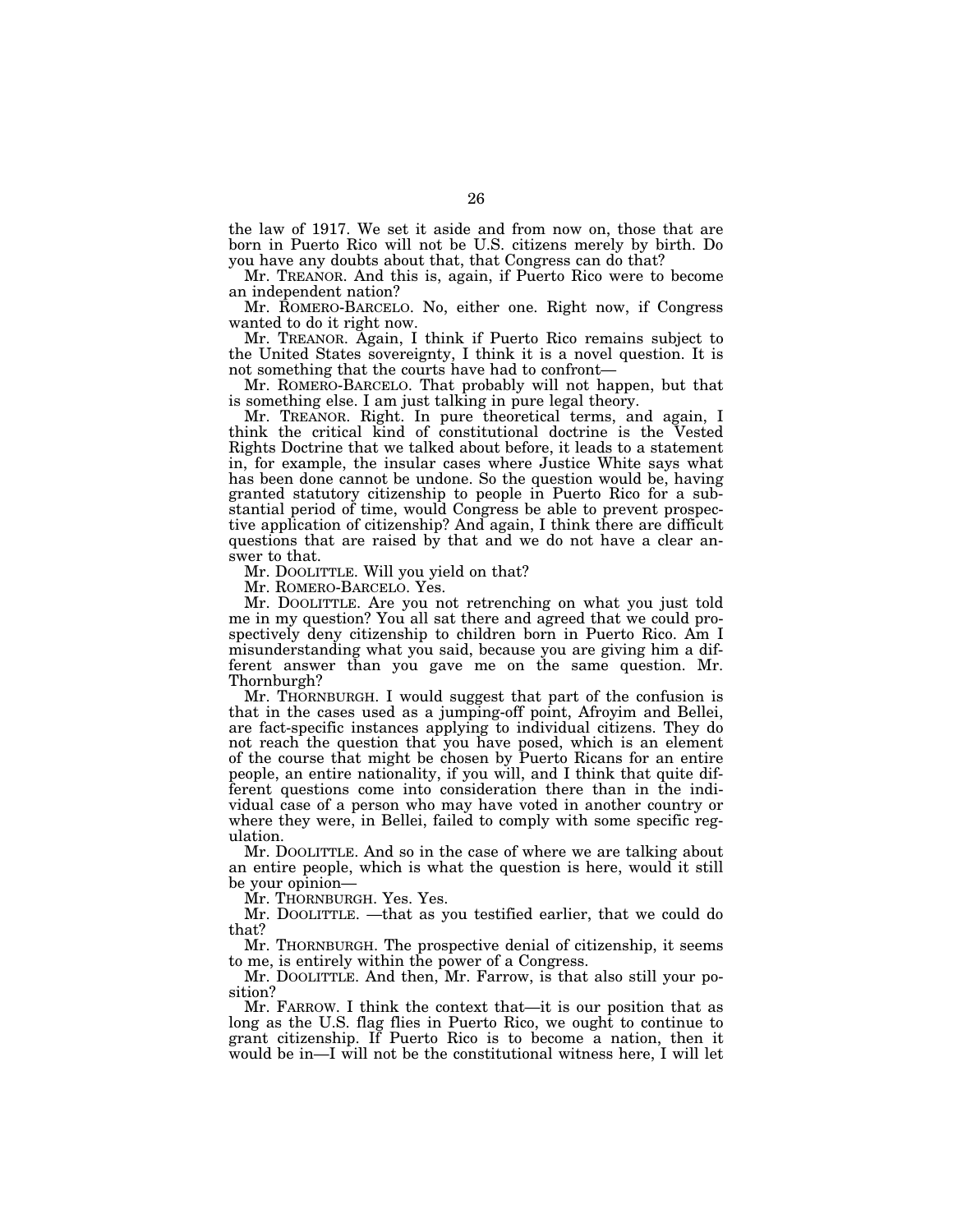Mr. Treanor do it for the Justice Department, but it would be—we have already taken the position and reiterated that we should not continue to grant citizenship and we can discontinue the grant of citizenship if Puerto Rico is to become a nation, if it is not to be a territory of the United States.

Mr. DOOLITTLE. Well, I am on the Governor's time, if he will allow me to continue. I am not talking about that. I am talking about the example where we decide to pass a law that says people born in Puerto Rico are not going to be citizens anymore, and you just a few moments ago said, yes, I agree with that, and now I am not hearing that.

Mr. FARROW. Yes, in the context of Puerto Rico becoming a sovereign nation—

Mr. DOOLITTLE. No, but it was not in the context of that. It was in the present context, where they are, in essence, a territory of the United States and we decide on a whim that we are going to take away their prospective citizenship, not affecting the citizenship of those who are presently citizens but those who are now born after a certain date. I understood you to say, yes, we could do that, and your answer was unequivocal. Now I am hearing equivocation.

Mr. FARROW. I was trying to expand at the time on the answer. As you may recall, Mr. Treanor will speak on the constitutionality of the question.

Mr. DOOLITTLE. Okay. Is it a yes or a no, Mr. Treanor?

Mr. TREANOR. There are two categories. One category is Puerto Rico not subject to United States sovereignty—

Mr. DOOLITTLE. No, I do not want to talk about that category. The only category I am interested in is whether it is subject to United States sovereignty. Yes or no, can we take away their prospective citizenship?

Mr. TREANOR. And the answer is, it is not clear.

Mr. DOOLITTLE. Well, it was clear.

All right, Governor, back to you and we will give you some more time.

Mr. ROMERO-BARCELO. In other words, you have doubt as to the answer on that one?

Mr. TREANOR. I am sorry?

Mr. ROMERO-BARCELO. Your final answer is that you have doubts as to your answer on that one. You do not have a clear answer on that one?

Mr. TREANOR. We do not have a clear answer on that.

Mr. ROMERO-BARCELO. In the bill that is before us, Section 3, it says, upon agreement by Congress to recognize a unilateral bilateral pact with provisions describing Section 2 by approval of this act, the following terms for its implementation shall apply. And then further on it says, the people of Puerto Rico in the exercise of their sovereignty, natural right to self-government and free will, et cetera, may reaffirm the validity and the force and effect of the commonwealth formula that was established in 1952 as an autonomous body which is neither colonial nor a territory in permanent political union with the United States under agreement that may not be set aside or altered unilaterally.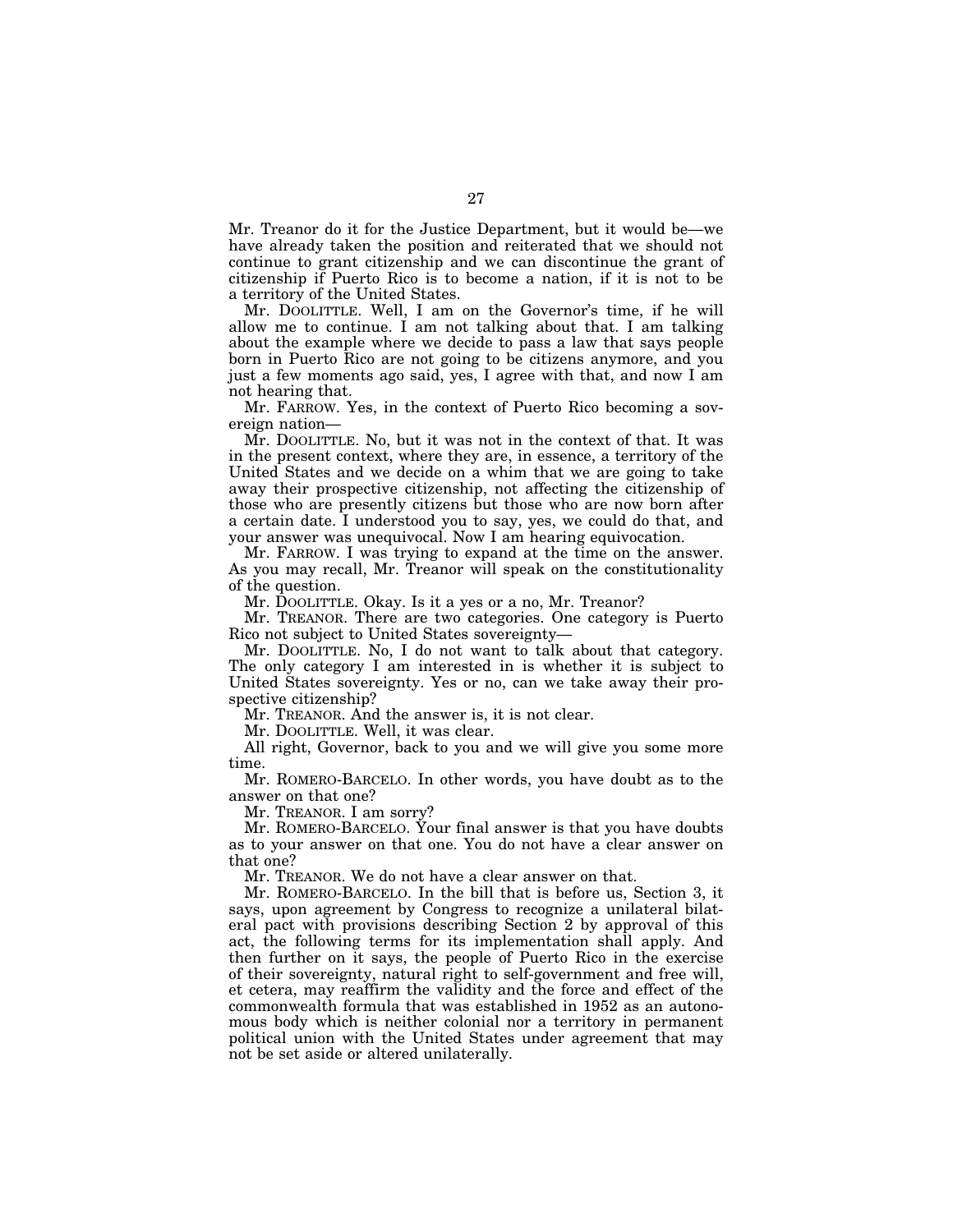Now, can a separate nation have an agreement which may not be set aside or altered unilaterally? Is that possible constitutionally?

Mr. TREANOR. No. As a matter of domestic law, Congress cannot commit itself not to subsequently alter an agreement.

Mr. ROMERO-BARCELO. So this would be—it would not be allowed— Mr. TREANOR. It would not be permissible.

Mr. ROMERO-BARCELO. And then further on, do you know of any such thing as a permanent union other than with the State?

Mr. TREANOR. Again, it gets back to the same proposition. Permanent union is inconsistent with the notion of the limit of Congress's power to bind future Congresses.

Mr. ROMERO-BARCELO. So there is a no such thing as a permanent union unless you are a State within the union?

Mr. TREANOR. That is right.

Mr. ROMERO-BARCELO. Further on, it says, in Section 3, Subsection 6—Paragraph 6 of Section 3, it says, those persons born in the Commonwealth of Puerto Rico shall continue being United States citizens by birthright and such citizenship will continue to be protected by the United States Constitution. The right of United States citizenship cannot be unilaterally revoked by the United States, and this is under the terms of a separate nation. Would such a thing be allowable under the terms of the separate nation, unrevokable U.S. citizenship?

Mr. TREANOR. Unrevokable United States citizenship prospectively, if Puerto Rico is a separate nation, would not be allowed.

Mr. ROMERO-BARCELO. Thank you. Thank you very much.

Mr. DOOLITTLE. Mr. Kildee is recognized.

Mr. KILDEE. Thank you, Mr. Chairman. What I cannot really understand is how can Puerto Rico actually be a real nation and at the same time rely upon U.S. programs and rely upon U.S. citizenship. I mean, it is just baffling. That is more of a statement on my part. I do not see how it can actually be a real nation and depend on the programs which Congress passes here regularly in the Education and Labor Committee and Resources Committee and really rely on those U.S. programs and rely on U.S. citizenship and be a real nation.

Let me ask you this question. If Puerto Rico is considered to be a nation under this proposal, could it apply for membership to the United Nations? Mr. Thornburgh, maybe you could answer.

Mr. THORNBURGH. Yes.

Mr. KILDEE. It could apply. So then we could have a U.S. citizen as the representative to the United Nations voting against another U.S. citizen who is the representative of the United States?

Mr. THORNBURGH. If that citizenship is carried forward.

Mr. KILDEE. So under this proposal, if this could be done, which I do not think it can be done under the Constitution—

Mr. THORNBURGH. No.

Mr. KILDEE. —but if it could be done, you could have a U.S. citizen from Puerto Rico actually being a delegate to the General Assembly voting against another U.S. citizen from the United States?

Mr. THORNBURGH. But that all is built on the thin read that this can be done, and I think the whole thrust—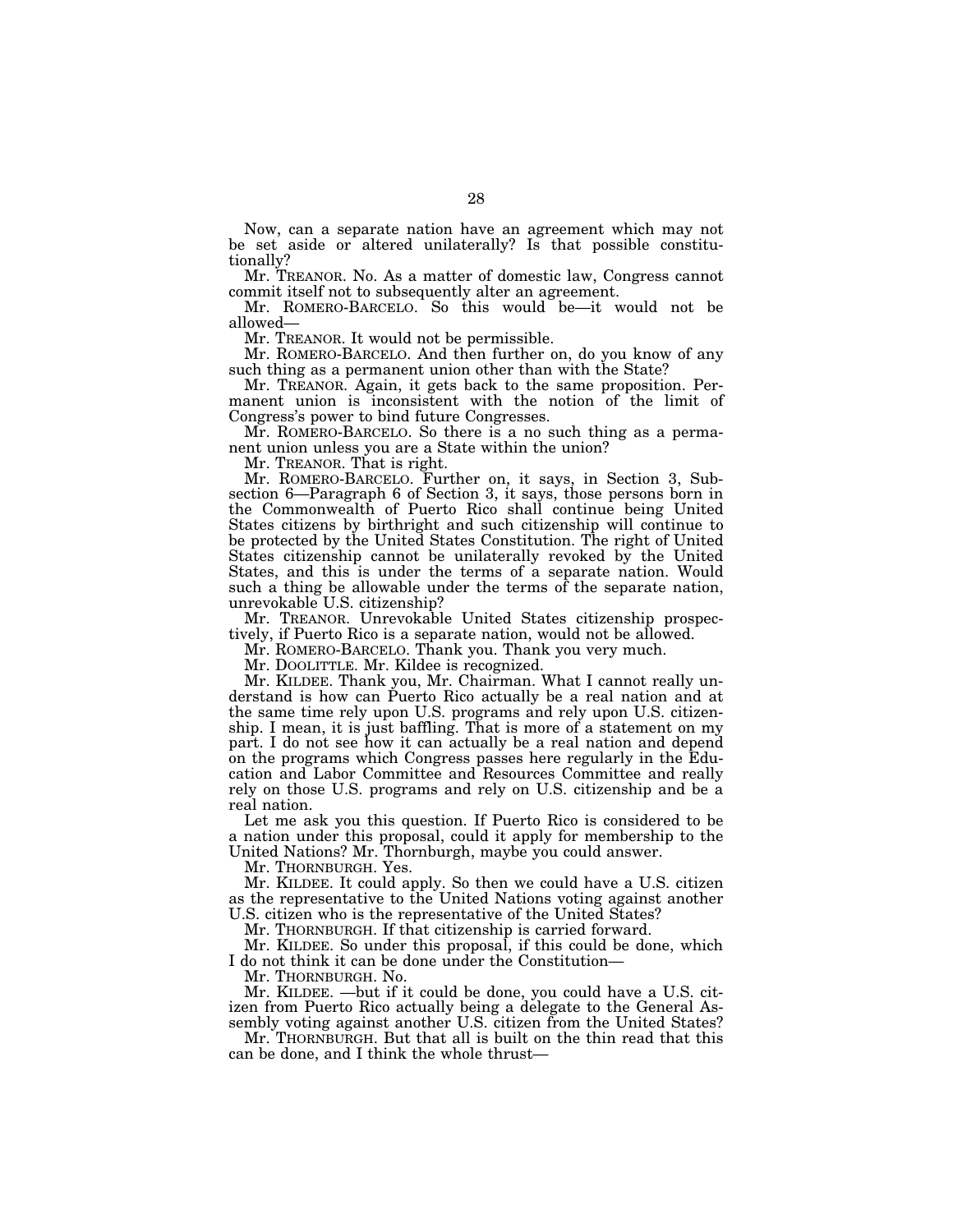Mr. KILDEE. I know. I do not believe it can be done, but under this proposal—I think this proposal is legal fiction, at best, and a hoax, at worst. I do not see how it can be done. But if it could be done, if this legal fiction somehow could be defictionalized, then you could have that theoretical situation of one U.S. citizen voting against another U.S. citizen in the U.N. It is never going to happen because I think this thing is patently unconstitutional. It is a bit of legal fiction, as I say, and it is a hoax, really. But if this were not legal fiction or not a hoax and could be done, that theoretically could happen, could it not, that situation?

Mr. THORNBURGH. I think there are a whole string of similar anomalies that could be played out, all of which, I think, underscores the notion that this is not a constitutionally permissible process because the series of relationships that might be set up under such anomalies would be inconsistent with our Constitution and the notion of federalism.

Mr. KILDEE. They could join NATO and have a NATO representative and we would have a NATO representative, maybe at odds with one another. I mean, I really believe that this is such a bit of legal fiction. I am glad, however, that we are having this hearing because I think it is important that the people of Puerto Rico know what real valid options are available to them.

Mr. THORNBURGH. Yes.

Mr. KILDEE. And I will support whatever they choose, but this is not a valid option available to them. It is legal fiction or a hoax.

Thank you, Mr. Chairman.

Mr. DOOLITTLE. Thank you. Mr. Faleomavaega?

Mr. FALEOMAVAEGA. Thank you, Mr. Chairman. I have a couple of questions for our panel and certainly want to thank the members of the panel for their statements. I just wanted to ask, and anyone can respond to my question, under international law, what was Puerto Rico's political relationship with Spain prior to and after the Spanish-American War? Was Puerto Rico a territory? Was it an almost independent nation? What was its status before, during, and after the Spanish-American War?

Mr. FARROW. Before the Spanish-American War, it was Spanish territory that Spain ceded to the United States. It had some autonomy in its territorial status. I am not familiar with the constitution of Spain at the time to be able to describe the precise terminology. Certainly after the Spanish-American War, Spain ceded Puerto Rico to the United States.

Mr. FALEOMAVAEGA. So all of Spain's sovereign rights and everything under international law was ceded to the United States as far as Puerto Rico was concerned?

Mr. FARROW. Yes.

Mr. FALEOMAVAEGA. When was U.S. citizenship granted to Puerto Ricans? Was this in 1917 or 1950? I am not sure.

Mr. FARROW. Seventeen.

Mr. FALEOMAVAEGA. In 1917, they became U.S. citizens. Is not Puerto Rico no longer a self-governing territory under the provisions of the United Nations charter?

Mr. FARROW. No. Puerto Rico was taken, in 1953, taken off the list of non-self-governing territories for which the United States had to report annually. We no longer report to the United Nations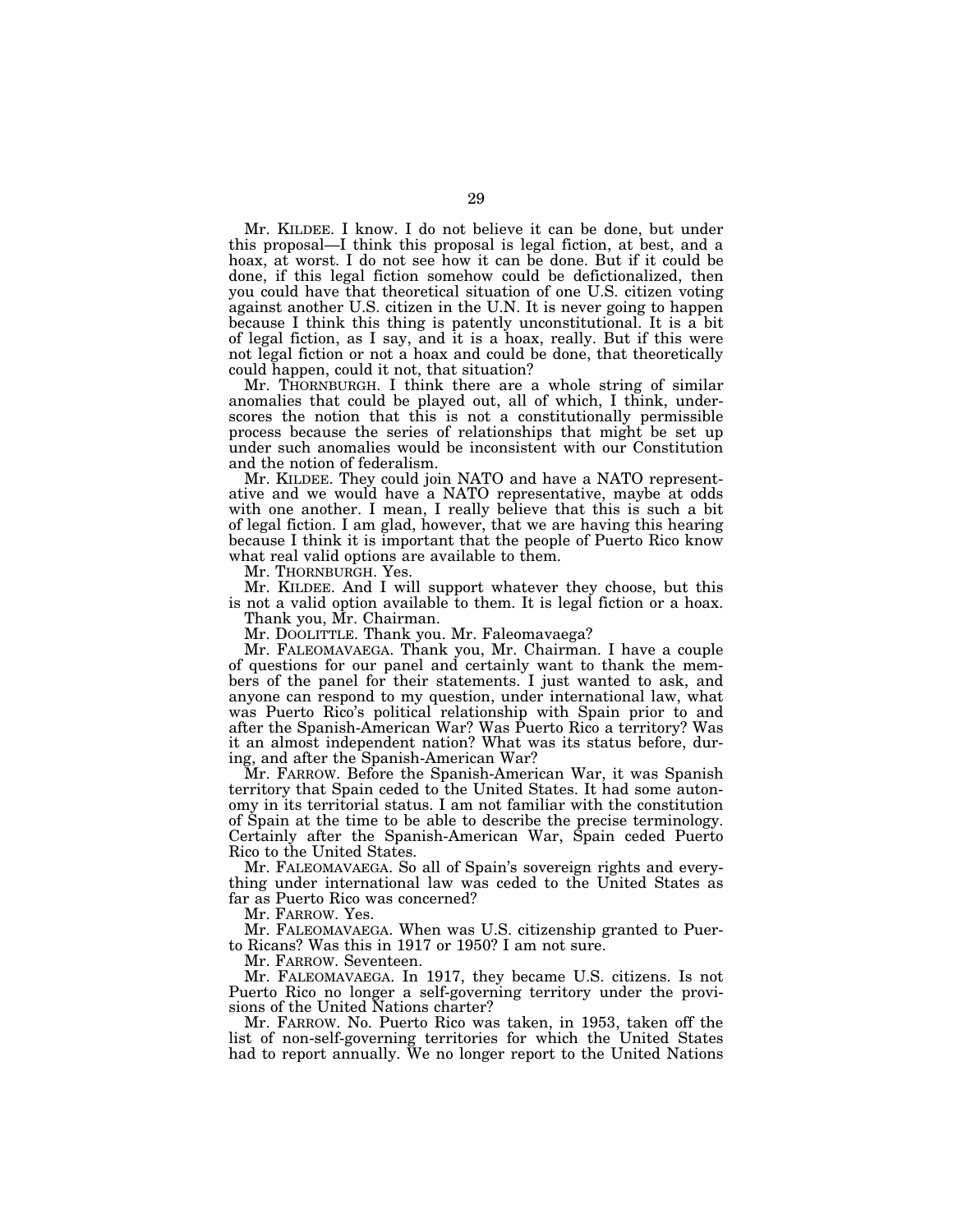on the political status of the territory. Puerto Rico has local selfgovernment similar to that of a State. It does not elect its national government officers, the people who make and implement its national laws.

Mr. FALEOMAVAEGA. Now, was this at the request of the Puerto Rican people and their leaders, that they be taken off the United Nations status as a non-self-governing territory, or was this something that was unilaterally done by our national government?

Mr. FARROW. The United States made the request to the United Nations in consultation with the government of Puerto Rico.

Mr. FALEOMAVAEGA. I hear so much about the people and their right of self-determination. Under international law, when does self-determination come into play and at what point do we say that people have been given their right of self-determination, Mr. Thornburgh or some of the legal experts there, or Mr. Farrow?

Mr. THORNBURGH. Well, I think we have to look first to our own Constitution, which on numerous occasions has seen territorial status ripen into Statehood, for example, and in other cases seen territorial status change to independence. I think the thrust of what my testimony today and heretofore has been is that it is unacceptable for the United States to continue to exercise authority and jurisdiction over Puerto Rico in its present posture and that the people of Puerto Rico ought to be given—in fact, the time has long since past when they should be given the right to choose to make their own determination about what their form of government should be and what that relationship should be with the United States.

Mr. FALEOMAVAEGA. Well, I think—

Mr. THORNBURGH. The thrust of our examination, if you will just permit me a moment—

Mr. FALEOMAVAEGA. Sure.

Mr. THORNBURGH. —the thrust of our examination of the proposal that is before you today is to determine whether that is a viable choice, among others, to place before the people of Puerto Rico, and what you have heard, I think, from every witness here today is that it is not and that there really are only three choices that are viable. One is continuance of current commonwealth status. The second is Statehood. And the third is independence.

Mr. FALEOMAVAEGA. I think there have been basically three major plebiscites taken, and I suppose this is where the issue, or at least I feel is where the problem lies. The right of free determination in the plebiscite of 1967, 60 percent for commonwealth, 38 percent for Statehood. And then the plebiscite of 1993, 48.6 percent for commonwealth and 46.4 for Statehood and 4.5 percent for independence. Then the 1998 plebiscite, I think it was boycotted by the pro-commonwealth advocates, at 0.1 percent they got and 46.5 percent Statehood and 50.2 percent none of the above, including free association of independence.

So I suppose the question I am raising, it is not until 1967 that we really found a clear majority. If we are looking at majority as the basis of saying this is the right of self-determination, where a people by majority have said, opted for an option, and clearly in 1967, there was that option. And then in 1993, it was just by a 2 percent margin difference, but there was majority. And then in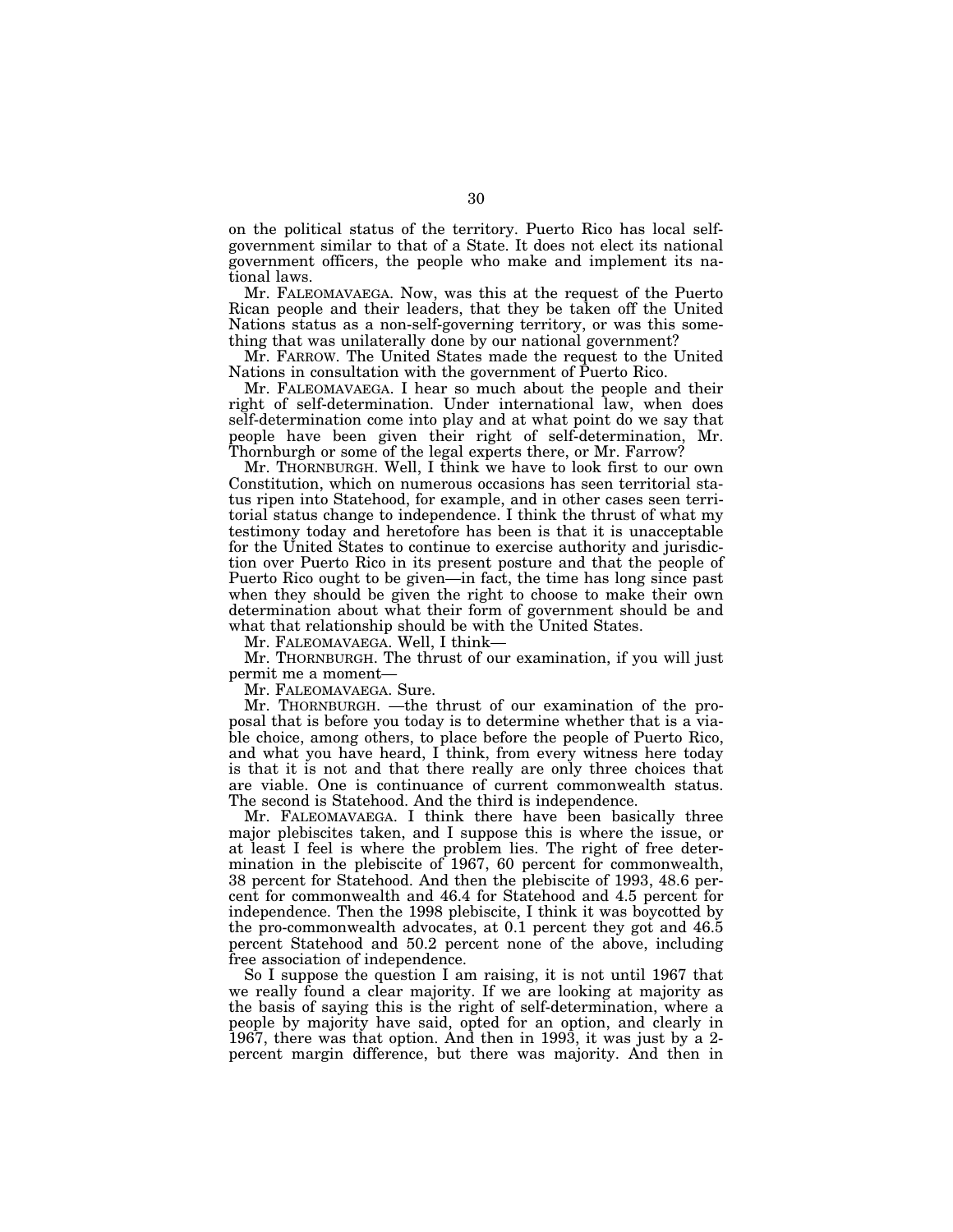1998, there was another clear question also in terms of the advocates of commonwealth not even participating.

So is this not really where the problem lies, that we really have not gotten a clear will of the majority of the Puerto Rican people as to what option they really want to pursue? And if so, let us say for the sake of argument that the pro-commonwealth people get a majority, if a future plebiscite should ever take place, under the Constitution, is not really the only option possible within the framework that there has to be some kind of a negotiable treaty relationship to then allow these negotiables, I suppose, with our government when you talk about citizenship, talk about trade, and all these others. This bill presupposes that we give all these things to this status that is being sought by the pro-commonwealth rather than being negotiated under a treaty relationship. Then it will better clearly define what our options and what we may or we may not want to do as a country in relation to the people of Puerto Rico.

Mr. THORNBURGH. I think a lot of these features set forth in this legislation put the cart before the horse.

Mr. FALEOMAVAEGA. Right.

Mr. THORNBURGH. The problem is that there has been no legally binding Congressionally defined choice given to the people of Puerto Rico in these referenda that you refer to, and I think the thesis that is obviously contained in the platform of both Presidential candidates and their parties and what you have heard today is that it is time for the Congress to carefully define these alternatives. Once they have been voted upon and a status has been divined for the future of Puerto Rico, then the relationships that ensue can be on the agenda for policy determination. But I think what we are urging today is that a constitutional process contemplates that the Congress, the ultimate sovereign, if you will, for the time being, enunciate those choices in a clear and constitutional manner.

Mr. FALEOMAVAEGA. Just one quick question, Mr. Chairman. I know my time is up. You heard earlier Mr. Tauzin from Louisiana said, if all these things are to be given to Puerto Rico, will this allow other States to negotiate similar compacts? We do not have to pay Federal income taxes, we can go ahead and establish trade relations with other countries, all these goodies that are contained in this proposed package. Will this set a precedent that will allow other States to also claim similar rights under the Constitution if we were to grant this kind of a status to Puerto Rico?

Mr. THORNBURGH. I think to ask the question is to answer it, Congressman.

Mr. FALEOMAVAEGA. Thank you, Mr. Chairman.

Mr. DOOLITTLE. Thank you.

Mr. Underwood?

Mr. UNDERWOOD. Thank you, Mr. Chairman, and I must congratulate you on introducing legislation you do not agree with and then finding a way to hold a hearing on it.

[Laughter.]

Mr. UNDERWOOD. I have several ideas I know you do not agree with that I would like to see a hearing on.

We have had a lot of discussion about the nature of the political status arrangements and the nature of citizenship. I guess as we look around here, conceivably, I suppose, under the distinction be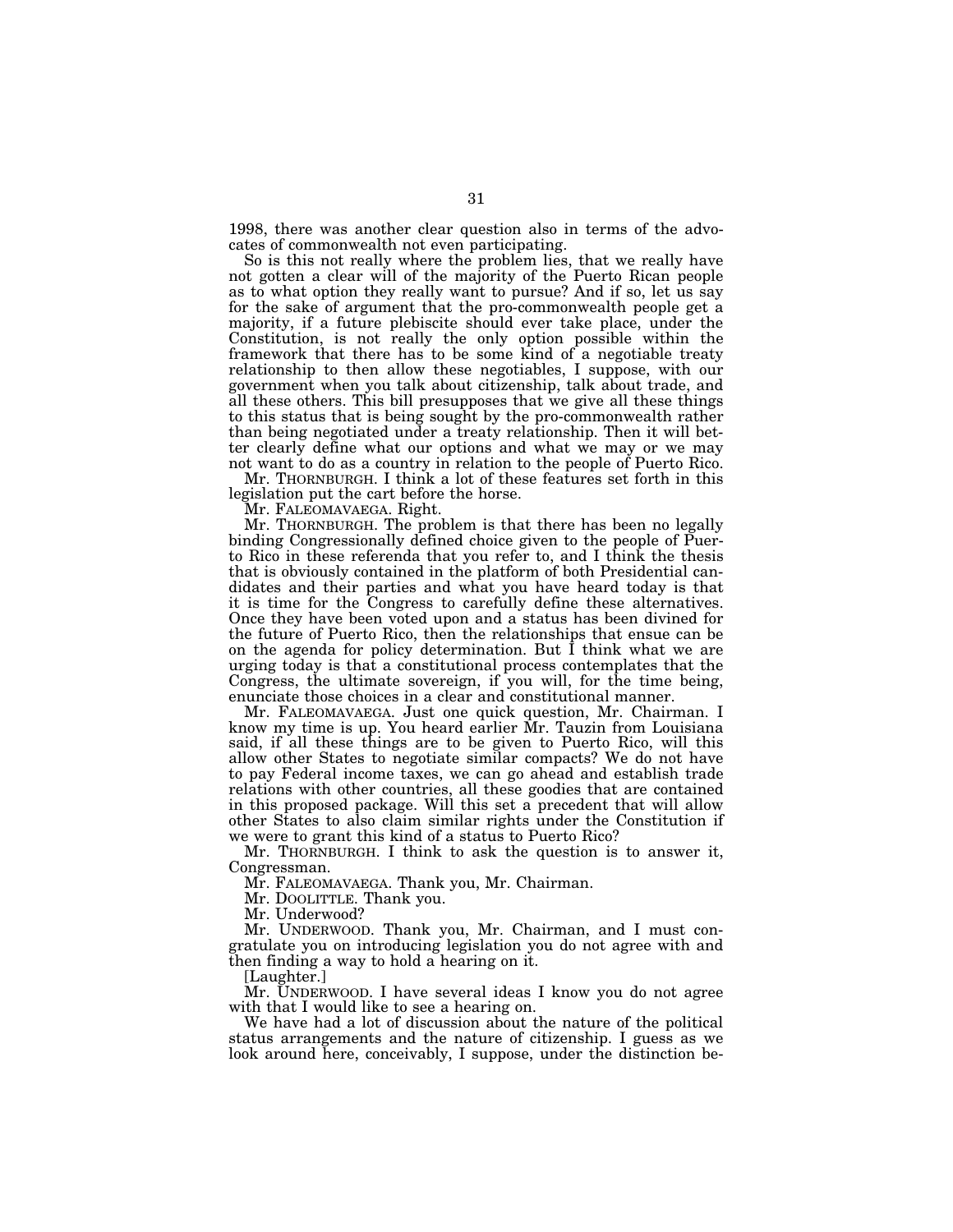tween statutory citizenship and constitutional 14th Amendment citizenship, there are maybe two of us on the panel here that are statutory citizens. So trying to understand the dynamics of that is very critical, because citizenship is the linchpin of much of these discussions about the kind of relationship that we are envisioning and other areas aspire to, as well.

If U.S. citizenship is not individually revokable, and certainly that is not likely to happen under any scenario, but Congress can take away the capacity to make citizens in the territories and I think there is general consensus on that, although perhaps the chairman caught a little bit of shifting of ground there in the process of that discussion.

I want to introduce another novel situation which Mr. Thornburgh sort of touched on in his characterization of what happened with the Philippines, and people in the Philippines did not have citizenship prior to becoming independent. But there was the hint that perhaps in that arrangement or in that arrangement that we have seen with the freely associated states that under perhaps a negotiated arrangement, that it is legally possible to extend citizenship to a freely associated country. I know that presents kind of a new novel situation that Mr. Treanor refers to, since we are trying to explore all the possibilities of that. How would you respond to that, Mr. Treanor? Is it possible to extend just citizenship to a freely associated state?

Mr. TREANOR. Our position is that it would be, as a matter of constitutional law, as opposed to—there are serious policy concerns that others—

Mr. UNDERWOOD. I know the policy concerns well, believe me.

Mr. TREANOR. But as a matter of constitutional law, Congress has the power to grant citizenship and there is no textual limitation to that power. So the answer would be yes.

Mr. UNDERWOOD. Mr. Thornburgh, you have discussed in the context of the two political platforms for this upcoming Presidential election that special mention has been made that the Congress is responsible for this, and I quite agree. If we do not have a Congressional process for self-determination, then we are not going to have a real process for self-determination. This is not a best two-out-ofthree elections. It has to be viewed as a single process and what we have to date, as Mr. Faleomavaega has outlined, several election results. I keep thinking that people think that we will keep having these elections until we get the result we want and then we will stop. That is not the way this is supposed to work. It is supposed to be a Congressionally mandated responsibility that is consistent with the international understanding of that.

That is why I find it very, very ironic that despite all the protestations to the contrary, that clearly Puerto Rico is just another territory, just like Guam or American Samoa or the Northern Mariana Islands, and if we all understand that, why do we not put them back on the non-self-governing list at the United Nations because that is where the other territories are at because it is clear that we were all grouped together there to begin with. If we all accept the fact or we all accept the notion that nothing fundamentally has changed, there is still no consent of the governed of laws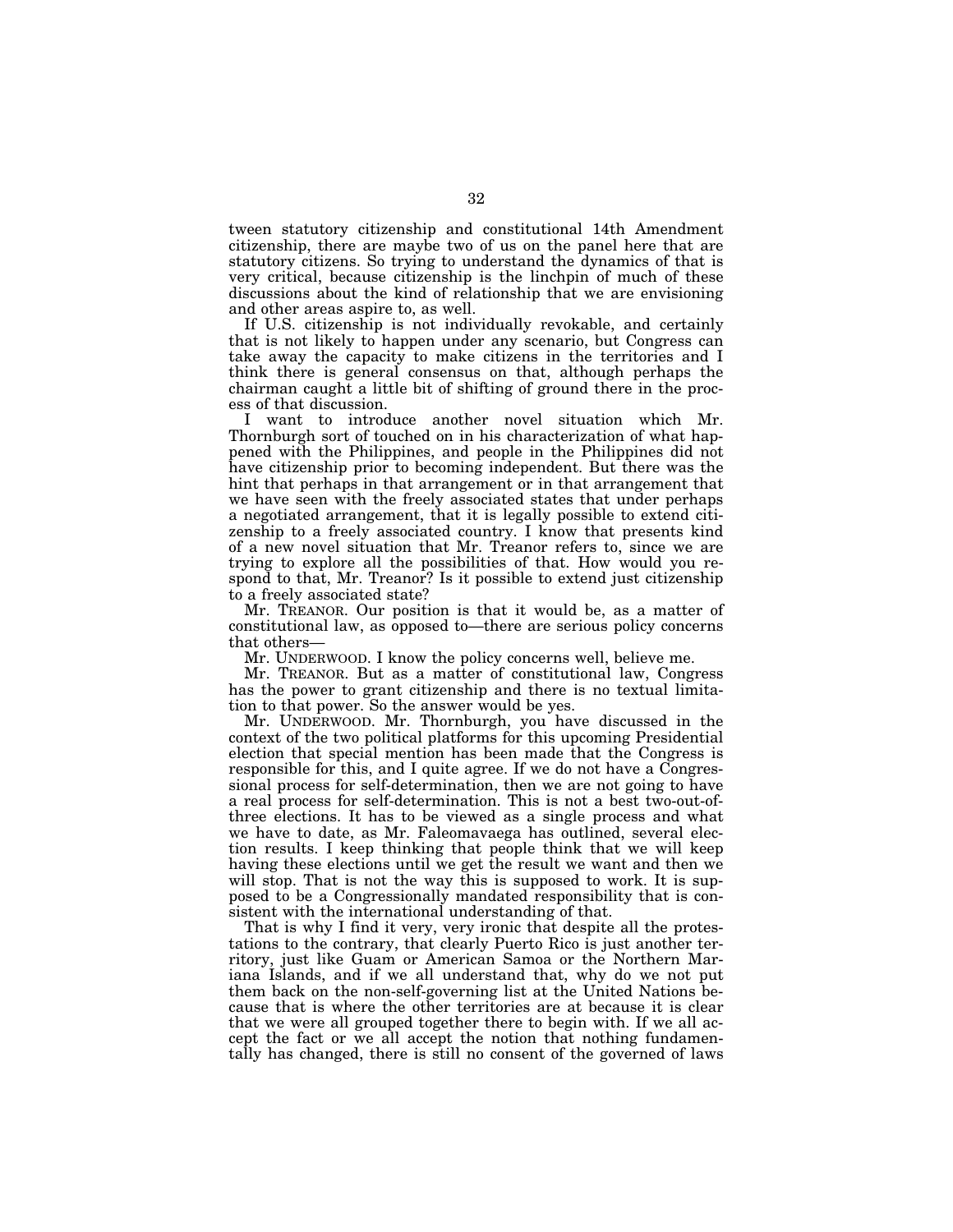that apply over Puerto Rico or any of the other small territories in Federal law, then I still think they are non-self-governing.

But Mr. Thornburgh, you mentioned those particular items in the political platforms, and you mentioned that what we have done with Puerto Rico is unacceptable. Would you extend that same characterization to the other territories, that, indeed, we should get a Congressionally mandated process for the small territories and get them to make a choice between Statehood and independence?

Mr. THORNBURGH. I think as a general matter, that is probably a position that is consistent with our history and the commitment of our Constitution. I must admit that I am not as familiar with the background and history of those territories as I am with Puerto Rico, where my interest has been longstanding. But as a general principle, I cannot quarrel with that.

Mr. UNDERWOOD. Well, that is very heartening, because for those of us who are smaller territories, and as much as we love our friends from Puerto Rico, they are sometimes the 800-pound gorilla when it comes to insular policy. But there are other flags represented in this committee room behind the chair and the responsibility to deal with this issue in a serious way, that should not be impeded by notions about size or about the individual characteristics of each territory. If we believe in firm principles regarding selfdetermination and we believe that democratic principles and consent of the governed should apply to all areas, then they should apply to all areas regardless of size.

Mr. FALEOMAVAEGA. Will the gentleman yield?

Mr. UNDERWOOD. Yes, I would be happy to yield.

Mr. FALEOMAVAEGA. I think it was some years ago, if I recall, over 10 years ago, the people of Guam by plebiscite—what was the percentage? It was about 85 percent voted and opted for commonwealth status. For the past 15 years, from past administrations, even the current administration, the people and the leaders of Guam have gone nowhere in trying to implement what the will of the people of Guam have wanted for all these years and I wanted some responses from the panel. What do you suggest? Here is the representative from Guam, has been for how many years now, and our own government has failed to allow the people of Guam to go through with it. I mean, they have already made their decision, years ago. We still have not gotten even to first base.

Mr. FARROW. Congressman, the people of Guam voted for a particular piece of legislation that members of this committee urged caution before they voted for a specific piece of legislation. Both the Bush administration and the Clinton administration have worked hard on that proposal and responded to the proposal. The responses have been similar from the Bush administration and the Clinton administrations of what the executive branch would agree to of those proposals. The people of Guam have not accepted or agreed to the extent to which either administration has agreed to the proposals. There was a similar effort when the people of Guam first voted on this proposal, done in this committee, and this committee also advised the government of Guam at the time to what extent it found the proposals acceptable.

So I think we do have a serious problem to continue to work on and there is a commitment and a willingness of this administration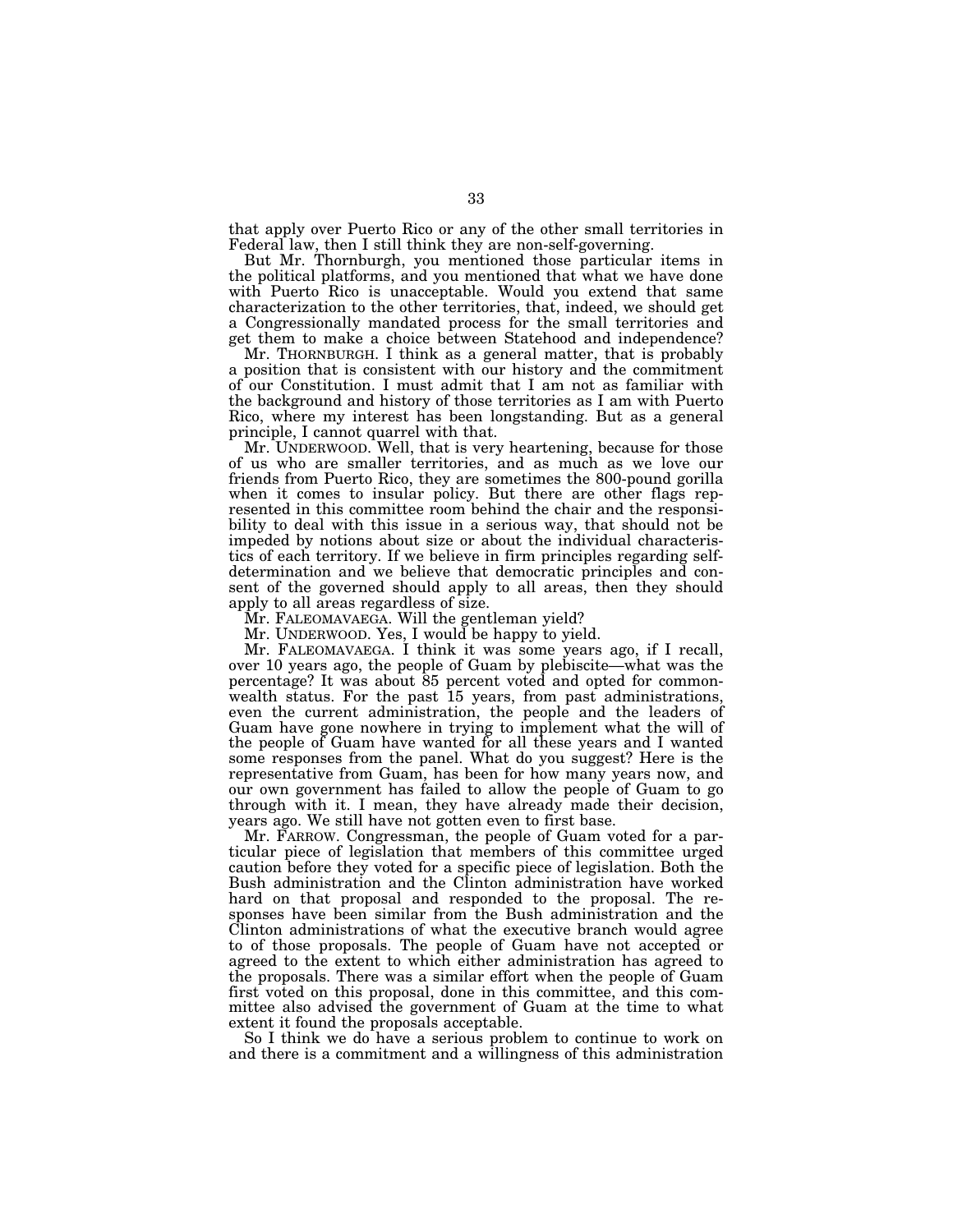to do that. The President has said, he has gone out to Guam and said it and told the Governor, as well, that he is willing to work on the issues and bring them to closure to the extent he can. But the territory, like Puerto Rico, cannot unilaterally determine what changes in Federal policy there should be or how the structure of the Federal Government should change. That has been the essence of the problem with that specific proposal. It is largely the problem with this proposal, as well.

If I may, I would like to add, as well, a comment with respect to your— Mr. FALEOMAVAEGA. I am on Mr. Underwood's time. I am sorry,

Mr. Farrow.

Mr. FARROW. With respect to self-determination, because you raised that, the U.N., there are two basic tests on self-determination for a territory. One is that the people of the territory freely choose their form of government, and the Puerto Ricans did that and they have not yet chosen another form of government. The other basic question that is out there and continues until it is answered is that the people of a territory elect the people who make and implement their national laws. That is clearly not the case with Puerto Rico.

And yes, in 1967 there was a referendum in Puerto Rico on status options and a majority voted for commonwealth. There have been two referenda since. There has been no majority, including for the current governing arrangement, and as you noted, in the last vote, the vote was one-tenth of 1 percent for the current governing arrangement. In 1993, there was a plurality for a commonwealth proposal and the proposal was in essence the following, that the Congress would restore tax benefits for U.S. companies operating in Puerto Rico that it had repealed 2 months earlier, a multi-billion-dollar proposal, that Supplemental Security Income would be extended to Puerto Rico under the new Commonwealth, which aid to the needy, aged, blind, and disabled cost about \$900 million, that Puerto Rico would be treated equally in the food stamps program, gets now a block grant in lieu of food stamps, that would have cost at that point about \$600 million, and that there would be protection for Puerto Rican agricultural products from competition from abroad.

None of those proposals were acceptable either to this Congress, and there was some consideration here, or to the executive. That is why the President responded by saying that we ought to clarify what viable options are in response to Puerto Rican proposals and we ought to put that choice to the people of Puerto Rico. That led to Chairman Young's bill offering options. Our administration insisted that the Popular Democratic Party, the Commonwealth Party of Puerto Rico, be able to offer its proposal to the committee. It did. The committee worked its will and we reached agreement with the bipartisan leadership of this committee on what a viable commonwealth option is.

The commonwealth that is contemplated in this bill is vastly different than what the committee agreed to and the House agreed to in 1998, several Senators agreed to in 1998. It is different than the commonwealth entirely that was on the ballot in 1993 and different entirely than the commonwealth that was on the ballot in 1967. I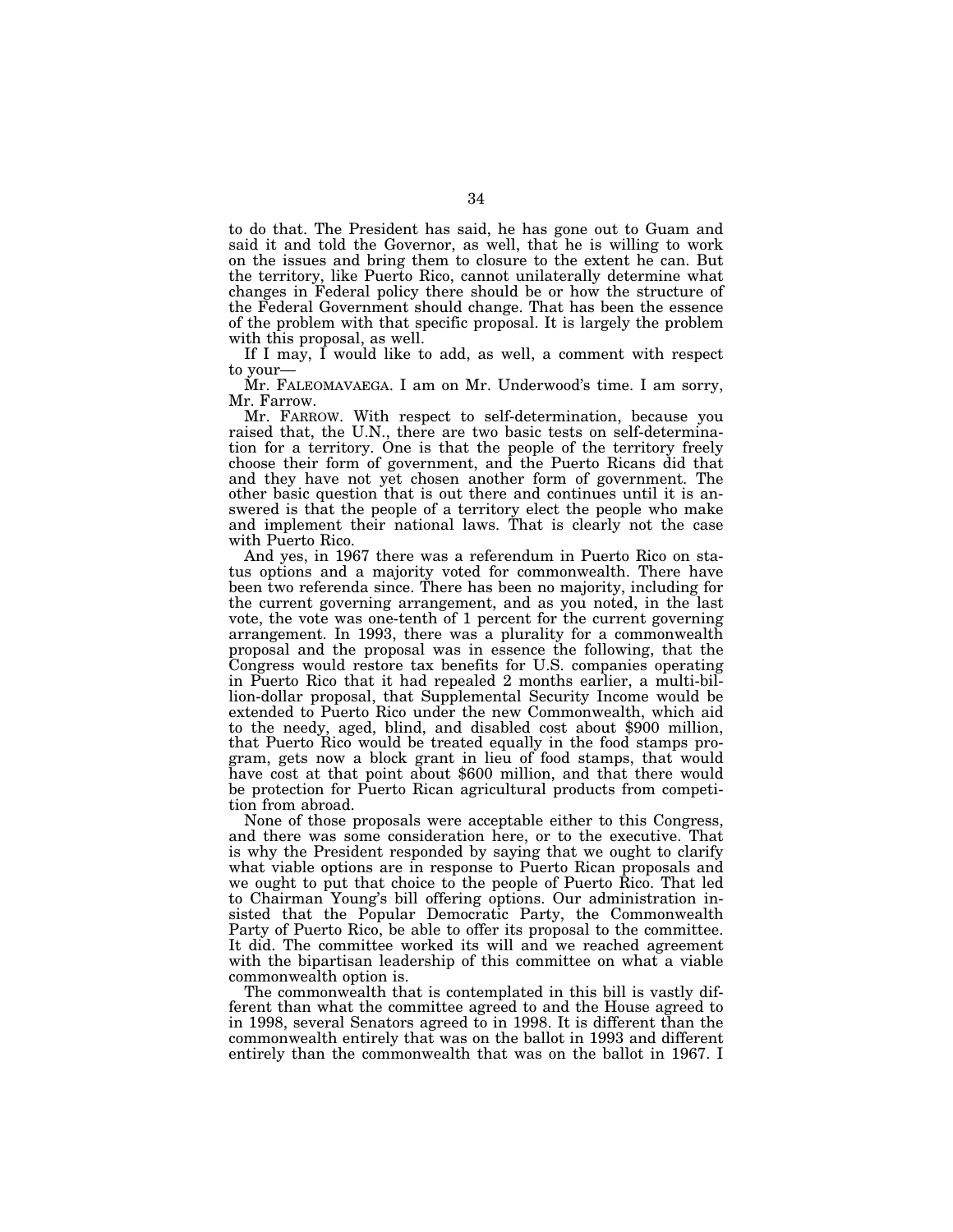do not know that there has to be consistency between the parties' proposals, but it is our obligation to say what is realistic in a proposal so that when people vote, they vote for something that has some chance of being implemented and is somewhat viable, and that is precisely the problem that occurred in the case of Guam and it is precisely the reason that the President does not want to go through that again. He is very sensitive to the situation with Guam, would like to develop the status, but does not want to have a situation where people vote for something that is not realistic.

Mr. UNDERWOOD. Mr. Farrow, I do not want to go over old ground on this particular issue—

Mr. FARROW. Right.

Mr. UNDERWOOD. —but basically, the problem was that from the beginning, the people of Guam were indeed advised by members of this committee and the administration at the time to put in everything, including the kitchen sink, and they did. Now, since that time we have dealt with it as legislation, and perhaps what is needed is to stop dealing with it as legislation.

So I would respectfully suggest that the way to proceed with it in whatever administration we have next is to put together an office of a status negotiator to discuss these various options, because it is obvious that we are not going to do it by dealing with the programmatic managers at the Department of Interior or dealing with it as legislation as we would any other particular piece of legislation, so thank you very much.

Thank you very much, Mr. Chairman.

Mr. ROMERO-BARCELO. Mr. Chairman, can I—

Mr. DOOLITTLE. Mr. Romero-Barcelo?

Mr. ROMERO-BARCELO. Mr. Chairman, I would like to introduce some documents. The clerk already has them. There are two Congressional Research memos on citizenship. One is dated March 9, 1989. The other one is dated November 15, 1990. Also, Mr. Chairman, I would like to submit with unanimous consent the Department of Justice memo of July 28, 1994, on mutual consent provisions, and also two articles, one in the Orlando Sentinel which is about this process, which came out on the 25th of September of this year, and also an editorial from the San Juan Star on September 22 of this year.

[The information of Mr. Romero-Barcelo follows:]

\*\*\*\*\*\*\*\*\*\*\* INSERT \*\*\*\*\*\*\*\*\*\*\*

Mr. DOOLITTLE. Let me just add to that list, I have some material that I want to submit and I would like to, by unanimous consent, if you approve, I would like to hold the record open for us to submit supplementary material for, say, 2 weeks after—how about October 21, 2000. Is there any objection to that? Statements for the record will be accepted until that date. Without objection, so ordered.

[The information of Mr. Doolittle follows:]

\*\*\*\*\*\*\*\*\*\*\* COMMITTEE INSERT \*\*\*\*\*\*\*\*\*\*\*

Mr. ROMERO-BARCELO. Mr. Chairman, I would also like to be clear for the record, just to make sure that people understand it, when we talk about the Republic of Palau and the Federated States of Micronesia and the Republic of the Marshall Islands and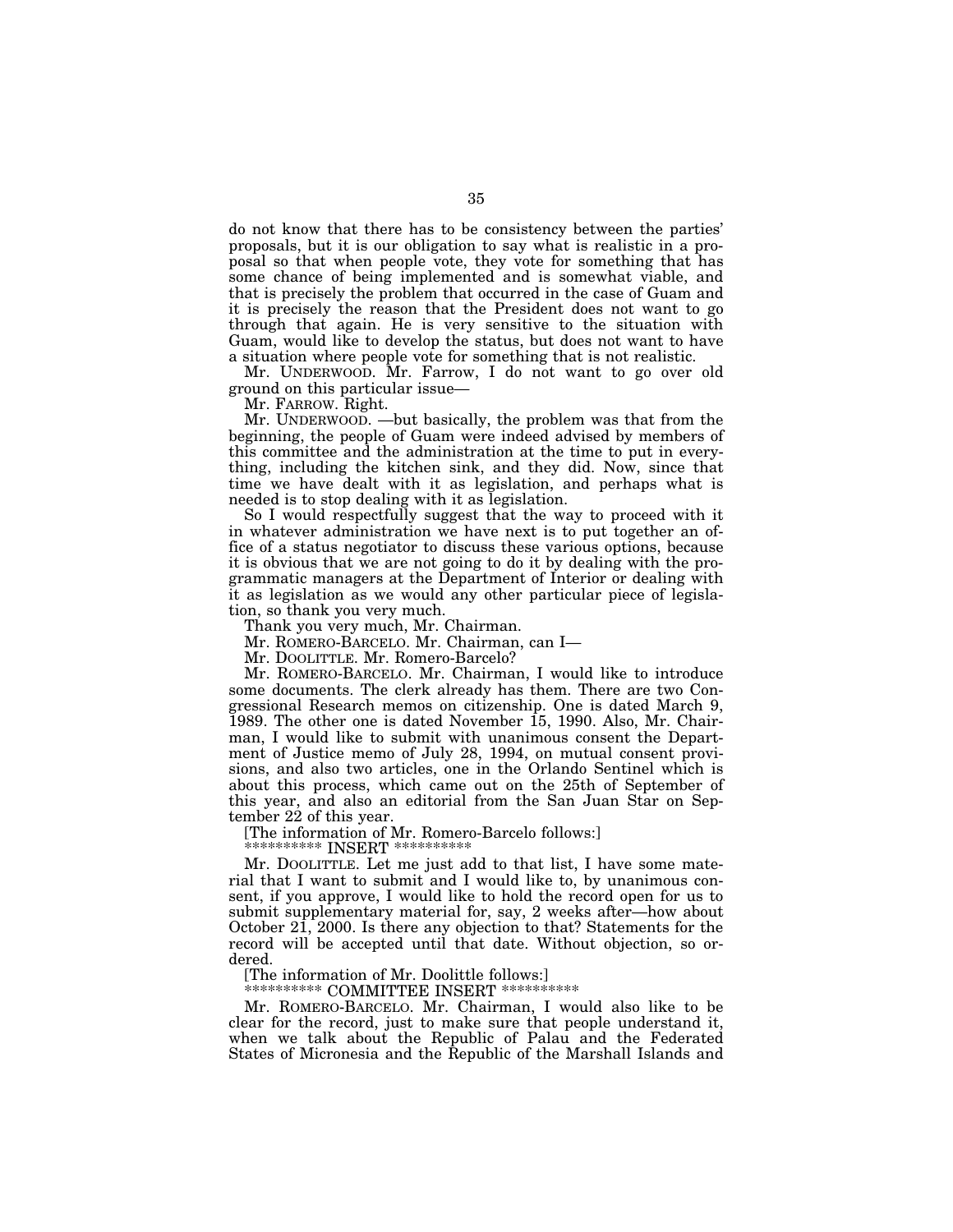the different rights that they have under some agreement, the residents of those islands are not U.S. citizens.

It would be the same as they expect in this bill, the Puerto Rico will be Puerto Rican citizens. It would be a separate nation. But they also want to be U.S. citizens. I will read from the bill itself where it talks about the irrevocability of the citizenship but it also talks of all of the people born in Puerto Rico are Puerto Rican citizens by birth, so they are Puerto Rican citizens but they also want to have U.S. citizenship and that is where the conflict begins.

I would like to finally just make some points regarding the international trade. The bill says that the Commonwealth shall control its international trade and establish a policy that will foster its maximum growth. Now, can there be such a control of international trade and still be under the same customs system as the United States? First of all, Mr. Farrow, can you address that issue?

Mr. FARROW. I think—are you asking it legally or in terms of whether the U.S. would do it? We oppose the idea that—we are completely in favor of Puerto Rico controlling its international trade if Puerto Rico becomes a sovereign nation. That is one of the attributes of sovereignty. At the same time, we would oppose it being part of the—having the same customs status that it has today, which the bill proposes, because that would be incompatible with its national status. It would enable, in effect, Puerto Rico to determine what products get into—the sovereign Puerto Rico would be able to determine what products get into the sovereign United States and it would create enormous trade problems in our international relationships as well as for our domestic industry.

Mr. Dalton, do you want to add to that?

Mr. DALTON. Yes. There are some additional problems, as well. Generally, when we do trade agreements, they apply to all our territories. Many of these trade agreements have in them what are called most favored nation clauses and they promise to other parties that they will get the best treatment that we give to anyone. If Puerto Rico does agreements that give better treatment to somebody than the United States has given, countries are going to come in and say, well, we are entitled to this better treatment that is being accorded in Puerto Rico, and that is a system that we really cannot live with and that is a practical illustration.

Tomorrow, for example, the Senate is going to take up five bilateral investment treaties. If this provision were to become law and Puerto Rico were to do agreements giving more favorable benefits to a Caribbean neighbor than most of our bilateral investment treaties, that would trigger an obligation for the United States that it does not currently have and that is the problem that we have with giving the international agreement power to something other than the Federal Government.

Mr. ROMERO-BARCELO. Thank you. Mr. Thornburgh, would you like to add what you have to say about this?

Mr. THORNBURGH. I think this is the kind of devil that resides in the details that is not often addressed and I think it is useful to consider what the implications of these kinds of arrangements would be. I must admit that I had not thought directly about the most favored nation provisions and I think it is useful to factor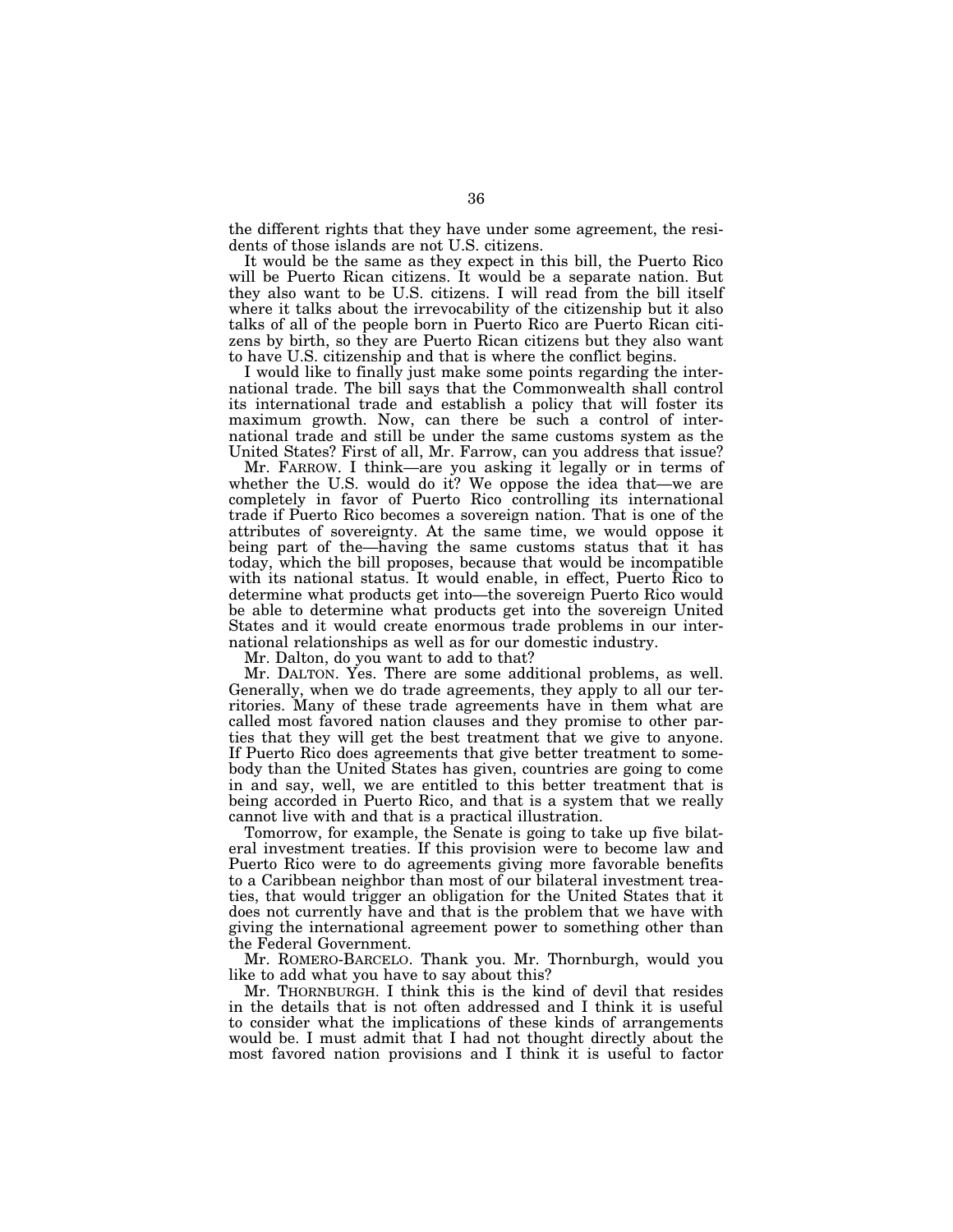that into consideration of the non-feasibility of this type of arrangement.

Mr. ROMERO-BARCELO. I am not sure I understand your answer. Let me pose my question again to you. The bill reads that the Commonwealth shall control its international trade and establish a policy that will foster its maximum economic growth, and that would be consistent with being part of the customs system of the nation, establishing its own international trade and its own policy, international trade policy.

Mr. THORNBURGH. I think the short answer is no.

Mr. ROMERO-BARCELO. That is what I wanted to find out, what you felt about it, because, obviously, as Mr. Farrow stated and Mr. Treanor stated, goods coming into Puerto Rico on a different basis would then have free access to the United States and that will be a very serious consideration. Yes?

Mr. TREANOR. Then one final constitutional point.

Mr. ROMERO-BARCELO. Sure.

Mr. TREANOR. There are provisions in the Constitution that come into play, again about Puerto Rico and sovereignty. One is no State shall enter into any treaty, so there is that limitation. There is also a provision that says no State shall, without the consent of Congress, and then it goes on, enter into agreements or compacts. So the question there would be, is what is contemplated by the bill a treaty as opposed to a compact or agreement, and also can Congress delegate respectively in the way that the bill would contemplate to Puerto Rico this power.

Mr. ROMERO-BARCELO. There is no doubt, there are a lot of other little issues, but one thing that is not mentioned specifically but it is mentioned as a right that the people of Puerto Rico have over and over a couple of times in the bill. This is called fiscal autonomy. What they mean by fiscal autonomy, at least what it said at home, is that the Congress has no authority to impose taxes on Puerto Rico unless Puerto Rico consents to those taxes.

Now, I would like to ask, first of all, Mr. Thornburgh, what is your opinion about that statement that is made in Puerto Rico continuously by people who propose this so-called enhanced commonwealth, which is a separate nation? At the present time, there exists a fiscal autonomy, that Congress has no authority to impose taxes on Puerto Rico.

Mr. THORNBURGH. Well, I think, echoing Congressman Tauzin's wish list for his State, if any such principle were to find its way into our constitutional regimen, it would be quickly availed of by every one of the 50 States. The point here is the Federal Supremacy Clause with regard to matters that relate to overall national policy, and by providing that no taxes could be imposed or a particular class could be imposed in a territory, you run smack into the provisions of the Constitution that relate to the governance of territories, in essence by the Congress of the United States. And to require an additional approval of a fiscal measure by the governing body of the territory does not compute. It is not allowed for under the Constitution. I think that is manifestly clear.

Mr. ROMERO-BARCELO. In other words, the only reason why there is no Federal income taxes in Puerto Rico is because the Congress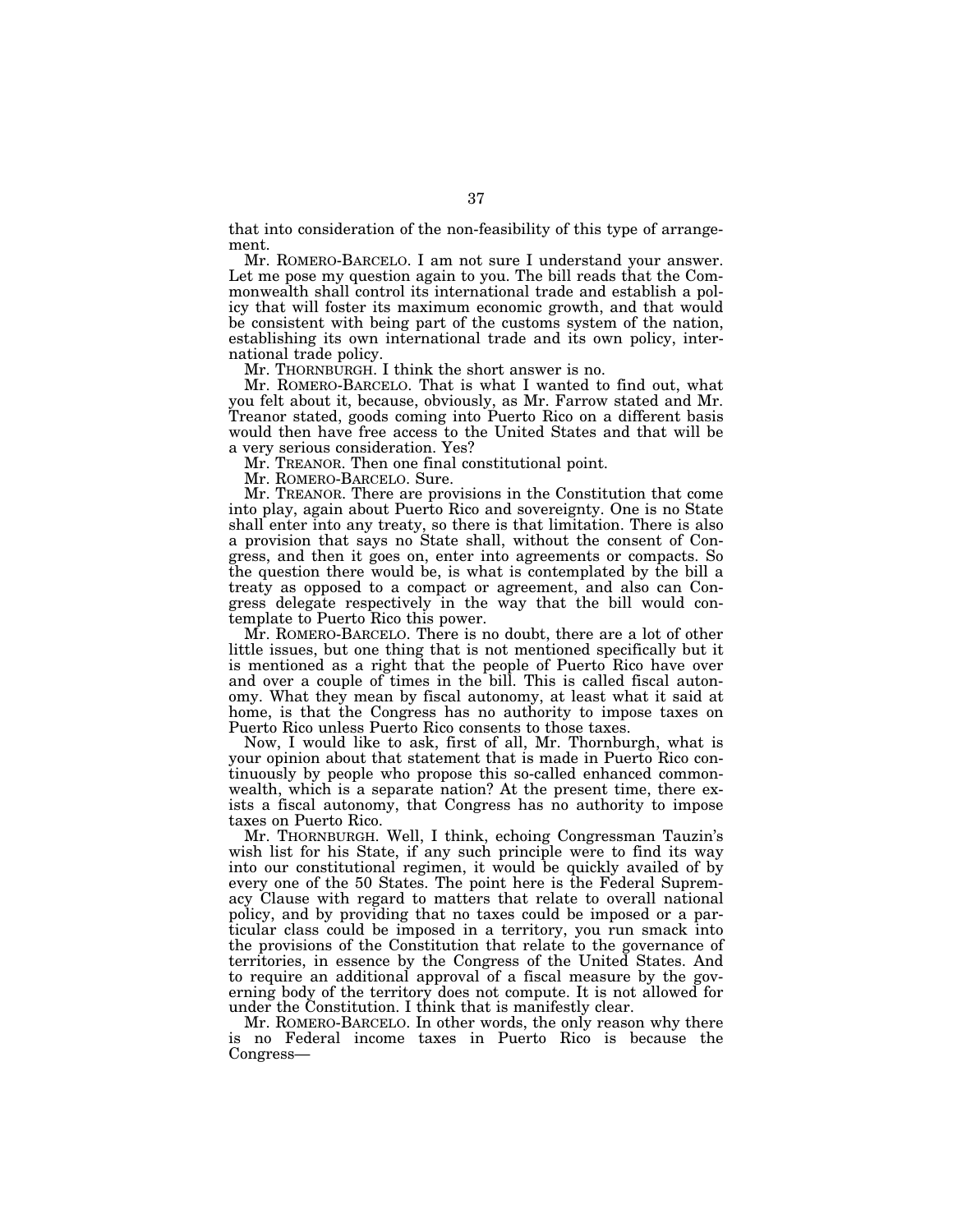Mr. THORNBURGH. Because the Congress has not imposed it.

Mr. ROMERO-BARCELO. —has not imposed it.

Mr. THORNBURGH. And it does not say that you could not do that tomorrow.

Mr. ROMERO-BARCELO. Mr. Treanor, do you have any statement? Mr. TREANOR. No. I think the point there is that kind of the critical constitutional clause is the Uniformity Clause, which applies to States. That says that acts in the States have to be uniform, and the Supreme Court, and this is at the turn of the century in the insular cases, said that Puerto Rico is not covered by the Uniformity Clause. So Congress has the power to treat it differently as a result of that.

Mr. ROMERO-BARCELO. In other words, it can impose or not impose taxes as it sees fit.

Mr. TREANOR. Right. Right. So, I mean, again, in terms of Congress's authority, Congress's authority over the territories is plenary, which means it is complete. So that judgment then lies in Congress. Part of the concern of the bill would be if Congress is giving that away kind of irrevocably, that runs afoul of the principle that I have talked about at a number of points here, which is one Congress cannot do something like that. It cannot give away power that the Constitution gives Congress.

Mr. ROMERO-BARCELO. In other words, Congress cannot irrevocably give away its power to tax Puerto Rico or territories.

Mr. TREANOR. That is right.

Mr. ROMERO-BARCELO. Thank you.

Mr. DOOLITTLE. If the committee will bear with me, I had not planned to enter into a second round of questioning, only because we have been at this for two-and-a-half hours and we have got one more panel to go. May we move on to the next panel, or what do you think, Mr. Faleomavaega? All right. You are recognized.

Mr. FALEOMAVAEGA. I appreciate the chairman's indulgence. Gentlemen, I may be moving the cart before the horse or the horse before the cart and realize that there is consensus we have got some very serious constitutional problems with the proposed bill. So my next question to the panel is, should Congress be charged with administering another plebiscite or should we have a plebiscite on this whole question of self-determination for the people of Puerto Rico in the future?

Mr. FARROW. Congressman, the President feels very strongly that the people of Puerto Rico should be enabled to choose their future political status. The referendum that was conducted in 1993, the referendum that was conducted in 1998, both had serious flaws.

In the case of the 1998 referendum, the majority of the people did not choose any status. As I have explained, they were encouraged to do that by a party that advocated this proposal and said the referendum was unfair because this proposal was left off the ballot. But this proposal was not an option. The proposal in 1993 made proposals that were not viable.

What will be meaningful, and the President is for a meaningful choice, which is among viable options, and so, yes, we should enable the people of Puerto Rico to have a choice that is meaningful, which would be a choice limited to viable options.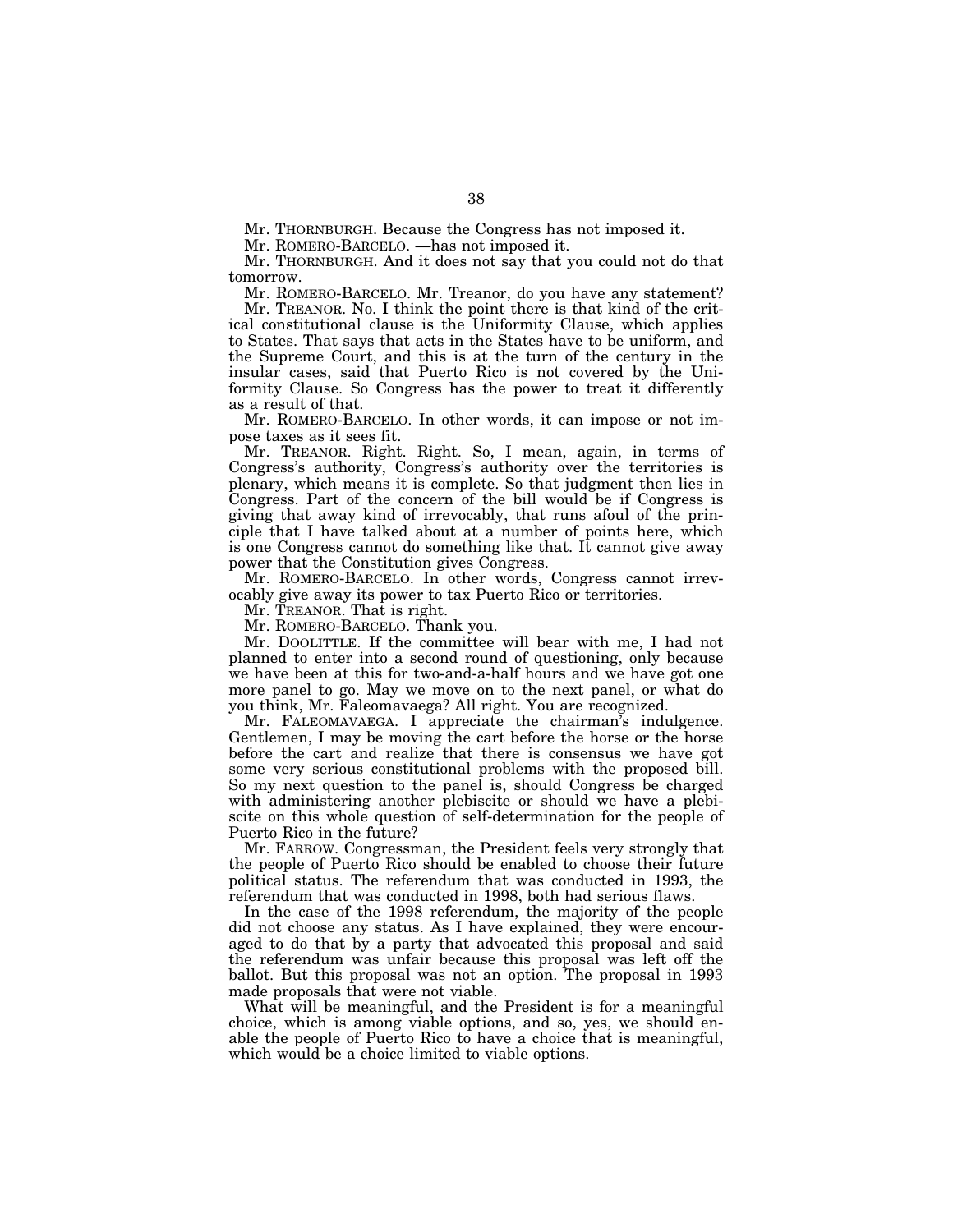Mr. FALEOMAVAEGA. Well, I do not know if that answered my question. Should the Congress be in charge of administering another plebiscite or should it be left to the people of Puerto Rico or a third party?

Mr. FARROW. Our position is that the government of Puerto Rico ought to conduct the referenda, that the Federal Government ought to clarify the options, but it is the government of Puerto Rico that has the mechanisms by which a referendum could be conducted and they ought to conduct it as they are ready. We ought to discharge our responsibility, which is answering the questions that Puerto Ricans have asked for years about what their options are, and say to them, if you select one of these options, we will then act. But the people of Puerto Rico should conduct the referendum itself.

Mr. FALEOMAVAEGA. One of the things that I, as a matter of observation, Mr. Chairman, is that we concocted this concept or this new relationship of a commonwealth status simply because the Congress was not about to grant Statehood for the people of Puerto Rico. It seems that we never really gave the people of Puerto Rico that option historically, whether to become independent or to be granted Statehood. Did we ever historically allow the people of Puerto Rico to vote on those options?

Mr. FARROW. The people of Puerto Rico never voted on the commonwealth option when it was created. That was not the question that Puerto Ricans voted on 50 years ago. What they voted on what the Congress authorized was the people of Puerto Rico to adopt a constitution to organize their local government and to accept a number of Federal policies concerning the islands. That is what they approved. The constitution and the constitutional convention named the local government the commonwealth in terms of the name of that local government. In English, you have already mentioned—in Spanish, it literally translates into the free associated State of Puerto Rico. There were not status options per se that were offered.

The Congress, the legislative history written by this committee, the Senate committee, the executive branch at the time, and the testimony of the Puerto Rican witnesses at the time was that it was not a change in political status. It is a change within a political status, but was not a change to a different political status.

Mr. FALEOMAVAEGA. Mr. Chairman, I am not going to pursue this more.

Mr. DOOLITTLE. All right, thank you.

Gentlemen, we appreciate the time and the valuable insights that you have offered. We will hold the record open for supplementary questions that we may tender to you and would invite your expeditious response. We thank you for being here and excuse you now. Thank you.

Mr. DOOLITTLE. I would like to, as soon as it is possible to do so, to invite panel number two to come forward.

We have two witnesses for panel number two and we will begin with the Honorable Angel E. Rotger-Sabat, Attorney General of Puerto Rico in San Juan. Mr. Sabat?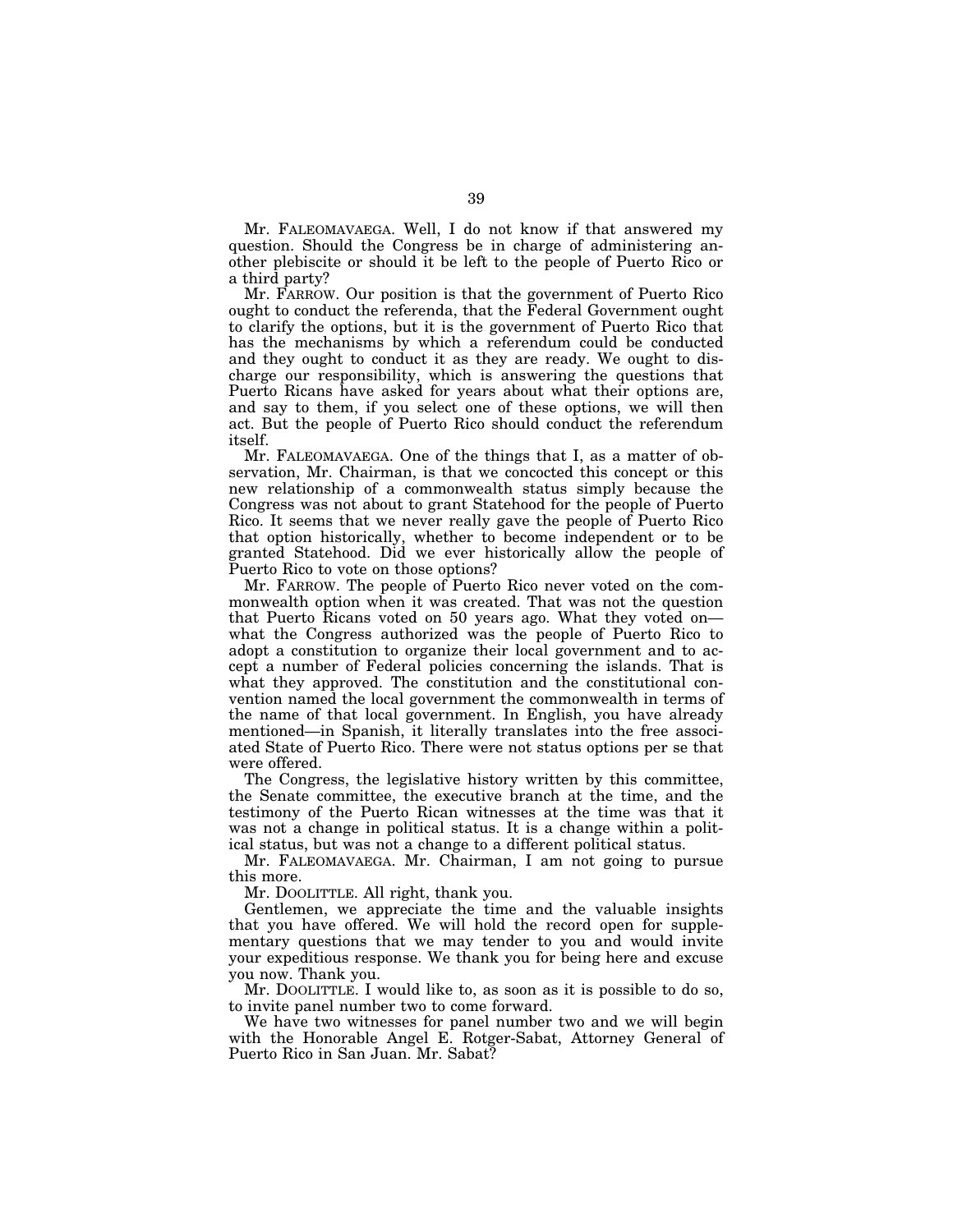#### STATEMENTS OF ANGEL E. ROTGER-SABAT, ATTORNEY GENERAL, SAN JUAN, PUERTO RICO; AND CHARLES A. RODRIGUEZ, PRESIDENT, SENATE OF PUERTO RICO, SAN JUAN, PUERTO RICO

#### STATEMENT OF ANGEL E. ROTGER-SABAT

Mr. ROTGER-SABAT. Good afternoon, Mr. Chairman and members of this committee. My name is Angel E. Rotger-Sabat and I am the Attorney General of Puerto Rico. On January 1 of the year 2000, the Governor of Puerto Rico, the Honorable Pedro Rossello, appointed me as the Attorney General, after serving for more than 2 years as Puerto Rico's Chief Deputy Attorney General under former Attorney General Mr. Jose A. Fuentes-Agostini. On behalf of the government of Puerto Rico, I thank you for the opportunity to appear before you today.

I have submitted my written statement for this hearing and ask that it be made part of the record and will now confine my remarks to a brief summary of the legal principles therein explained regarding the 102-year-old relationship between Puerto Rico and the United States. It is my pleasure to address the legal questions that arise from this bill, mainly based on the jurisprudence of various Federal courts. Why the Federal courts? Because the questions of Puerto Rico's political status in relation to the United States and of the Congressional powers associated with that status are inherently and fundamentally questions of Federal law. As I will further explain, the historical, legislative, and judicial background of the relationship between the United States and Puerto Rico undoubtedly presents at its core a Federal question, one which only Congress can lay to rest.

Puerto Rico became subject to the jurisdiction of the United States as a result of the Treaty of Peace of December 10, 1898, also known as the Treaty of Paris, which ended the Spanish-American War. Article 9 of that treaty states that the civil rights and political conditions of the natural inhabitants of Puerto Rico and other territories ceded to the United States shall be determined by the Congress. Congress thereafter began to legislate for Puerto Rico pursuant to Article 4, Section 3, Clause 2 of the United States Constitution, also known as the Territorial Clause, which authorizes Congress to dispose of and make all needful rules and regulations respecting the territory of the United States.

In 1900, Congress enacted the Foraker Act, establishing a civil government for Puerto Rico, consisting of an elected legislature with limited powers and a governor and a supreme court appointed by the President of the United States. Then in 1917, Congress granted statutory citizenship to Puerto Rico residents and provided for an enhanced bicameral elected legislature when it enacted the Jones Act. Thirty years later, Congress once again took a further step in delegating a greater degree of internal autonomy for local self-government in Puerto Rico when it enacted the Elective Governor Act, authorizing the Puerto Rico residents to elect their own governor.

These limited actions by Congress did not alter the constitutional status of Puerto Rico, which was then defined by the United States Supreme Court in the so-called insular cases as that of an unincor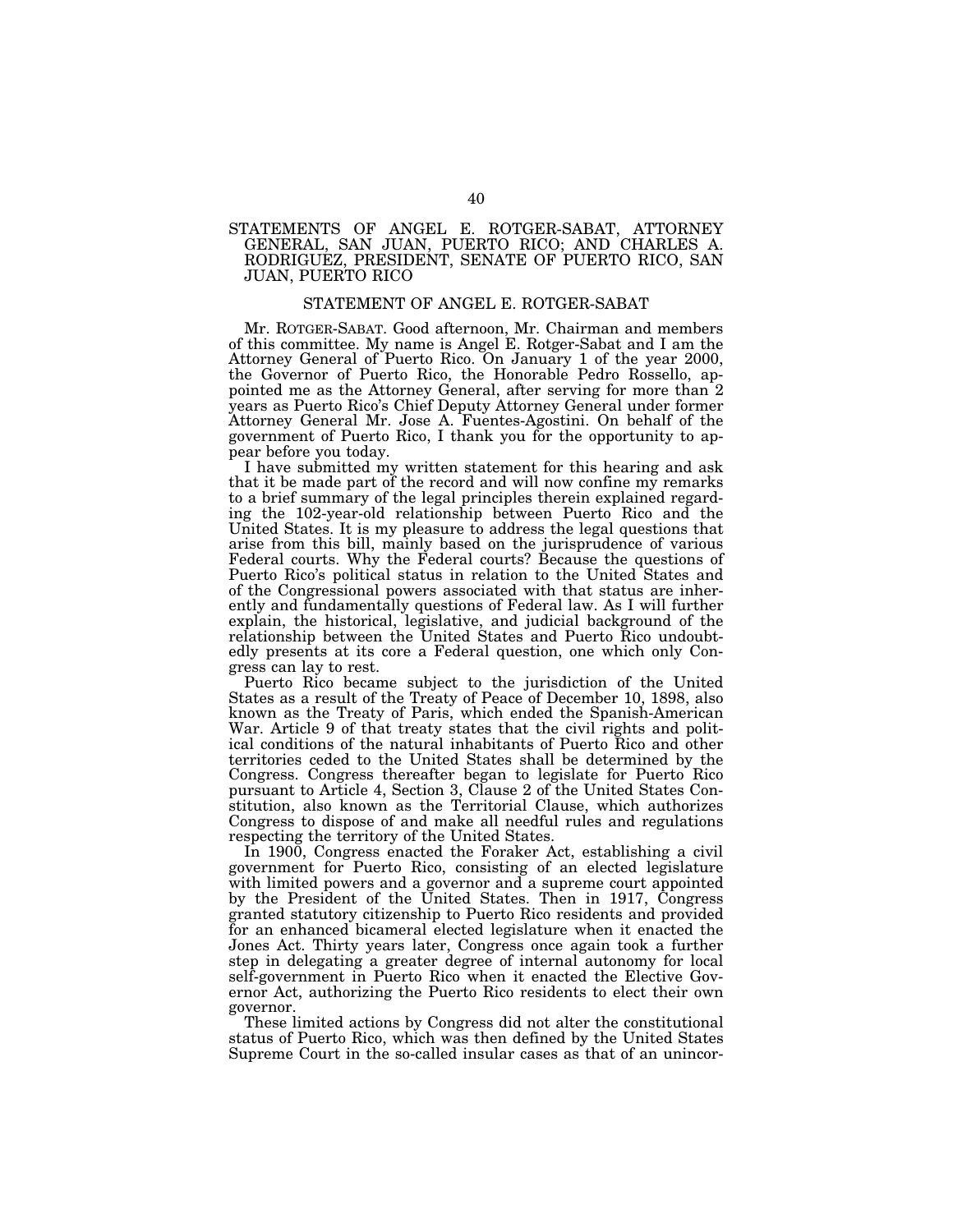porated territory of the United States. Puerto Rico's limited powers of local self-government existed as a matter of Congressional grace, not constitutional right. Congress's power thus remained plenary under the Territorial Clause.

The current structure of local government in Puerto Rico resulted from the enactment of Public Law 600, also known as the Puerto Rico Federal Relations Act. This law provided Federal statutory authorization for the citizens of Puerto Rico to write their own constitution, subject to Congressional approval. A local constitutional convention drafted a constitution for Puerto Rico, which was ratified by the people of Puerto Rico and later submitted to Congress for approval. Congress, exercising its power under the Territorial Clause, amended several sections of the Puerto Rico constitution draft and ultimately approved the revised version by means of Public Law 447.

It is worth noting that the legislative history of Public Law 600 leaves no doubt that even though its passage allowed the grant of internal self-government to Puerto Rico, no change was intended in Puerto Rico's territorial status and Congress continued plenary power over Puerto Rico.

During the hearings prior to the enactment of Public Law 600, Mr. Antonio Fernos Insern, then Puerto Rico's Resident Commissioner before Congress, testified that the bill, and I quote, ''would not change the status of the island of Puerto Rico relative to the United States. It would not alter the powers of sovereignty over Puerto Rico under the terms of the Treaty of Paris.'' He and Mr. Luis Munoz Marin, then Governor of Puerto Rico, expressed their understanding that Congress unilaterally would retain authority to revoke or modify Puerto Rico's constitution. The then-Secretary of the Interior, the then-Chief Justice of the Supreme Court of Puerto Rico, the Senate report accompanying the Senate version of Public Law 600, and the Senators who sponsored it, Senators O'Mahoney and Butler, all explicitly stated that the new bill would not affect the underlying political, social, and economic relationship between Puerto Rico and the United States.

Congress has never strayed from holding the same view as it having the final authority to define the juridical status of Puerto Rico. The Federal courts have also recognized Congress's plenary power over Puerto Rico under the Territorial Clause.

The United States Supreme Court held in Harris v. Rosario that Congress under the Territorial Clause may treat Puerto Rico differently from the States so long as there is a rational basis for its action. Following the holding in Harris, the United States Court of Appeals for the First Circuit has recognized as recently as twice in this year that Puerto Rico is a territory subject to the plenary powers of Congress under the Territorial Clause.

Some may argue that there are First Circuit cases that cast some doubt regarding Puerto Rico's post-1952 constitutional status and Congress continuing plenary power over Puerto Rico as a territory. They may argue that with the enactment of Public Law 600 and the approval of the revised Puerto Rico constitution, the island ceased to be a territory and Congress's authority over Puerto Rico emanates thereafter from the compact between Puerto Rico and the United States, which Congress cannot unilaterally amend.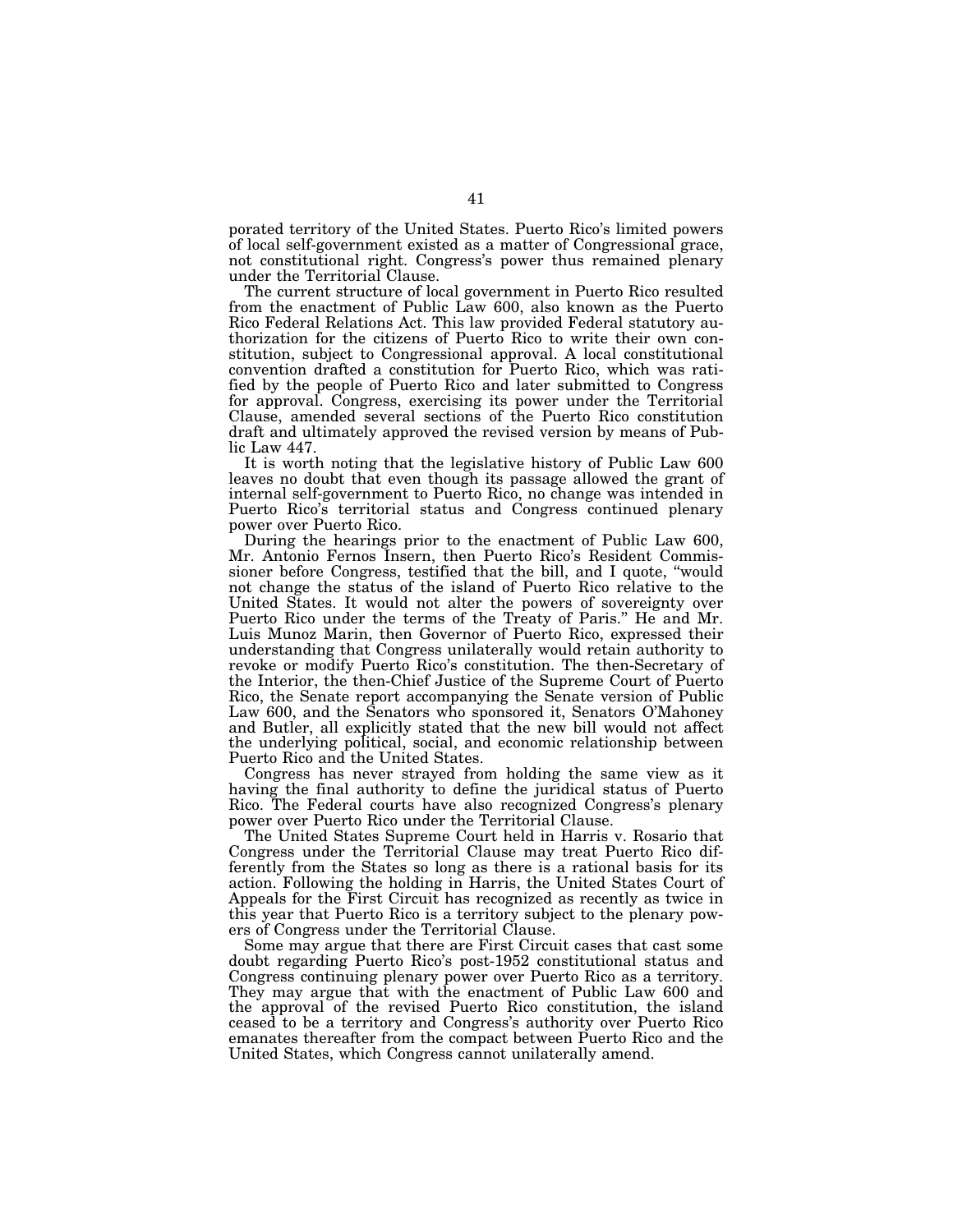This doubt should have been long ago dissipated in light of, as I have previously pointed out, the legislative history of Public Law 600, the Supreme Court's ruling in Harris v. Rosario, which was not cited in the cases that I have referred to previously, and the consistent trend of the First Circuit Court explicitly recognizing the territorial status of Puerto Rico. The historical and legislative background in this matter contains overwhelming evidence proving that before, during, and after the approval of Public Law 600, Congress did not intend to change the fundamental status of Puerto Rico from that of an unincorporated territory or to relinquish its plenary power over the island.

Almost 2 years ago, the Federal courts addressed the core issue of Puerto Rico's status. On August 17, 1998, the Puerto Rico legislature enacted Act. No. 249, which provided for a plebiscite to be held that year wherein the voters of Puerto Rico could express their preferences concerning the Commonwealth's ultimate political status. Once Governor Rossello signed into law Act No. 249, the Popular Democratic Party filed suit before a Commonwealth court, seeking declaratory and injunctive relief against the conduct of said plebiscite. Because of the substantial Federal question addressed in the suit, the Commonwealth removed the case to the Federal District Court. The United States District Court agreed with our position, denying the Popular Democratic Party's motion to remand. The court held that the causes of action of the complaint raised Federal, constitutional, and statutory questions of the highest order, implicating the power of Congress over Puerto Rico pursuant to the Territorial Clause and the Supremacy Clause of the Constitution of the United States.

The Popular Democratic Party filed a petition for a writ of mandamus jointly with a motion to expedite its consideration before the United States Court of Appeals for the First Circuit, requesting an order to remand the case to the local court. The Court of Appeals denied the petition, announcing that a written opinion would follow in due course. But the Popular Democratic Party filed a motion for voluntary dismissal of the case, and consequently, the clerk of the Court of Appeals entered an order stating that in light of the voluntary dismissal, no written opinion on the denial of the petition of writ of mandamus would be issued. Nonetheless, the fact that the Court of Appeals denied the mandamus petition certainly evidences that this higher court must have concluded that the District Court's opinion was not clearly erroneous, as this is the standard applied by the courts when reviewing a petition of this nature.

Mr. Chairman and members of this committee, the future political status of Puerto Rico and its approximately four million U.S. citizens can only be resolved by an action of Congress, exercising its plenary authority over this territory. Any bill that raises the issue of the relationship of Puerto Rico with the United States deserves the utmost serious and careful attention. As I have explained this afternoon, it is a matter of Federal law that can only be addressed through the legislative action from Congress.

I appreciate your invitation to address the committee and sincerely express my availability to answer any questions or observations you have regarding today's statement. Thank you.

Mr. DOOLITTLE. Thank you.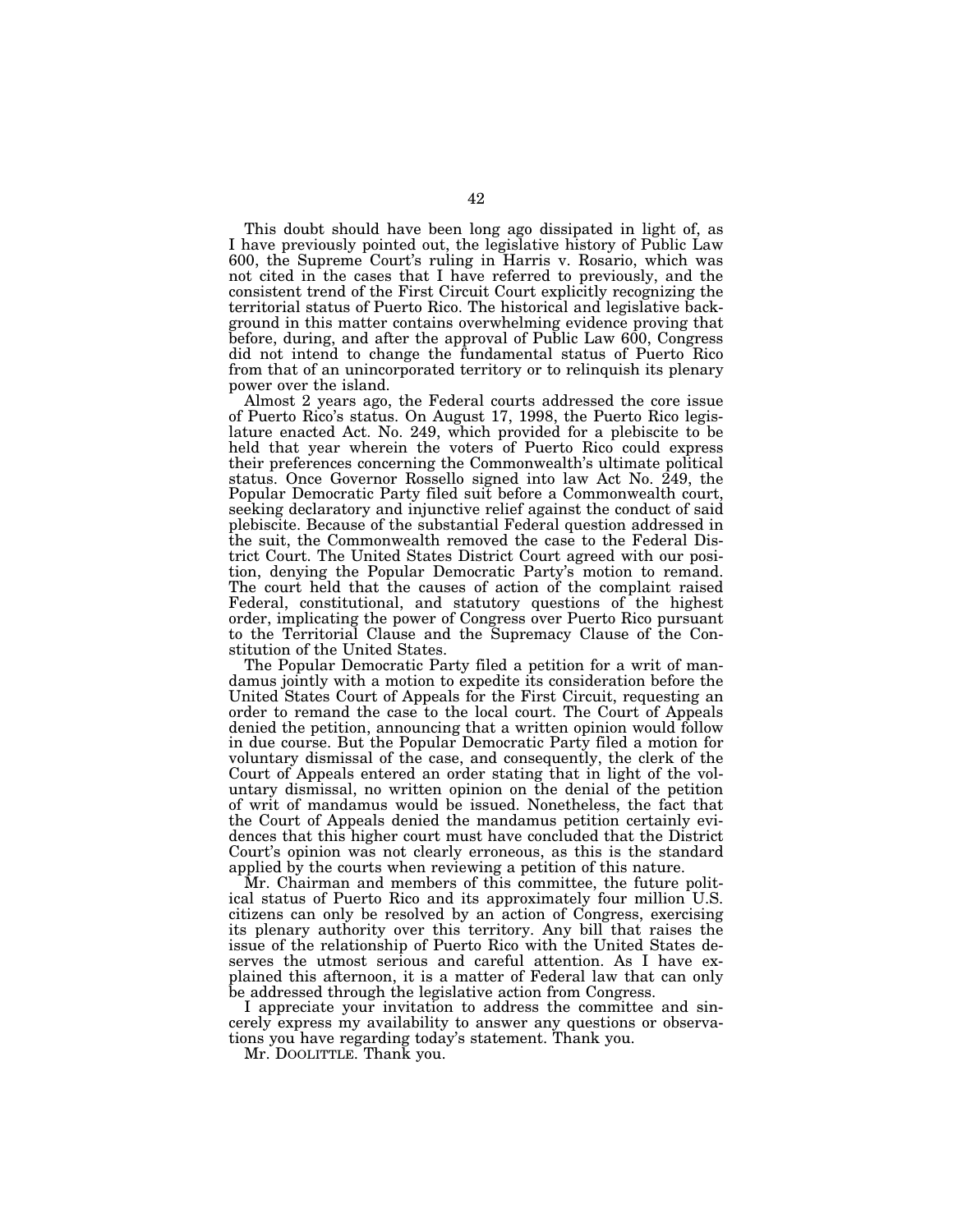[The prepared statement of Mr. Rotger-Sabat follows:]

\*\*\*\*\*\*\*\*\*\* INSERT \*\*\*\*\*\*\*\*\*\*\*

Mr. DOOLITTLE. Our final witness is the Honorable Charlie Rodriguez, President of the Senate of Puerto Rico in San Juan. Senator Rodriguez?

#### STATEMENT OF CHARLES A. RODRIGUEZ

Mr. RODRIGUEZ. Thank you. Mr. Chairman, Governor Romero-Barcelo, distinguished members of the committee, although I currently serve as President of the Senate of Puerto Rico, I come before you today on behalf of Dr. Carlos Pesquera, President of the New Progressive Party and its members. I have submitted a longer written statement. I will try to summarize the same at this moment.

H.R. 4751 intends to give the present commonwealth status the following: Permanent union with the United States, sovereign powers to Puerto Rico as a nation, and an irrevocable guarantee of the United States citizenship to all persons born in Puerto Rico.

First, we welcome this bill only as a vehicle to provide and gather information on the complexities of the status issue of Puerto Rico and as a discussion tool on that matter. In fact, Mr. Chairman, you stated when you introduced this bill that it was, and I quote, ''a vehicle to begin a debate regarding the current and proposed commonwealth status.'' Secondly, from the details of the enhanced commonwealth for-

mula as introduced in this bill, it pretends to establish a segregated and a separate jurisdiction of U.S. citizens. It goes on to establish a second-class citizenship for Puerto Ricans living in Puerto Rico, a citizenship not envisioned by the Constitution or the Founding Fathers.

The Popular Democratic Party, PDP, has the responsibility to explain to Congress how this formula can be implemented consistent with the U.S. Constitution. This bill as it is written is a blueprint for the perpetuation of the apartheid policy established in 1952 with the so-called free associated state or Commonwealth of Puerto Rico, whose citizens responded with patriotism when our nation was involved in World War I, World War II, Korea, Vietnam, Libya, Somalia, the Persian Gulf, and Bosnia. More than 1,300 Puerto Ricans gave their lives in defense of our nation, democracy, and freedom, and thousands more were injured in combat.

Third, this bill once more reaffirms the political reality that all three political parties of Puerto Rico agree that the current commonwealth status is colonial in nature and maintains the discredited and unconstitutional segregationist policies of the 1950's and the 1960's. Even the PDP, the pro-commonwealth party, recognizes that it is necessary to perfect or culminate the associated nationstate pact of permanent union. After five decades of failure to convert a territorial commonwealth into a non-territorial status, as if by magic, the PDP has repackaged a failed political theory as a program to perfect a status proposal that is not attainable under the Territorial Clause of the Constitution.

Fourth, this bill derails, contradicts, and opposes the spirit and the objective of H.R. 856, approved with bipartisan support in 1998, which provided clear status definitions for the three political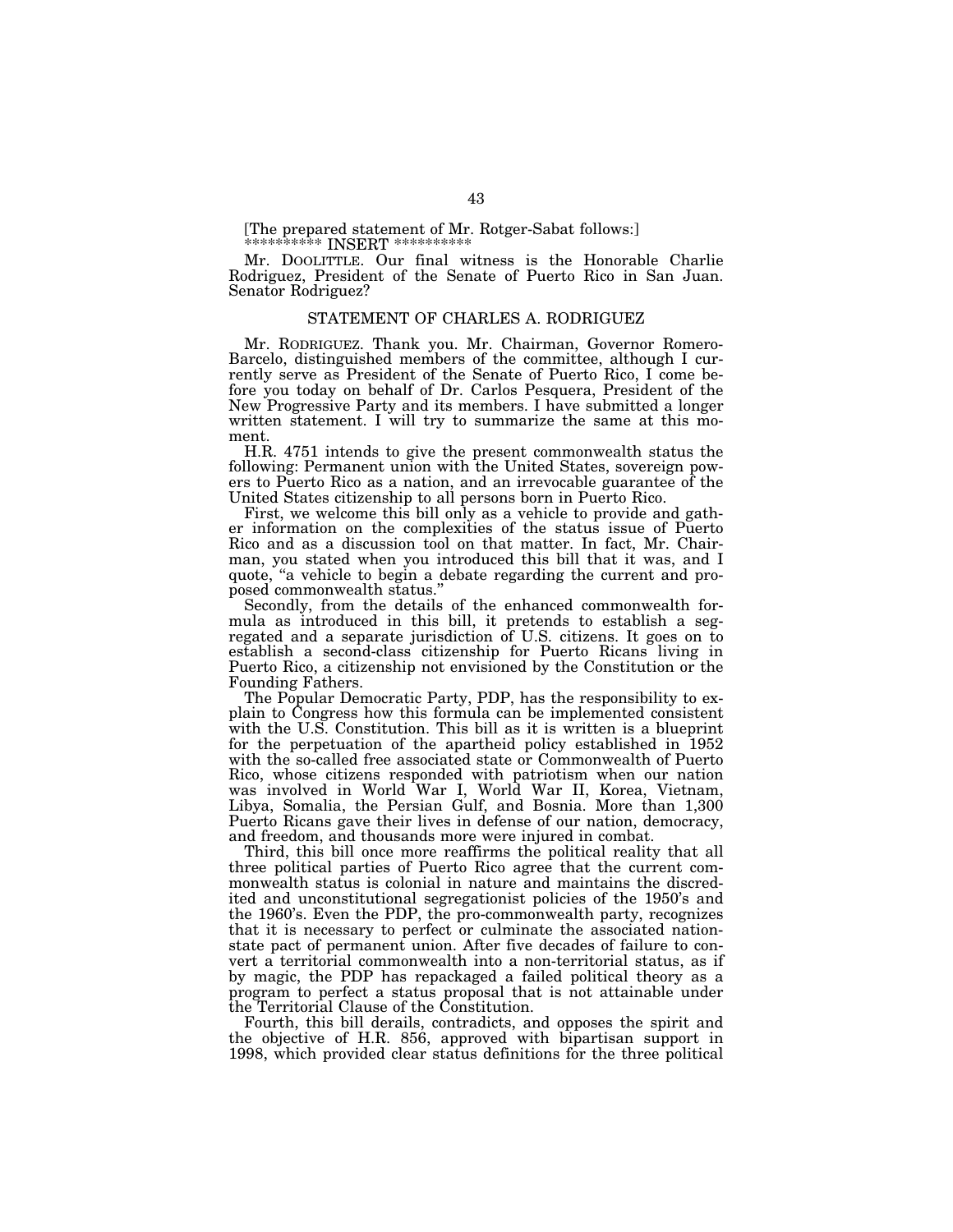currents. The three options must reflect what is constitutionally attainable within the powers of Congress under the Territorial Clause. The definitions must honestly describe to the people of Puerto Rico what is legally possible and acceptable to Congress from a public policy standpoint. For example, guaranteed U.S. citizenship cannot exist in a status formula with sovereign powers. There is no constitutional precedent for such an occurrence.

Maybe this explains why our locally held referendums do not produce clear majorities. Now perhaps Congress can begin to understand that meaningful and informed self-determination in Puerto Rico is precluded as long as Congress tell us, we will respect whatever you people support with a majority vote, just as there was no clear majority vote in Wisconsin in the 1840's or in what is now the State of Washington in the 1860's until Congress clarified the terms for resolving the political status of those territories. It will be difficult to achieve a decisive majority for any option in Puerto Rico until Congress fulfills its responsibility under the Territorial Clause by defining the terms for enhanced commonwealth or transition to Statehood or independence.

Fifth, this legislation is in direct opposition with the public statements of Presidential candidates George W. Bush and Albert Gore. Both candidates support the self-determination policy established by President Carter and ratified by President Bush. At the same time, both the Democratic and Republican platforms defend the right of self-determination and the right of the American citizens in Puerto Rico to choose. This legislation is a carbon copy of the campaign promise of the PDP for perfecting or enhancing the present commonwealth status, a formula rejected by all Puerto Ricans who voted in the 1998 plebiscite.

It is not unfair to the PDP or any ideological sector in Puerto Rico for Congress to tell the truth about what the U.S. Constitution will allow and what it will not allow. That is all we are asking you to do. Only Congress can define the constitutionally valid status options it is willing to consider. The legislative assembly of Puerto Rico has formally petitioned Congress repeatedly to exercise its exclusive power to prescribe legitimate self-determination options for Puerto Rico and sponsor a status resolution process. Now Congress must tell the truth about what the U.S. Constitution will allow.

Finally, I strongly recommend and urge this committee to think in time. Puerto Rico is the last colony on the planet. It is not within the spirit of the Constitution to maintain a jurisdiction of nearly four million American citizens in the 21st century, segregated and living in an apartheid regime with some civil rights.

I would like to make the following recommendations. We strongly urge the establishment of a Presidential and Congressional decolonization policy for Puerto Rico based on United Nations Resolution 1541 and H.R. 856. For the implementation of this decolonization policy, Congress should establish without delay, and with all deliberate speed, a federally mandated plebiscite to finally resolve our present colonial, segregated, and apartheid condition, which violates the basic principles of our Constitution and the democratic ideals we have defended in the U.S. conflicts abroad.

The United States must not continue with this charade to perpetuate a commonwealth with all the elements of the internationally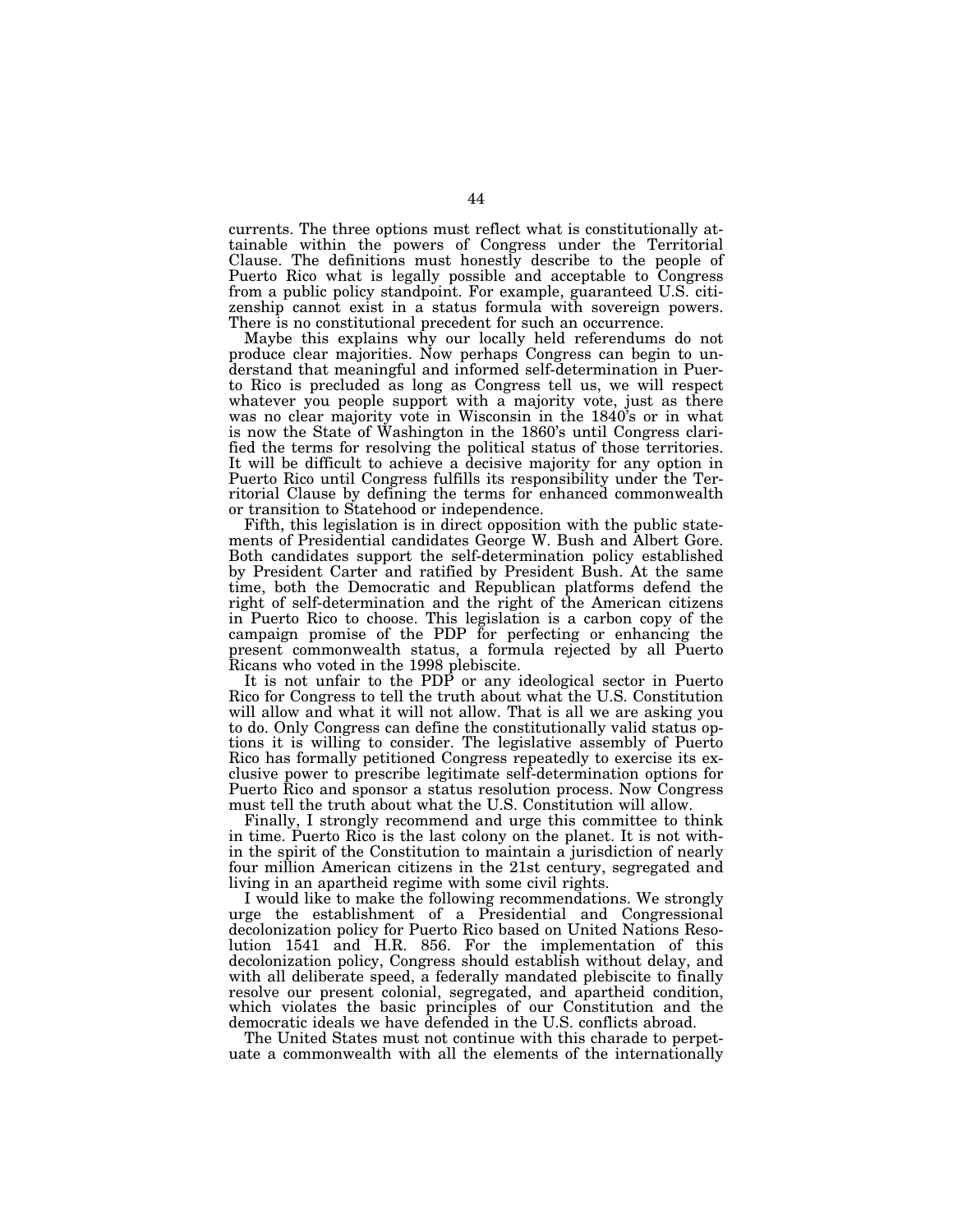discredited Rhodesian apartheid policy. The time is now for the establishment of a decolonization policy to guarantee four million, almost four million Americans, their undeniable right to self-determination with clearly defined and attainable formulas within the framework of the Constitution. This policy and ensuing process will erase the injustice of having a second-class citizenship under the present condition and will open the door for our people to become the 51st State of the Union, a totally independent country, or an associated republic.

In closing, I ask you to reflect on the statement made by Abraham Lincoln in a letter addressed to Joshua Speed on August 24, 1855, and I quote, "As a nation, we began by declaring that all men were created equal. We now practically read it, all men are created equal except Negroes. When the know-nothings get control, it will read, all men are created equal except Negroes and foreigners and Catholics. When it comes to this, I shall prefer emigrating to some

country where they make no pretense of loving liberty.'' Thank you, Mr. Chairman and members of the committee.

Mr. DOOLITTLE. Thank you.

[The prepared statement of Mr. Rodriguez follows:]

\*\*\*\*\*\*\*\*\*\*\* INSERT \*\*\*\*\*\*

Mr. DOOLITTLE. I am going to reserve my comments until the end and recognize Governor Romero-Barcelo for his questions.

Mr. ROMERO-BARCELO. Thank you, Mr. Chairman.

I just want to thank Angel Sabat for his testimony and Charlie Rodriguez for his testimony. I agree with you. I do not have any questions to ask of you other than those probably self-serving questions, and that might not look proper. They might be much more subject to criticism than otherwise. So I just want to thank you for being here and thank you for your testimony.

Mr. DOOLITTLE. Thank you.

Mr. Faleomavaega is recognized.

Mr. FALEOMAVAEGA. I would like to follow the same tact that Governor Barcelo has proceeded with and thank both gentlemen for their testimony. I had hoped, Mr. Chairman, that maybe someone from the Popular Democratic Party would be here to testify to perhaps kind of explain what their thinking is about the enhanced commonwealth as proposed in the bill, but maybe on another occasion we will have this.

Just one real quick question of Mr. Sabat, and I have been very intrigued by this term that we keep using, and that is as an unincorporated territory. I believe it was Justice Brown who issued this decision in the Supreme Court giving a very unique status to territories, a territory that is incorporated and a territory that is unincorporated, and I wonder if Mr. Sabat could respond to this. What is an unincorporated territory?

Mr. ROTGER-SABAT. Yes, Congressman. An unincorporated territory is the term used from the early 1900's in a series of insular cases, what are the so-called insular cases, in which it is a transition in which it is acknowledged full sovereignty of the United States over that territory, but it is still not a direct part of the Union as a whole, but it is an unincorporated territory. It is a step before becoming part of the Union, but exclusively under the sovereignty of the Territorial Clause.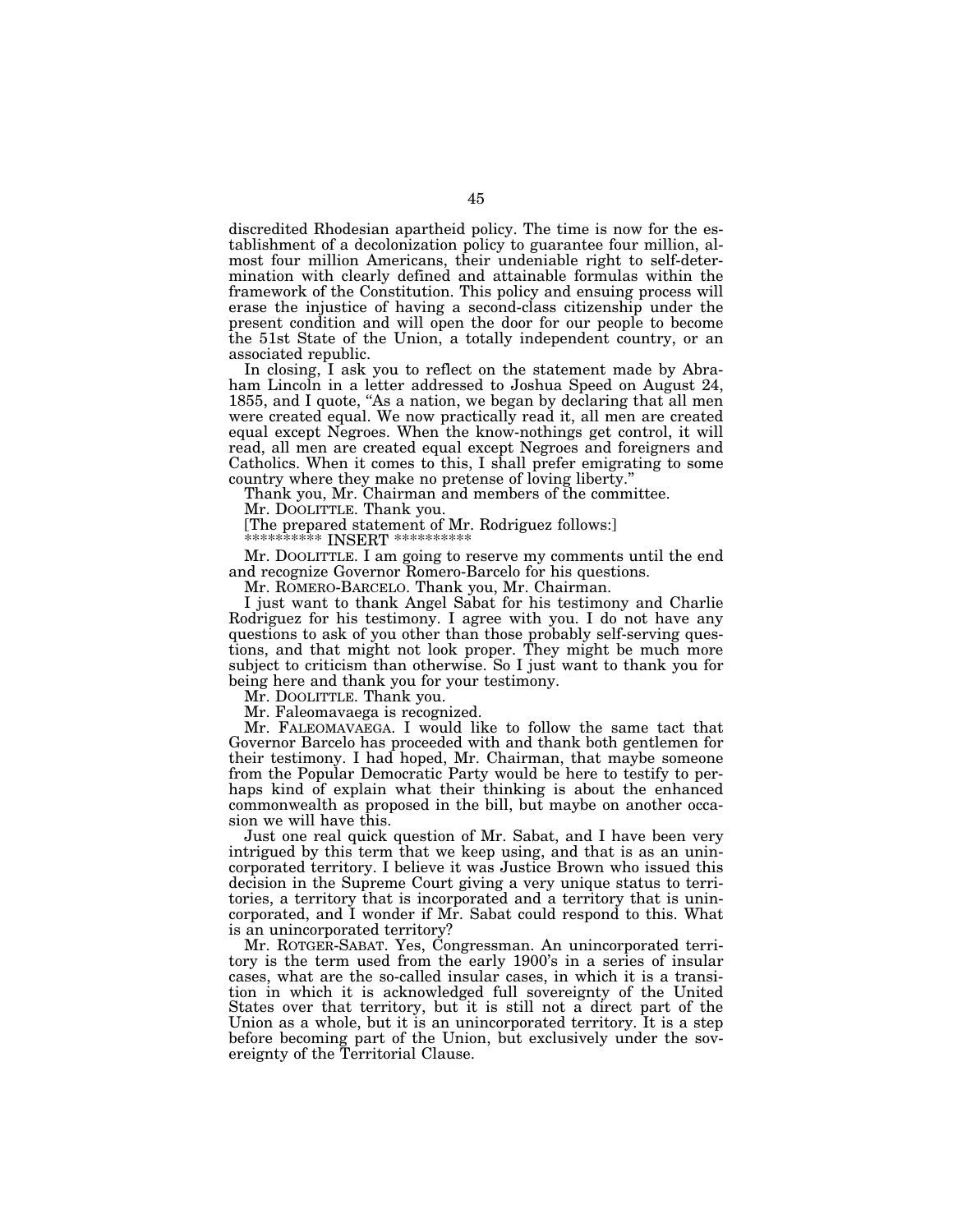Mr. FALEOMAVAEGA. In the readings of these insular cases, there was also another opinion rendered as an unincorporated territory, that territory will never see the day of becoming a State in the future, as opposed to incorporated territories. Every one of them have become States. In other words, with the intention of the Congress if at some future date, some period of time that that territory will become a State, and I was just curious. It is an interesting interpretation. I was just curious about that.

Mr. ROTGER-SABAT. It reflects a statement of the time.

Mr. ROMERO-BARCELO. Will the gentleman yield?

Mr. FALEOMAVAEGA. I gladly yield to my friend.

Mr. ROMERO-BARCELO. The term unincorporated territory, I think my own personal opinion after having read the cases also is that it was a prejudiced statement. In other words, the U.S. Supreme Court did not feel that Puerto Rico, because we were a Spanish-speaking society, we were Catholic, there were more black and browns than there were in the rest of the nation, that we would really be accepted into the nation. We were not U.S. citizens when the first insular case was decided. So that was a way of keeping us out of the Union, and that is why the unincorporated territory was an invention of the U.S. Supreme Court. There is no such thing in the Constitution. So that is where this term comes from, and that is my interpretation, reading the insular cases.

Mr. FALEOMAVAEGA. And I want to echo the same sentiments that Governor Barcelo did. The legal fiction that this U.S. Supreme Court adopted by judicial legislation made that at the point in time because of the strong Spanish culture that existed in Puerto Rico, and if there was any consideration of Statehood, I believe that this legal fiction was adopted by the U.S. Supreme Court in the same way that they did the equal but separate clause that denied so many African-Americans their civil rights in so many instances. I thank the Governor for his statement.

Mr. ROMERO-BARCELO. Would the gentleman yield?

Mr. FALEOMAVAEGA. I would be glad to yield to the Governor.

Mr. ROMERO-BARCELO. Thank you. I just wanted to make sure that I made this also clear, because we are talking here about the proposals that were made under the Popular Democratic Party and they have not appeared to defend their proposal. They were invited by this committee. In Puerto Rico, the press continuously asked them if they were coming. The president of the Popular Democratic Party, which are the ones that proposed the commonwealth, said that they would not be coming.

The reason I feel also that they are not coming is because they realize that their proposal is indefensible. They can only propose this new enhanced commonwealth, as they call it, publicly from a platform and speaking to their own people and do it on the radio and the television. But to come into a place where they are going to be asked hard questions about all of these things that they propose, they would be very, very hard—in a very difficult position to answer in a serious, logical, and enlightened manner. So that is why they shy away from coming here to testify and they refuse to confront the issue. This proposal was never submitted as such to this committee when we were discussing the options the last time. This proposal came out afterward of the plebiscite.